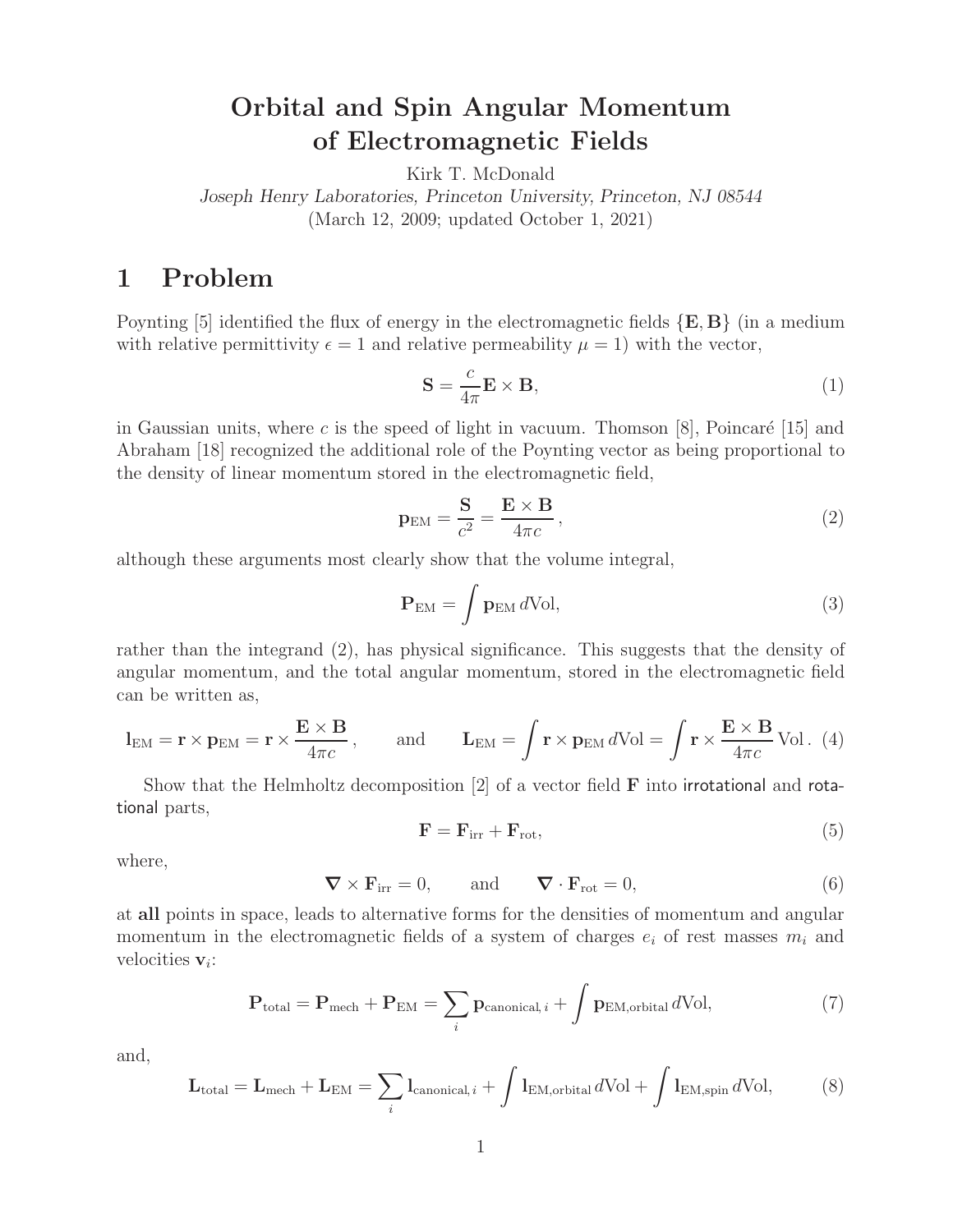$where$ 

$$
\mathbf{P}_{\text{mech}} = \sum_{i} \mathbf{p}_{\text{mech},i} = \sum_{i} \gamma_i, m_i v_i, \qquad \gamma_i = 1/\sqrt{1 - v_i^2/c^2},
$$

$$
\mathbf{p}_{\text{EM,canonical},i} = \frac{e_i \mathbf{A}_{\text{rot}}(\mathbf{r}_i)}{c},\tag{9}
$$

 $\mathbf{p}_{\text{canonical},i} = \gamma_i m \mathbf{v}_i + \mathbf{p}_{\text{EM},\text{canonical},i}$ 

$$
\mathbf{p}_{\text{EM},\text{orbital}} = \frac{\sum_{j=1}^{3} E_{\text{rot},j} \nabla A_{\text{rot},j}}{4\pi c},
$$
\n
$$
\mathbf{L}_{\text{mech}} = \sum_{i} \mathbf{l}_{\text{mech},i}, \qquad \mathbf{l}_{\text{mech},i} = r_i \times \mathbf{p}_{\text{mech},i}, \text{ and,}
$$
\n(10)

 $\mathbf{l}_{\text{canonical}, i} = \mathbf{r} \times \mathbf{p}_{\text{canonical}, i}$ ,  $\mathbf{l}_{\text{EM}, \text{orbital}} = \mathbf{r} \times \mathbf{p}_{\text{EM}, \text{orbital}}$ ,  $1_{\text{EM,spin}} = \frac{\mathbf{E}_{\text{rot}} \times \mathbf{A}_{\text{rot}}}{4\pi c},$  (11)

where  $A_{\text{rot}}$  is the rotational part of the (gauge-dependent) vector potential A, and  $A_{\text{rot}}(\mathbf{r}_i)$ is the rotational part of the vector potential at charge  $i$  due to all other sources.<sup>1,2,3</sup>

## **2 Solution**

### **2.1 Some History** (Sept. 22, 2021)

#### **2.1.1 Darboux and Poincaré**

In 1878, Darboux [4] noted that there is a constant of the motion in the interaction of an electric charge with a magnetic pole (approximated as the tip of a long, axially magnetized needle). Poincaré [12, 25, 118] later elaborated on this theme.

The first recognition of the invariant of Darboux and Poincaré as relating to angular momentum was by Banderet (1946) [44].

#### **2.1.2 Righi and Sadowsky**

In 1894, Righi [10] made a (negative) attempt to detect rotation of a plate that absorbed circularly polarized light.

In 1899, Sadowsky published two articles [13, 14] in an obscure Russian journal, arguing that circularly polarized light carries angular momentum, and reporting a (negative) experimental search for this (also citing Righi). Sadowsky's papers were cited in [34, 36].

#### **2.1.3 J.J. Thomson**

In 1891, Thomson noted [7] that a sheet of electric displacement **D** (parallel to the surface) which moves perpendicular to its surface with velocity **v** must be accompanied by a sheet of magnetic field  $H = v/c \times D$  according to the free-space Maxwell equation  $\nabla \times H =$ 

<sup>&</sup>lt;sup>1</sup>It is claimed in eq. (B.26), p. 17, of [60] that  $\mathbf{A}_{\text{rot}}$  (called  $\mathbf{A}_{\perp}$  there) is gauge invariant, but it can be modified by so-called restricted gauge transformations, as discussed in Appendix B.1 below (from [99]).

<sup>&</sup>lt;sup>2</sup>The rotational electric field,  $\mathbf{E}_{\text{rot}}$ , is nonzero only in time-dependent situations, according to eq. (37), so the quantities  $p_{\text{EM-orbital}}$ ,  $l_{\text{EM-orbital}}$  and  $l_{\text{EM,spin}}$  are nonzero only in such cases.

<sup>&</sup>lt;sup>3</sup>The various total momenta and angular momenta in eqs.  $(7)-(8)$  are the volume integrals of the densities in eqs.  $(9)-(11)$ .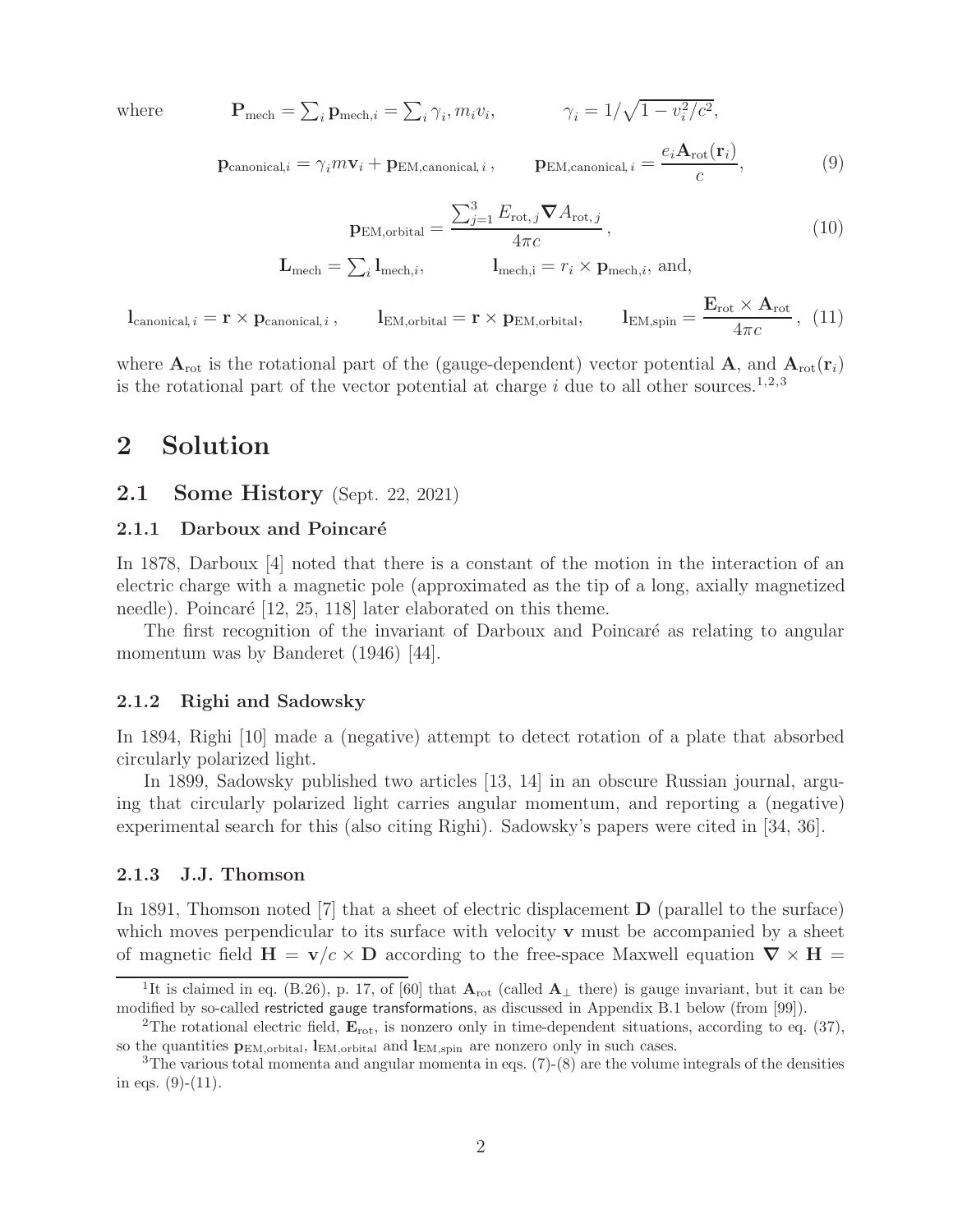$(1/c)\partial D/\partial t$ <sup>4</sup>. Then, the motion of the energy density of these sheets implies there is also a momentum density, eqs.  $(2)$  and  $(6)$  of  $[7]$ ,

$$
\mathbf{p}_{\text{EM}}^{(\text{Thomson})} = \frac{\mathbf{D} \times \mathbf{H}}{4\pi c}.
$$
 (12)

In 1893, Thomson transcribed much of his 1891 paper into the beginning of *Recent Researches* [8], adding the remark (p. 9) that the momentum density (12) is closely related to the Poynting vector  $[5, 9]$ ,  $5, 6$ 

$$
\mathbf{S} = \frac{c}{4\pi} \mathbf{E} \times \mathbf{H}.
$$
 (13)

In vacuum, the field momentum density is simply,

$$
\mathbf{p}_{\text{EM}}^{(\text{E}-\text{B})} = \frac{\mathbf{E} \times \mathbf{B}}{4\pi c},\tag{14}
$$

which we consider now. Then, the total field momentum of a system is,

$$
\mathbf{P}_{\text{EM}}^{(\text{E}-\text{B})} = \int \frac{\mathbf{E} \times \mathbf{B}}{4\pi c} d\text{Vol}.
$$
 (15)

In 1904, Thomson [116, 20, 21, 22] considered the field momentum, and field angular momentum,

$$
\mathbf{L}_{\rm EM}^{\rm (E-B)} = \int \mathbf{r} \times \frac{\mathbf{E} \times \mathbf{B}}{4\pi c} d\text{Vol},\tag{16}
$$

for various examples, including an electric charge together with a magnetic pole, both at rest. He computed that the field momentum in zero in the latter example according to eq. (14), while the field angular momentum is,

$$
\mathbf{L}_{\text{EM}}^{(\text{E}-\text{B})} = -\frac{ep}{c}\,\hat{\mathbf{r}},\tag{17}
$$

according to eq. (15). That is, Thomson clarified in 1904 that the term  $-e^p \hat{\mathbf{r}}/c$  in Poincaré's sixth equation [12] has the physical significance of angular momentum stored in the electromagnetic field of the system. However, Thomson did not reference Poincaré in his discussion.

Thomson also discussed the case of an electric charge together with either an Ampèrian or Gilbertian magnetic dipole **m**, finding that,

$$
\mathbf{P}_{\text{EM}}^{(G)} = 0, \qquad \mathbf{P}_{\text{EM}}^{(A)} = \frac{\mathbf{E} \times \mathbf{m}^{(A)}}{c}, \tag{18}
$$

<sup>4</sup>Variants of this argument were given by Heaviside in 1891, sec. 45 of [6], and much later in sec. 18-4 of [48], where it was noted that Faraday's law,  $\nabla \times \mathbf{E} = -(1/c) \partial \mathbf{B}/\partial t$ , combined with the Maxwell equation for **H** implies that  $v = c$  in vacuum, which point seems to have been initially overlooked by Thomson, although noted in sec. 265 of [11].

<sup>&</sup>lt;sup>5</sup>The idea that an energy flux vector is the product of energy density and energy flow velocity seems to be due to Umov [3], based on Euler's continuity equation [1] for mass flow,  $\nabla \cdot (\rho \mathbf{v}) = -\partial \rho / \partial t$ .<br><sup>6</sup>Thomson argued, in effect, that the field momentum density (14) is related by  $\mathbf{p}_{EM} = \mathbf{S}/c^2 = u\mathbf{v}/c^2$ 

<sup>[7, 8].</sup> See also eq. (19), p. 79 of [6], and p. 6 of [30].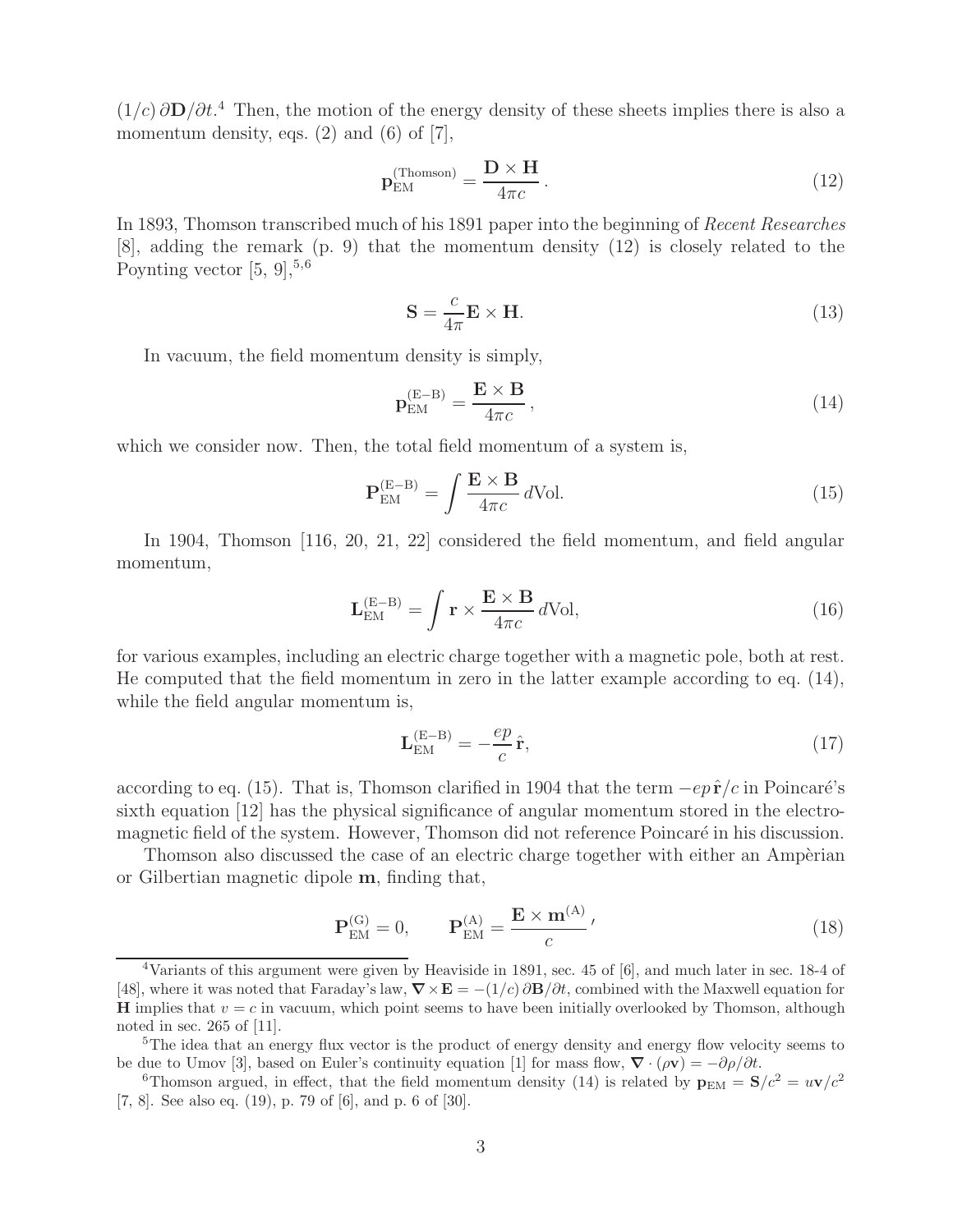Thomson did not compute the electromagnetic field angular momentum for these cases, but the result is,

$$
\mathbf{L}_{\text{EM}} = \int \mathbf{r} \times \frac{\mathbf{E} \times \mathbf{B}}{4\pi c} d\text{Vol} = \mathbf{r} \times \frac{\mathbf{E} \times \mathbf{m}}{c},\tag{19}
$$

for both Ampèrian and Gilbertian magnetic dipoles.

Thomson's insights, like those of Darboux and Poincaré on this topic, were ahead of their time, and also went largely unnoticed for many years.

#### **2.1.4 Poynting**

In 1909, Poynting [23] suggested that a beam of circularly polarized light carries angular momentum, but he did not relate this to his energy-flow vector  $(1)$ .

Related discussions were given in [24, 26, 27, 28, 29].

#### **2.1.5 Darwin**

In 1932, Darwin [32] discussed the quantum theory of light and identified orbital spin and angular momenta in the Fourier expansion of the quantum wave function of light. He did not invert the Fourier transform to express the angular momentum in terms of (quantum) **E** and **B** fields.<sup>7</sup>

Without reference to Darwin, Stewart (2004) [88] deduced that,

$$
\mathbf{L}_{\text{EM}} = \int d^3 r \, \mathbf{r} \times \frac{\mathbf{E} \times \mathbf{B}}{4\pi c} = \mathbf{L}_{\text{EM}, \text{orbital}} + \mathbf{L}_{\text{EM}, \text{spin}},\tag{20}
$$

where.<sup>8</sup>

$$
\mathbf{L}_{\text{EM},\text{orbital}} = \int \frac{d^3r}{4\pi c} \int \frac{d^3r'}{4\pi c} \frac{\mathbf{r} \times \mathbf{r'}}{|\mathbf{r} - \mathbf{r}|^3} \mathbf{B}(\mathbf{r}) \cdot \frac{\partial \mathbf{B}(\mathbf{r'})}{\partial t},\tag{22}
$$

$$
\mathbf{L}_{\text{EM,spin}} = \int \frac{d^3r}{4\pi c} \int \frac{d^3r'}{4\pi c} \frac{\mathbf{B}(\mathbf{r})}{|\mathbf{r} - \mathbf{r'}|} \times \frac{\partial \mathbf{B}(\mathbf{r'})}{\partial t} \,. \tag{23}
$$

While the total field angular momentum can be expressed in terms of a local density, eq. (4), neither of the total orbital or spin angular momenta can be so written; they are global, not local entities.

An implication is that the separation of the angular momentum of (classical) electromagnetic fields into orbital and spin components not crisp in general — as perhaps is to be expected since the concept of intrinsic/spin angular momentum is not "classical".

$$
\mathbf{L}_{\text{EM,spin}} = \int \frac{d^3 r}{4\pi c} \mathbf{E}(\mathbf{r}) \times \int \frac{d^3 r'}{4\pi} \frac{\nabla' \times \mathbf{B}(\mathbf{r'})}{|\mathbf{r} - \mathbf{r'}|} \,. \tag{21}
$$

<sup>7</sup>A version of Darwin's argument is given, without attribution, in Appendix VI of [52].

<sup>8</sup>In 2010, Bialynicki-Birula [106] argued that Darwin's Fourier decomposition for the total angular momentum of classical electromagnetic fields inverts to,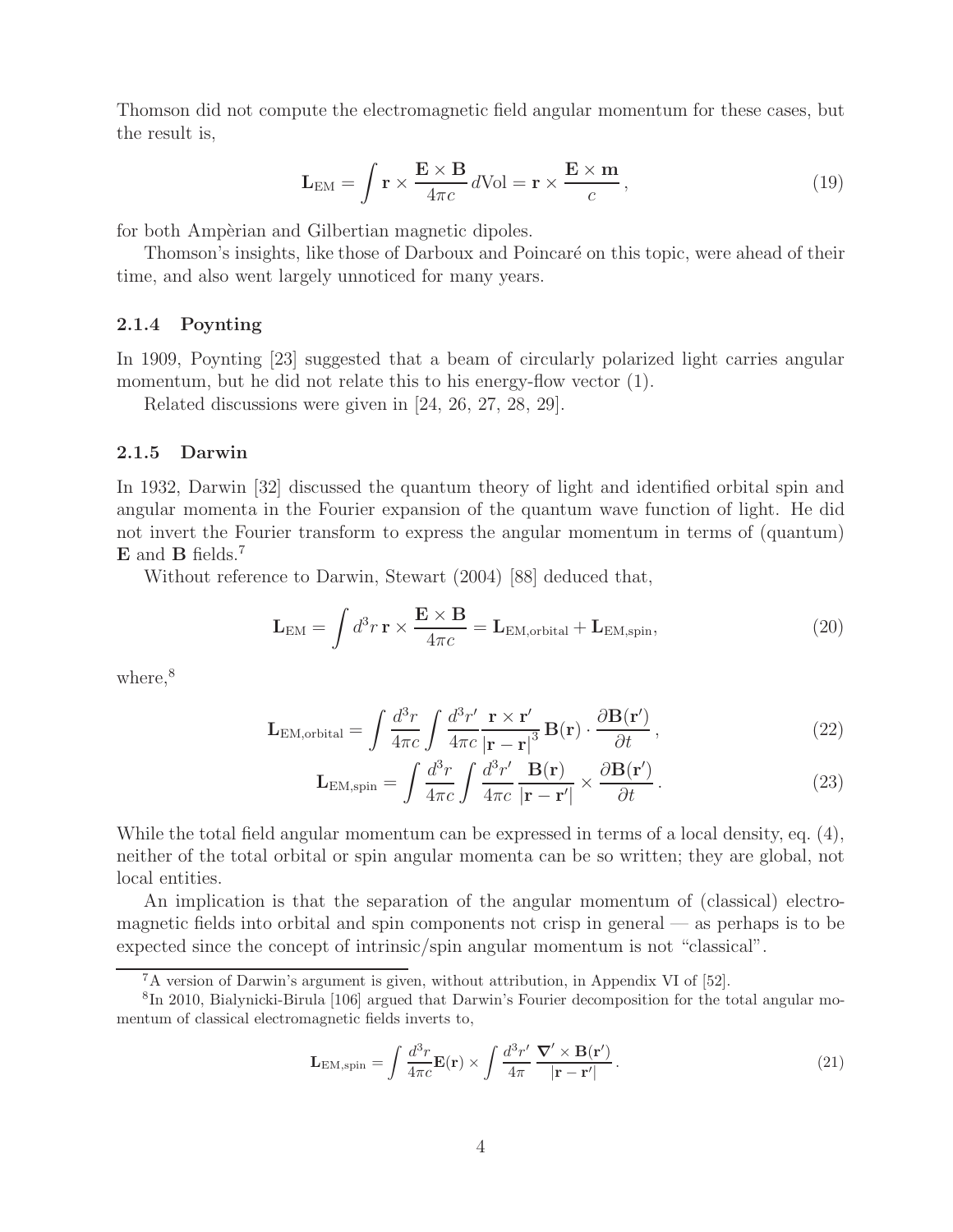#### **2.1.6 Beth**

The first direct experimental evidence of the angular momentum of light was obtained in 1934 by Beth [34, 36] (at Princeton University) by observations of small rotations of quartz plates on absorption of circularly polarized light.<sup>9</sup>

#### **2.1.7 Vector Spherical Harmonics**

Multipoles of electromagnetic fields can be described via so-called vector spherical harmonics,<sup>10</sup> typically with two indices, l and m. Versions with three indices, J (total angular momentum),  $L$  (orbital angular momentum) and  $M$ , have been described in sec. 7.3, p. 208 of [55].

Vector spherical harmonics have applications to radiation emitted by "point" sources such as atoms and nuclei. However, they have not found great utility in the description of the angular momentum of "beams" of light, which are generated by spatially extended sources (lasers, *etc.*).

#### **2.1.8 Henriot, Rosenfeld and Humblet**

The identification of orbital and spin parts, eqs.  $(10)-(11)$ , of the electromagnetic angular momentum was anticipated by Henriot (1936) [37], but may be due to Rosenfeld (1940) [39, 41], who examined "classical" field theories of particles of various spin.<sup>11</sup> For the latter, see also [38, 40]. The flux of orbital and spin angular momentum was considered by Humblet (1943) [42]. These considerations are little represented in treatises on classical electrodynamics, but they are well summarized in chap. 1 of [60] (which our secs. 2.3-2.5 largely follow). See also chap. 9 of [95], and [106].

#### **2.1.9 Cohen-Tannoudji**

Our decomposition (10)-(11) is discussed in Complement  $B_1$ , p. 45 of [60] (1989), which emphasizes reciprocal (Fourier) space.

However, the statement in sec. 1.B.4(ii), p. 17, that the rotational part  $\mathbf{A}_{\text{rot}}$  (called  $\mathbf{A}_{\perp}$ in  $[60]$  of the vector potential **A** is gauge invariant in misleading. There exists an infinite set of restricted gauge transformations that change  $A_{\text{rot}}$  while maintaining the Coulombgauge condition that  $\nabla \cdot \mathbf{A} = 0$  (see Appendix B.1 below). Hence, the view that gaugeinvariant quantities are "physical/real" does not apply to  $A_{\text{rot}}$ , which is better thought of as "unphysical/unreal" although very useful mathematically.<sup>12</sup>

<sup>&</sup>lt;sup>9</sup>Direct experimental evidence for the momentum/radiation pressure of light was first given by Lebedev (1901) [16], and nearly simultaneously by Nichols and Hull [17, 19].

<sup>&</sup>lt;sup>10</sup>Vector spherical harmonics were perhaps first introduced in [33] (1934), and independently in [35]. Pedagogic discussions include [58, 61] and secs. 9.7-9.8 of [82].

<sup>&</sup>lt;sup>11</sup>A version of our eqs. (10)-(11) first appeared as eqs. (93)-(94) of [39].

<sup>&</sup>lt;sup>12</sup>The great successes of quantum gauge theories based on 4-vector potentials (where a key feature is that the potentials can be varied "arbitrarily" with no affect on observable results) leads many people to consider these potentials to be "physical", or even "real". The present author does not subscribe to this view.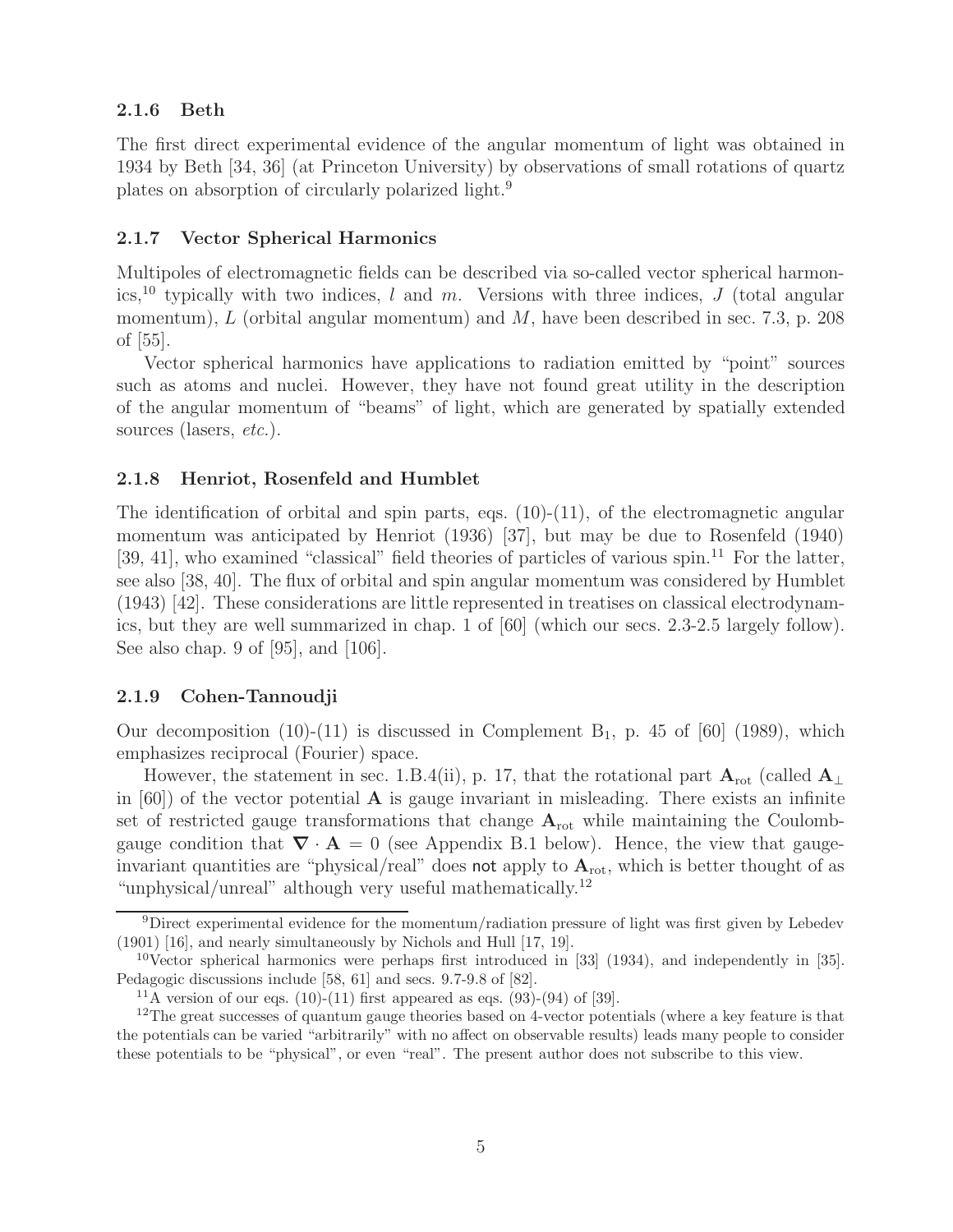Likewise, the decomposition (10)-(11) gives the impression that  $L_{EM,orbital}$  and  $L_{EM,spin}$ can be expressed in terms of local densities. However, these densities are not gauge invariant, and so are not "physical" in the sense mentioned above.

#### **2.1.10 Allen** *et al.*

While "exact" descriptions of the angular momentum "beams" of light with an axis have proved elusive, great progress has been made using the so-called paraxial approximation, starting with the 1992 paper  $[62]$ . Here, the so-called Gaussian-Laguerre wavefunctions<sup>13</sup> emphasize the total angular momentum, and its component along the beam axis. However, these functions do not conveniently distinguish between orbital and spin angular momenta.

Subsequent papers which emphasize the Gaussian-Laguerre wavefunctions include [65, 70, 72, 73, 76, 79, 80, 83].<sup>14</sup>

#### **2.1.11 Orbital and Spin Angular Momenta of Optical Beams**

Discussions of the orbital and spin angular momentum of light, which are not simply separable, generally fall into two camps, that of Darwin (which uses only **E** and **B** fields) [63, 66, 67, 68, 69, 74, 75, 77, 81, 84, 85, 88, 89, 90, 92, 93, 96, 101, 102, 104, 108, 106, 107, 119, 120, 123], and of Rosenfeld (which uses **E** and **A**rot) [45, 46, 51, 53, 59, 64, 78, 91, 97, 103, 105, 111, 114, 115, 122].

Of course, neither of these approaches leads to "simple" insights.

#### **2.1.12 Laser Physics** *vs.* **Particle Physics**

The contrasting points of view as to the orbital and spin angular momenta of light of the laser- and particle-physics communities has been reviewed by Leader [112, 121], and the many references therein. See also [113]. Leader favored the decomposition (10)-(11) (which he mistakenly called gauge invariant), apparently because successful computations can be made using it (in a particular gauge).

### **2.2 Helmholtz Decomposition of the Electromagnetic Fields and the Coulomb Gauge**

Helmholtz [2, 99] showed (in a hydrodynamic context) that any vector field, say **F**, which vanishes suitably quickly at infinity can be decomposed according to eq. (5), where the irrotational and rotational (or solenoidal)<sup>15</sup> components  $\mathbf{F}_{irr}$  and  $\mathbf{F}_{rot}$  obey eq. (6).

<sup>13</sup>Gaussian-Laguerre wavefunctions were introduced in the Appendix of [47] (1962).

<sup>&</sup>lt;sup>14</sup>The author's derivation of Gaussian-Laguerre beams as approximations to "exact" solutions of the Helmholtz equation in oblate-spheroidal coordinates is at [86].

<sup>&</sup>lt;sup>15</sup>The irrotational and rotational/solenoidal components  $\mathbf{F}_{irr}$  and  $\mathbf{F}_{rot}$  are called the longitudinal and transverse components,  $\mathbf{F}_{\parallel}$  and  $\mathbf{F}_{\perp}$  respectively, by some people. The latter nomenclature derives from plane waves,  $\mathbf{F} = \mathbf{F}_0 e^{i(\mathbf{k} \cdot \mathbf{r} - \omega t)}$ , to which the proof of Helmholtz decomposition does not formally apply, but which is readily written as  $\mathbf{F}_{irr} = \mathbf{F}_{\parallel} = (\mathbf{F} \cdot \hat{\mathbf{k}}) \hat{\mathbf{k}}$  and  $\mathbf{F}_{rot} = \mathbf{F}_{\perp} = \mathbf{F} - \mathbf{F}_{\parallel}$  such that  $\mathbf{F}_{\perp} \cdot \mathbf{k} = 0$ , and the irrotational/longitudinal and rotational/solenoidal/transverse components of **F** are parallel and perpendicular, respectively, to the wave vector **k**. However, **k** is not defined for  $\mathbf{k} = 0$ , and neglect of this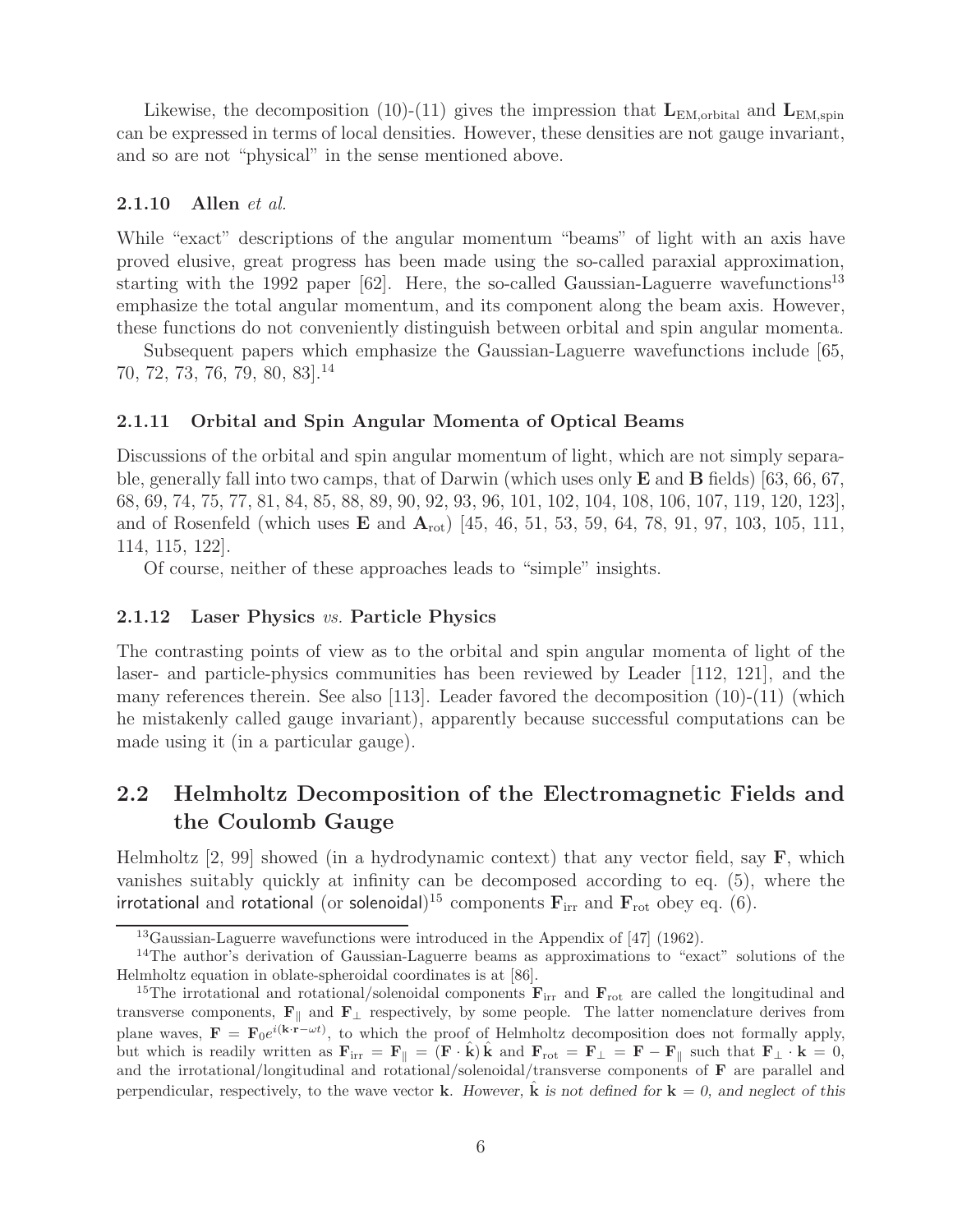Helmholtz also showed that,  $16$ 

$$
\mathbf{F}_{irr}(\mathbf{r}) = -\nabla \int \frac{\nabla' \cdot \mathbf{F}(\mathbf{r}')}{4\pi R} d\text{Vol}', \quad \text{and} \quad \mathbf{F}_{rot}(\mathbf{r}) = \nabla \times \int \frac{\nabla' \times \mathbf{F}(\mathbf{r}')}{4\pi R} d\text{Vol}', \quad (25)
$$

where  $R = |\mathbf{r} - \mathbf{r}'|$ . Time does not appear in eq. (25), which indicates that the vector field **F** at some point **r** (and some time t) can be reconstructed from knowledge of its vector derivatives,  $\nabla \cdot \mathbf{F}$  and  $\nabla \times \mathbf{F}$ , over all space (at the same time t).

An important historical significance of the Helmholtz decomposition (5) and (24) was in showing that Maxwell's equations, which give prescriptions for the derivatives of the electromagnetic fields **E** and **B**, are mathematically sufficient to determine those fields.

In this note we consider only media with relative permittivity  $\epsilon = 1$  and relative permeability  $\mu = 1$ , so that Maxwell's equations can be written (in Gaussian units) in terms of the macroscopic charge and current densities,  $\rho$  and **J**, as,

$$
\nabla \cdot \mathbf{E} = 4\pi \rho, \tag{26}
$$

$$
\nabla \times \mathbf{E} = -\frac{1}{c} \frac{\partial \mathbf{B}}{\partial t}, \qquad (27)
$$

$$
\nabla \cdot \mathbf{B} = 0, \tag{28}
$$

$$
\nabla \times \mathbf{B} = \frac{4\pi}{c} \mathbf{J} + \frac{1}{c} \frac{\partial \mathbf{E}}{\partial t},
$$
 (29)

where  $c$  is the speed of light in vacuum.

It follows from eq. (28) that the magnetic field **B** is purely rotational in the sense of Helmholtz,

$$
\mathbf{B}_{\rm rot} = \mathbf{B}.\tag{30}
$$

In general, the electric field **E** has both irrotational and rotational components. In Appendix A it is shown that the irrotational part of **E** at time t is the static (Coulomb) field that would exist if the charge density  $\rho(\mathbf{r}, t)$  had been unchanged for all earlier times,

$$
\mathbf{E}_{irr}(\mathbf{r},t) = \mathbf{E}^{(C)} = \int \frac{\rho(\mathbf{r}',t)\hat{\mathbf{R}}}{R^2} d\text{Vol}' = \sum_{i} e_i \frac{\hat{\mathbf{R}}_i}{R_i^2},\tag{31}
$$

where  $\mathbf{R} = \mathbf{r} - \mathbf{r}'$ , and in the microscopic view,  $e_i$  is the electric charge of particle *i*. Thus, the electric field can be purely rotational only if the macroscopic charge density  $\rho$  is everywhere zero; in the microscopic view  $\mathbf{E}_{irr} = 0$  only if all particles are electrically neutral.

*can lead to misunderstandings, such as that mentioned in footnote 1.*

The author prefers the terms irrotational and rotational to describe the global argument of Helmholtz, because the terms longitudinal and transverse fields commonly describe only local aspects of vector fields.

<sup>16</sup>Using the identity that  $(\nabla' \times \mathbf{F}(\mathbf{r}'))/R = \nabla' \times (\mathbf{F}/R) + \mathbf{F} \times \nabla'(1/R) = \nabla' \times (\mathbf{F}/R) + \nabla(1/R) \times \mathbf{F}$ , we can also write,

$$
\mathbf{F}_{\rm rot}(\mathbf{r}) = \nabla \times \int \nabla' \times \frac{\mathbf{F}(\mathbf{r}')}{4\pi R} d\text{Vol}' + \nabla \times \nabla \times \int \frac{\mathbf{F}(\mathbf{r}')}{4\pi R} d\text{Vol}' = \nabla \times \nabla \times \int \frac{\mathbf{F}(\mathbf{r}')}{4\pi R} d\text{Vol}',\tag{24}
$$

for fields **F** that vanish quickly enough at infinity.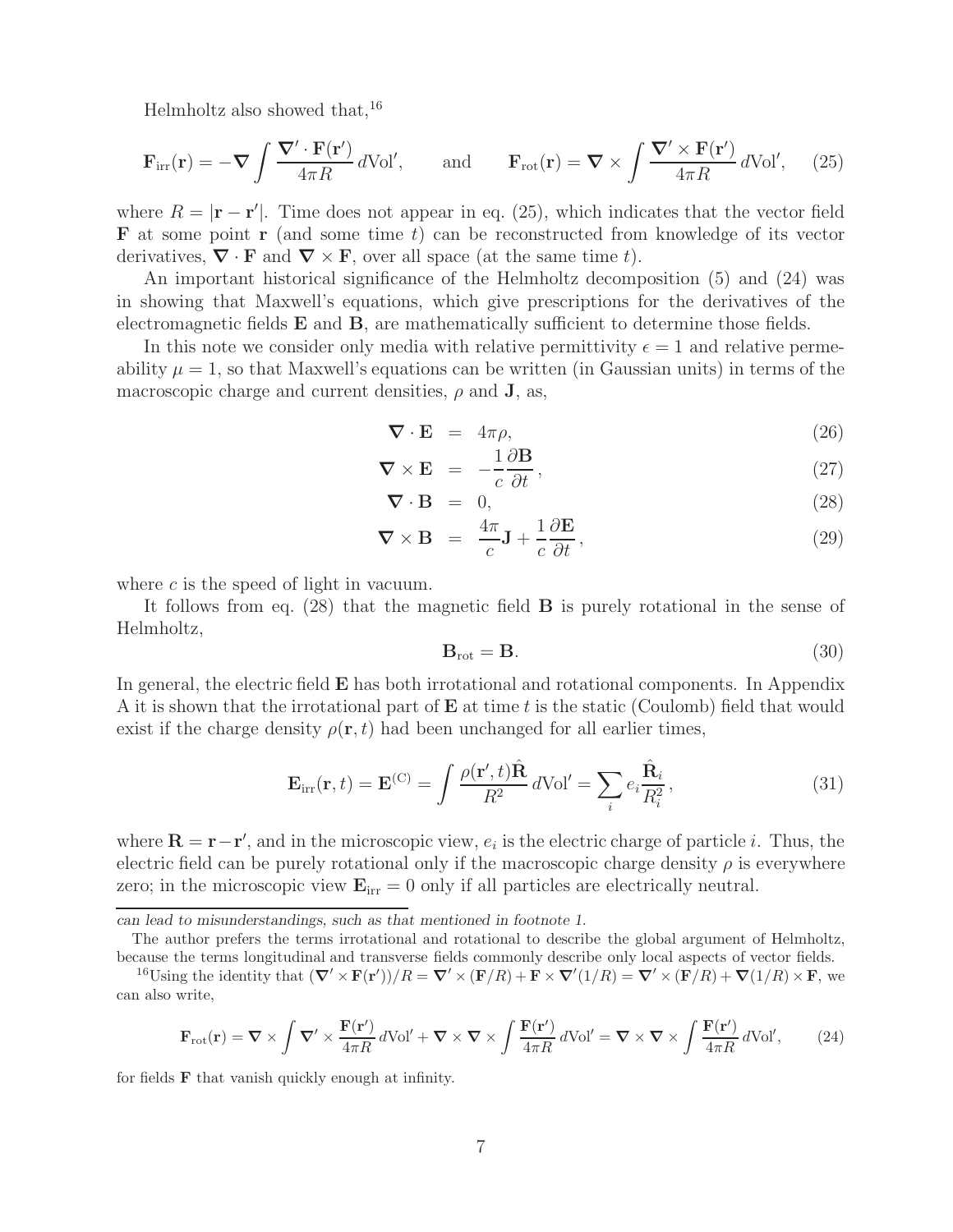That the irrotational part of the electric field can be calculated from the instantaneous charge distribution cautions us that the Helmholtz decomposition (5) does not imply independent physical significance for the partial fields **E**irr and **E**rot. In general, only the total electric field **E** has the physical significance of propagation at the speed of light.

An explicit expression for the rotational part of the electric field can be given in the Darwin approximation (Appendix C), in which electrodynamics is considered only to order  $1/c^2$ ,

$$
\mathbf{E}_{\rm rot} = -\sum_{i} \frac{e_i}{2c^2 R_i} \left[ \mathbf{a}_i + (\mathbf{a}_i \cdot \hat{\mathbf{R}}_i) \hat{\mathbf{R}}_i + \frac{3(\mathbf{v}_i \cdot \hat{\mathbf{R}}_i)^2 - v_i^2}{R_i} \hat{\mathbf{R}}_i \right],\tag{32}
$$

where  $a_i$  and  $v_i$  are the acceleration and velocity of particle i.

The electric field **E** and the magnetic field **B** can be related to a scalar potential V and a vector potential **A** according to,

$$
\mathbf{E} = -\nabla V - \frac{1}{c} \frac{\partial \mathbf{A}}{\partial t},
$$
\n(33)

$$
\mathbf{B} = \nabla \times \mathbf{A}.\tag{34}
$$

The vector field  $-\nabla V$  is purely longitudinal, but in general the vector potential **A** has both longitudinal and transverse components.

The potentials V and **A** are not unique, but can be redefined in a systematic way such that the fields **E** and **B** are invariant under such redefinition. A particular choice of the potentials is called a choice of gauge,<sup>17</sup> and the relations  $(28)-(29)$  are said to be gauge invariant. The gauge transformation,

$$
\mathbf{A} \to \mathbf{A} + \nabla \chi, \qquad V \to V - \frac{1}{c} \frac{\partial \chi}{\partial t}, \tag{35}
$$

leaves the fields **E** and **B** unchanged.

If we work in the Coulomb gauge (see Appendix B), where  $\nabla \cdot \mathbf{A}^{(C)} = 0$ , then  $\mathbf{A}_{irr}^{(C)} = 0$ and  $\mathbf{A}_{\text{rot}}^{(C)} = \mathbf{A}_{\text{rot}}^{(C)}$ , so that,

$$
\mathbf{E} = -\nabla V^{(C)} - \frac{\partial \mathbf{A}^{(C)}}{\partial t} = -\nabla V^{(C)} - \frac{\partial \mathbf{A}_{\text{rot}}^{(C)}}{\partial t} = \mathbf{E}_{\text{irr}} + \mathbf{E}_{\text{rot}},
$$
(36)

where,

$$
\mathbf{E}_{irr} = -\nabla V^{(C)}, \qquad \mathbf{E}_{rot} = -\frac{1}{c} \frac{\partial \mathbf{A}^{(C)}}{\partial t} = -\frac{1}{c} \frac{\partial \mathbf{A}_{rot}^{(C)}}{\partial t}.
$$
 (37)

If we work in some other gauge with potentials **A** and V where the vector potential has both irrotational and rotational parts,  $\mathbf{A} = \mathbf{A}_{irr} + \mathbf{A}_{rot}$ , then the decomposition of the electric field is,  $^{18}$ 

$$
\mathbf{E}_{\text{irr}} = -\nabla V - \frac{1}{c} \frac{\partial \mathbf{A}_{\text{irr}}}{\partial t}, \qquad \mathbf{E}_{\text{rot}} = -\frac{1}{c} \frac{\partial \mathbf{A}_{\text{rot}}}{\partial t}.
$$
 (38)

<sup>18</sup>Equations (37)-(38) imply that a general  $\mathbf{A}_{\text{rot}}$  can differ from  $\mathbf{A}_{\text{rot}}^{(C)}$  by a time-independent vector field.

<sup>17</sup>More precisely, a particular set of potentials is said to satisfy a gauge condition on *∇*· **A**, and in general there exists a restricted set of gauge-transformation functions  $\chi$  that lead to alternative potentials which also satisfy the gauge condition.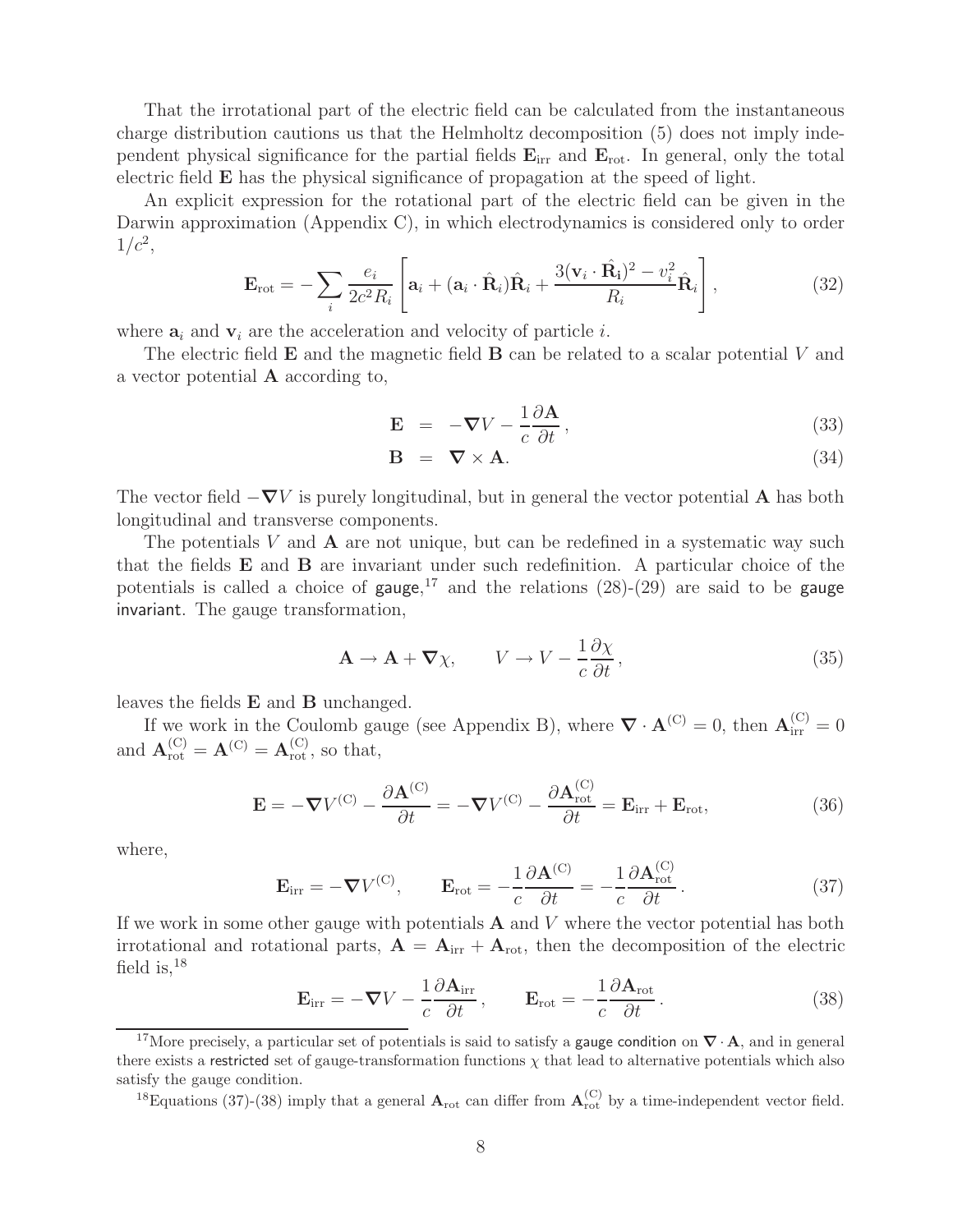The decomposition (36)-(38) of the electric field **E** into irrotational and rotational fields **E**irr and **E**rot is gauge invariant, but the simplicity of eq. (37) gives a special importance to the Coulomb gauge. However, one must remain cautious about assigning a direct physical significance to  $A_{\text{rot}}$  because it leads to the field  $E_{\text{rot}}$  which has components that propagate instantaneously.<sup>19</sup>

### **2.3 Total Energy of an Electromagnetic System**

The electromagnetic energy  $U_{EM}$  of a system of charges can be written as,

$$
U_{\rm EM} = \int \frac{E^2 + B^2}{8\pi} d\text{Vol}.\tag{39}
$$

Using the Parseval-Plancherel identity (96), we can write the electric part of the field energy as,

$$
U_{\rm E} = \int \frac{\mathbf{E} \cdot \mathbf{E}}{8\pi} d^3 \mathbf{r} = \int \frac{\tilde{\mathbf{E}}^* \cdot \tilde{\mathbf{E}}}{8\pi} d^3 \mathbf{k} = \int \frac{(\tilde{\mathbf{E}}_{\rm irr}^* + \tilde{\mathbf{E}}_{\rm rot}^*) \cdot (\tilde{\mathbf{E}}_{\rm irr} + \tilde{\mathbf{E}}_{\rm rot})}{8\pi} d^3 \mathbf{k}
$$
  
= 
$$
\int \frac{\tilde{\mathbf{E}}_{\rm irr}^* \cdot \tilde{\mathbf{E}}_{\rm irr} + \tilde{\mathbf{E}}_{\rm rot}^* \cdot \tilde{\mathbf{E}}_{\rm rot}}{8\pi} d^3 \mathbf{k} = \int \frac{E_{\rm irr}^2 + E_{\rm rot}^2}{8\pi} d^3 \mathbf{r} \equiv U_{\rm E, irr} + U_{\rm E, rot}.
$$
 (40)

Since  $\nabla \cdot \mathbf{E}_{irr} = 4\pi \rho$  and  $\mathbf{E}_{irr} = -\nabla V^{(C)}$  (Appendix B), the field energy  $U_{\text{E},irr}$  can be transformed in the usual way to the instantaneous Coulomb energy,

$$
U_{\text{E,irr}} = \int \frac{-\mathbf{E}_{\text{irr}} \cdot \nabla V^{(\text{C})}}{8\pi} d\text{Vol} = \int \frac{\rho V^{(\text{C})}}{2} d\text{Vol} = \frac{1}{2} \sum_{i \neq j} e_i V^{(\text{C})}(\mathbf{r}_i) = \frac{1}{2} \sum_{i \neq j} \frac{e_i e_j}{R_{ij}} = U^{(\text{C})},\tag{41}
$$

where  $V^{(C)}(\mathbf{r}_i)$  is the instantaneous Coulomb potential at charge i due to other charges. Also, since  $\mathbf{B} = \mathbf{B}_{\text{rot}}$ , the field energy can be written as,

$$
U_{\rm EM} = U^{(\rm C)} + U_{\rm E, rot} + U_{\rm B, rot} = U^{(\rm C)} + U_{\rm EM, rot},\tag{42}
$$

where  $U_{\text{EM,rot}} = U_{\text{E,rot}} + U_{\text{B,rot}}$ .

#### **2.3.1 Total Energy in the Darwin Approximation**

In the Darwin approximation the total energy of a system of particles of rest masses  $m_i$  and electric charges  $e_i$  is given by eq. (112),

$$
U = \sum_{i} \frac{m_i v_i^2}{2} + \sum_{i} \frac{3m_i v_i^4}{8c^2} + \frac{1}{2} \sum_{i \neq j} \frac{e_i e_j}{R_{ij}} + \frac{1}{2} \sum_{i \neq j} \frac{e_i e_j}{2c^2 R_{ij}} \left[ \mathbf{v}_i \cdot \mathbf{v}_j + (\mathbf{v}_i \cdot \hat{\mathbf{n}}_{ij}) (\mathbf{v}_j \cdot \hat{\mathbf{n}}_{ij}) \right]. \tag{43}
$$

In this quasistatic approximation the rotational field energies are,

$$
U_{\text{E,rot}} = 0, \quad U_{\text{M,rot}} = \frac{1}{2} \sum_{i} \frac{e_i \mathbf{v}_i \cdot \mathbf{A}_{\text{rot}}(\mathbf{r}_i)}{c} = \frac{1}{2} \sum_{i \neq j} \frac{e_i e_j}{2c^2 R_{ij}} \left[ \mathbf{v}_i \cdot \mathbf{v}_j + (\mathbf{v}_i \cdot \hat{\mathbf{n}}_{ij})(\mathbf{v}_j \cdot \hat{\mathbf{n}}_{ij}) \right], \tag{44}
$$

referring to eqs. (125)-(126), where  $A_{\text{rot}}(\mathbf{r}_i)$  is the rotational part of the vector potential at charge i due to other charges.

 $19$ See, for example, [109].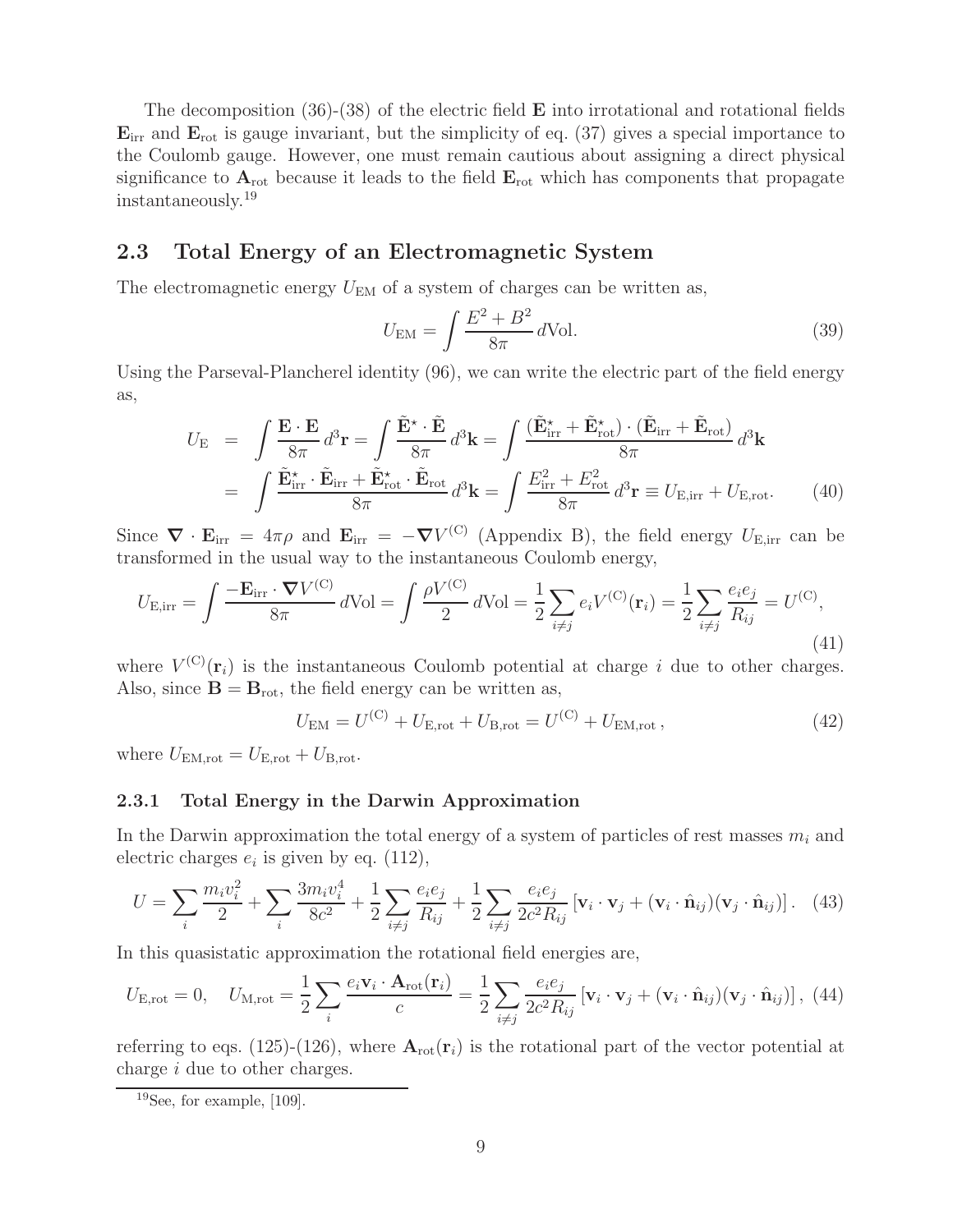### **2.4 Total Momentum of an Electromagnetic System**

The total momentum associated with electromagnetic fields **E** and **B** is,

$$
\mathbf{P}_{\text{EM}} = \int \frac{\mathbf{S}}{c^2} \, d\text{Vol} = \int \frac{\mathbf{E} \times \mathbf{B}}{4\pi c} \, d\text{Vol},\tag{45}
$$

where  $\mathbf{S} = (c/4\pi)\mathbf{E} \times \mathbf{B}$  is the Poynting vector. We do not consider the Helmholtz decomposition of the Poynting vector, but rather a form based on the Helmholtz decomposition of the electric field, c

$$
\mathbf{S} = \mathbf{S}_1 + \mathbf{S}_2 = \frac{c}{4\pi} \mathbf{E}_{irr} \times \mathbf{B}_{rot} + \frac{c}{4\pi} \mathbf{E}_{rot} \times \mathbf{B}_{rot}.
$$
 (46)

Then, using the Parseval-Plancherel identity (96) and eqs. (88), (91) and (93),

$$
\mathbf{P}_{\text{EM},1} = \int \frac{\mathbf{S}_1}{c^2} d\text{Vol} = \int \frac{\mathbf{E}_{\text{irr}} \times \mathbf{B}_{\text{rot}}}{4\pi c} d^3 \mathbf{r} = \int \frac{\tilde{\mathbf{E}}_{\text{irr}}^* \times \tilde{\mathbf{B}}_{\text{rot}}}{4\pi c} d^3 \mathbf{k}
$$

$$
= \int \tilde{\rho}(\mathbf{k}) \frac{4\pi i \hat{\mathbf{k}}}{k} \times \frac{i \mathbf{k} \times \tilde{\mathbf{A}}}{4\pi c} d^3 \mathbf{k} = \int \frac{\tilde{\rho}(\mathbf{k}) [\tilde{\mathbf{A}} - (\tilde{\mathbf{A}} \cdot \hat{\mathbf{k}}) \hat{\mathbf{k}}]}{c} d^3 \mathbf{k}
$$

$$
= \int \frac{\tilde{\rho}(\mathbf{k}) \tilde{\mathbf{A}}_{\text{rot}}}{c} d^3 \mathbf{k} = \int \frac{\rho \mathbf{A}_{\text{rot}}}{c} d^3 \mathbf{r} = \sum_{i} \frac{e_i \mathbf{A}_{\text{rot}}(\mathbf{r}_i)}{c} = \mathbf{P}_{\text{EM,canonical}}, \quad (47)
$$

where  $A_{\text{rot}}(\mathbf{r}_i)$  is the rotational part of vector potential at particle i due to all other charges.<sup>20,21</sup> Thus, we recognize  $P_{EM,1}$  as the electromagnetic part,  $P_{EM,canonical}$ , of the total (gaugeinvariant) canonical momentum of the system,

$$
\mathbf{P}_{\text{canonical}} = \sum_{i} \left( \mathbf{p}_{i} + \frac{e_{i} \mathbf{A}_{\text{rot}}(\mathbf{r}_{i})}{c} \right) = \mathbf{P}_{\text{mech}} + \mathbf{P}_{\text{EM,canonical}} = \mathbf{P}_{\text{mech}} + \mathbf{P}_{\text{EM},1}, \qquad (48)
$$

where  $\mathbf{p}_i = \gamma_i m_i \mathbf{v}_i$  is the (relativistic) mechanical momentum of particle i. It is often convenient to consider that the electromagnetic part of the canonical momentum of a charge is associated with the charge, although it is more correct to consider this term to be an effect of the interaction between the electromagnetic fields of that charge and the fields of other charges.

The part of the electromagnetic momentum associated with the rotational part of the electric field is,

$$
\mathbf{P}_{\text{EM},2} = \int \frac{\mathbf{E}_{\text{rot}} \times \mathbf{B}}{4\pi c} d\text{Vol} = \int \frac{\mathbf{E}_{\text{rot}} \times (\mathbf{\nabla} \times \mathbf{A}_{\text{rot}})}{4\pi c} d\text{Vol}
$$

$$
= \int \frac{\sum_{j=1}^{3} E_{\text{rot},j} \mathbf{\nabla} A_{\text{rot},j} - (\mathbf{E}_{\text{rot}} \cdot \mathbf{\nabla}) \mathbf{A}_{\text{rot}}}{4\pi c} d\text{Vol}
$$

<sup>&</sup>lt;sup>20</sup>The rotational vector potential  $A_{\text{rot}}$  is not unique as any gauge transformation with a gauge function  $\chi$  that obeys  $\nabla^2 \chi = 0$  leads to another rotational vector potential.

<sup>&</sup>lt;sup>21</sup>While the vector potential  $A_{\text{rot}}$  can be nonzero in situations where the electric charge density is everywhere zero, for  $P_{EM,1} = P_{EM,canonical}$  to be nonzero requires a nonzero charge density, *i.e.*, at least one charge e not balanced by neighboring charges. Then, the electric field is nonzero, the Poynting vector is nonzero, and  $P_{EM}$  according to eq. (45) is nonzero.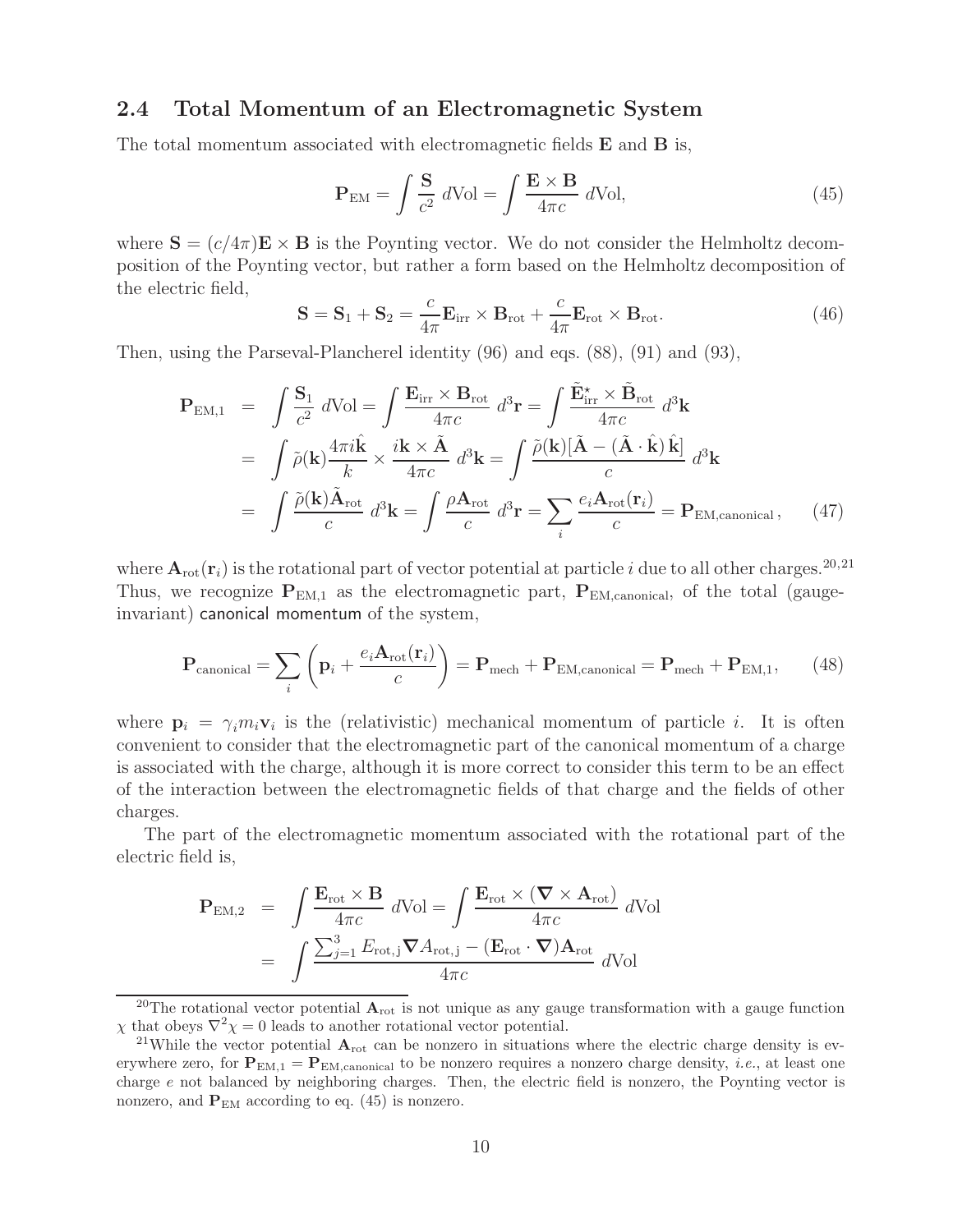$$
= \int \frac{\sum_{j=1}^{3} E_{\text{rot},j} \nabla A_{\text{rot},j} + (\nabla \cdot \mathbf{E}_{\text{rot}}) \mathbf{A}_{\text{rot}}}{4\pi c} d\text{Vol}
$$

$$
= \int \sum_{j=1}^{3} \frac{E_{\text{rot},j} \nabla A_{\text{rot},j}}{4\pi c} d\text{Vol} \equiv \int \mathbf{p}_{\text{EM}, \text{orbital}} d\text{Vol} = \mathbf{P}_{\text{EM}, \text{orbital}}, \qquad (49)
$$

where looking ahead to eq (70) we define the momentum density,

$$
\mathbf{p}_{\text{EM},\text{orbital}} = \sum_{j=1}^{3} \frac{E_{\text{rot},j} \boldsymbol{\nabla} A_{\text{rot},j}}{4\pi c}.
$$
 (50)

The total momentum of the system can now be written as,

$$
\mathbf{P}_{\text{total}} = \mathbf{P}_{\text{canonical}} + \mathbf{P}_{\text{EM}, \text{orbital}} = \sum_{i} \left( \mathbf{p}_{i} + \frac{e_{i} \mathbf{A}_{\text{rot}}(\mathbf{r}_{i})}{c} \right) + \int \sum_{j=1}^{3} \frac{E_{\text{rot}, j} \nabla A_{\text{rot}, j}}{4 \pi c} d\text{Vol}
$$

$$
= \mathbf{P}_{\text{mech}} + \mathbf{P}_{\text{EM}} = \mathbf{P}_{\text{mech}} + \mathbf{P}_{\text{EM}, 1} + \mathbf{P}_{\text{EM}, 2}.
$$
(51)

It is often convenient to consider that the electromagnetic part, eq. (47), of the canonical momentum of a charge is associated with the charge, although it is more correct to consider this term to be an effect ("dressing") of the interaction between the electromagnetic fields of that charge and the fields of other charges. In the former view, the momentum  $P_{EM,2}$ associated with the rotational part of the electric field is the only momentum that is "purely" associated with the fields themselves. A pulse of electromagnetic radiation that no longer overlaps with its source charges and currents can be considered as having a purely rotational electric field, such that  $P_{EM,2}$  describes all of the momentum of the pulse.

#### **2.4.1 Momentum of a Circularly Polarized Plane Wave**

As an example, consider a circularly polarized electromagnetic plane wave defined by the potentials,

$$
\mathbf{A}_{\rm rot} = A_0(\hat{\mathbf{x}} \pm i\hat{\mathbf{y}}) e^{i(kz - \omega t)}, \qquad V^{(\rm C)} = 0,
$$
\n(52)

for which the electromagnetic fields are,

$$
\mathbf{E} = \mathbf{E}_{\rm rot} = -\frac{1}{c} \frac{\partial \mathbf{A}_{\rm rot}}{\partial t} = ik \mathbf{A}_{\rm rot} = ik A_0 (\hat{\mathbf{x}} \pm i\hat{\mathbf{y}}) e^{i(kz - \omega t)}, \tag{53}
$$

and,

$$
\mathbf{B} = \nabla \times \mathbf{A}_{\text{rot}} = i\mathbf{k} \times \mathbf{A}_{\text{rot}} = \hat{\mathbf{k}} \times \mathbf{E},
$$
 (54)

where  $\mathbf{k} = k \hat{\mathbf{z}}$ . The time-average density of electromagnetic momentum associated with the (rotational) electric field is (since no electric charge is associated with the "free" plane wave),

$$
\langle \mathbf{p}_{\text{EM},1} \rangle = 0, \qquad \langle \mathbf{p}_{\text{EM},2} \rangle = \frac{1}{2} \sum_{j=1}^{3} \frac{Re(E_{\text{rot},j}^{\star} \nabla A_{\text{rot},j})}{4\pi c} = \frac{k^2 A_0^2}{4\pi c} \hat{\mathbf{k}}.
$$
 (55)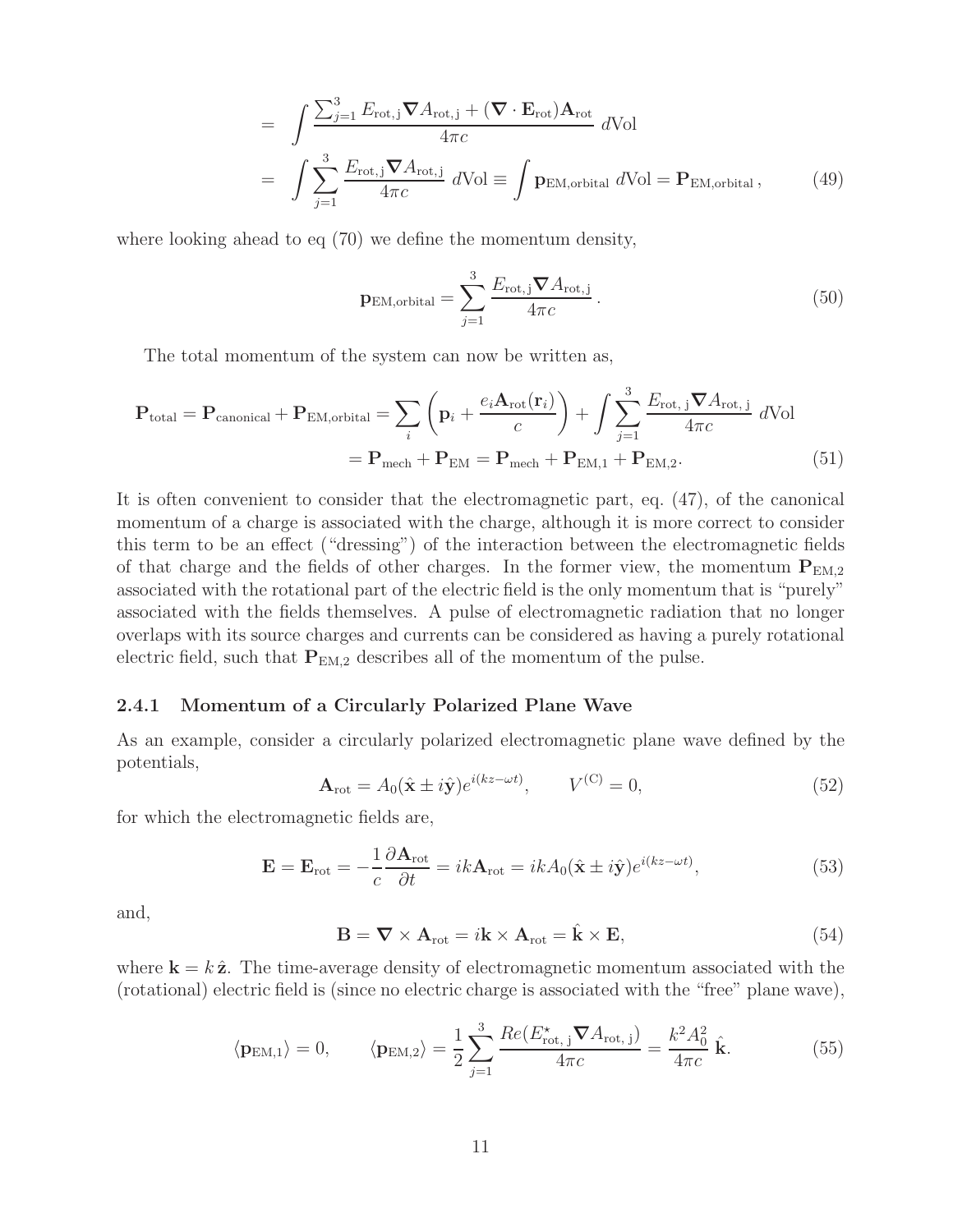The time-average density of electromagnetic energy is,

$$
\langle u \rangle = \frac{1}{2} \frac{|E|^2 + |B|^2}{8\pi} = \frac{k^2 A_0^2}{4\pi},\tag{56}
$$

so that,

$$
\langle \mathbf{p}_{\text{EM}} \rangle = \frac{c}{8\pi} Re(\mathbf{E}^* \times \mathbf{B}) = \langle \mathbf{p}_{\text{EM},2} \rangle = \frac{\langle u \rangle}{c} \hat{\mathbf{k}}, \tag{57}
$$

as expected.

#### **2.4.2 Is There Such a Thing as "Spin Linear Momentum"?**

Equations (45), (47) and (49) suggest that densities of momentum stored in an electromagnetic field can be defined as,

$$
\mathbf{p}_{\text{EM}} = \mathbf{p}_{\text{EM,canonical}} + \mathbf{p}_{\text{EM,orbital}} = \frac{\rho \mathbf{A}_{\text{rot}}}{c} + \sum_{j=1}^{3} \frac{E_{\text{rot},j} \nabla A_{\text{rot},j}}{4 \pi c},
$$
(58)

although only the volume integrals of these densities have clear physical significance.

On comparing eqs.  $(50)$  and  $(69)$ , it is suggestive to identify a density of "spin linear" momentum" as,

$$
\mathbf{p}_{\text{EM,spin}} = -\frac{(\mathbf{E}_{\text{rot}} \cdot \mathbf{\nabla}) \mathbf{A}_{\text{rot}}}{4\pi c}.
$$
\n(59)

However, the significance of this identification is questionable, since the volume integral of  $p_{EM,spin}$  is zero. Furthermore,  $p_{EM,spin} = 0$  for a circularly polarized plane wave  $(52)-(54)$ whose characterization as carrying spin angular momentum is a primary motivation for the entire present analysis. Hence, we will not consider the notion of "spin linear momentum" further, although this concept has its advocates [101].

#### **2.4.3 Total Momentum in the Darwin Approximation**

In the Darwin approximation the total momentum of a system of charges is given by eq. (110),

$$
\mathbf{P}_{\text{total}} = \mathbf{P}_{\text{canonical}} = \mathbf{P}_{\text{mech}} + \mathbf{P}_{\text{EM}} = \sum_{i} m_i \mathbf{v}_i + \sum_{i} \frac{m_i v_i^2}{2c^2} \mathbf{v}_i + \sum_{i} \frac{e_i \mathbf{A}_{\text{rot}}(\mathbf{r}_i)}{c} \tag{60}
$$

In this quasistatic approximation,  $P_{EM,2} = 0$ , and all the electromagnetic momentum of the system can be associated with charges via the electromagnetic part of their canonical momenta, which are of order  $1/c^2$  since the vector potential is of order  $1/c$ . Only when electrodynamic effects are considered at higher orders do they include a nonzero contribution to the electromagnetic momentum from the rotational part of the electric field. For example, the (rotational) radiation fields of an oscillating dipole are of order  $1/c^2$ , so the electromagnetic momentum associated with a pulse of radiation is of order  $1/c<sup>5</sup>$ .

Another result in the Darwin (quasistatic) approximation is based on the simplification of the wave equation (102) for the vector potential to the static equation,

$$
\nabla^2 \mathbf{A}_{\text{rot}} \approx -\frac{4\pi}{c} \mathbf{J}_{\text{rot}}.\tag{61}
$$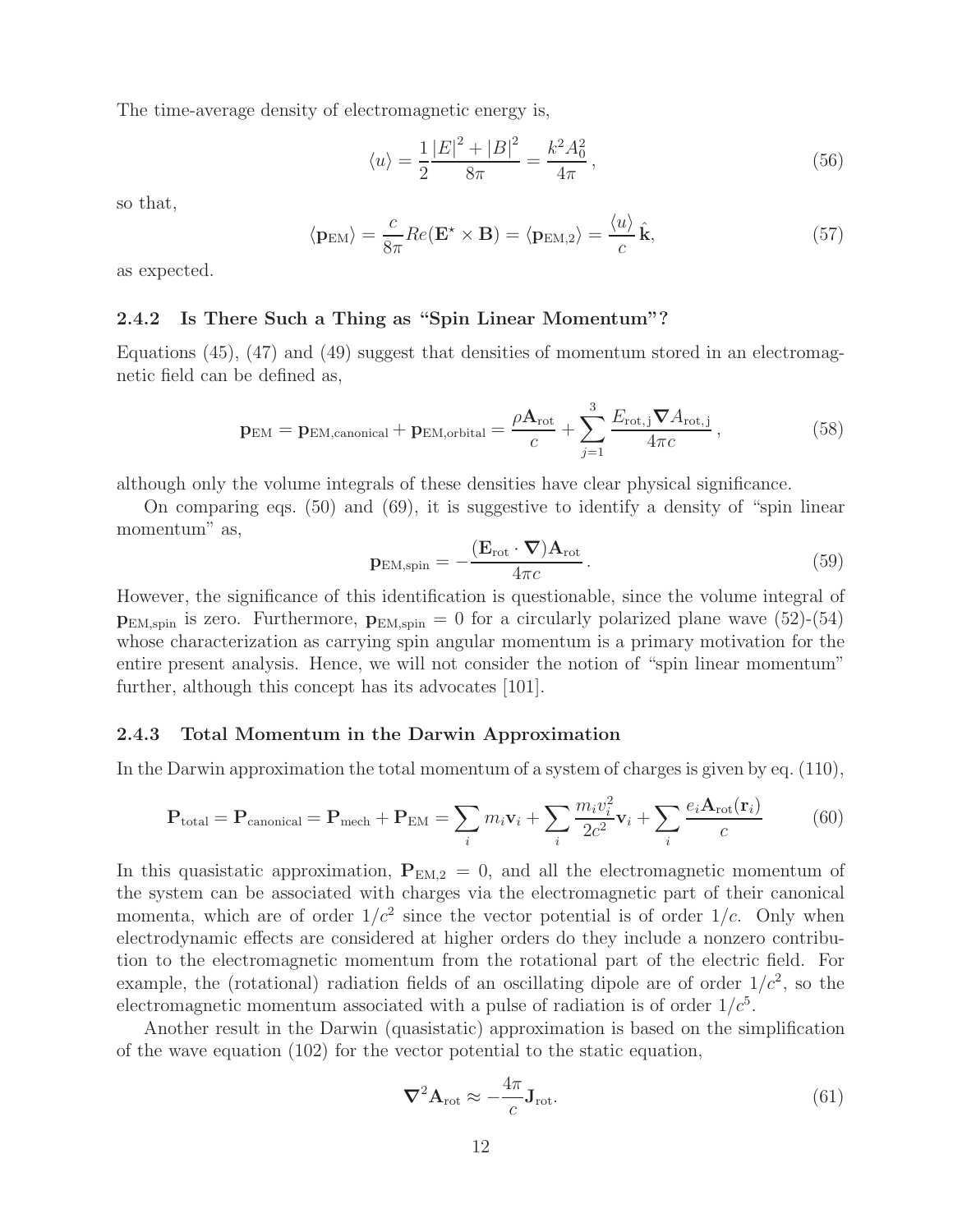Then [50, 94],

$$
\mathbf{P}_{\text{EM,canonical}} = \int \frac{\mathbf{E}_{\text{irr}} \times \mathbf{B}_{\text{rot}}}{4\pi c} d\text{Vol} = -\int \frac{\nabla V^{(C)} \times \mathbf{B}_{\text{rot}}}{4\pi c} d\text{Vol} = \int \frac{V^{(C)} \nabla \times \mathbf{B}_{\text{rot}}}{4\pi c} d\text{Vol} \n= \int \frac{V^{(C)} \nabla \times (\nabla \times \mathbf{A}_{\text{rot}})}{4\pi c} d\text{Vol} = \int \frac{V^{(C)} [\nabla (\nabla \cdot \mathbf{A}_{\text{rot}}) - \nabla^2 \mathbf{A}_{\text{rot}}]}{4\pi c} d\text{Vol} \n\approx \int \frac{V^{(C)} \mathbf{J}_{\text{rot}}}{c^2} d\text{Vol},
$$
\n(62)

where  $V^{(C)}$  is the instantaneous (Coulomb) potential.

#### **2.4.4 Potential Momentum and "Hidden" Momentum**

It is sometimes considered paradoxical that a static electromagnetic system can have nonzero electromagnetic momentum (45). See, for example, [71].

The present analysis offers the perspective that in static configurations the electric field is purely irrotational, so the electromagnetic momentum (45) can be rewritten as,

$$
\mathbf{P}_{\text{EM}} = \mathbf{P}_{\text{EM,canonical}} = \sum_{i} \frac{e_i \mathbf{A}_{\text{rot}}(\mathbf{r}_i)}{c} \,. \tag{63}
$$

This momentum is a kind of electrical potential momentum [56, 98] associated with a charge being at a location with nonzero vector potential (due to other sources). The potential momentum  $eA/c$  of a charge e can be combined with the electrical potential energy  $eV$ of that charge, where  $V$  is the scalar potential at the location of the charge (due to other sources), into a potential energy-momentum 4-vector,

$$
U_{\text{potential},\,\mu} = \left(eV, \frac{e\mathbf{A}}{c}c\right) = \left(eV, e\mathbf{A}\right) = eA_{\mu}.
$$
\n(64)

The implication is that if the vector potential drops to zero, the charge takes on a mechanical momentum (in addition to any initial mechanical momentum) equal to its initial electrical potential momentum.

However, this effect is obscured in many apparently simple examples because of the fact [49] that if the center of energy,

$$
\mathbf{r}_U = \frac{\int \mathbf{r} \, u_{\text{total}} \, d\text{Vol}}{\int u_{\text{total}} \, d\text{Vol}},\tag{65}
$$

of a system with total-energy density  $u_{total}$  is at rest, then the total momentum of the system must be zero. If a static system is at rest (except for the steady currents that generate the vector potential), its center of energy will also be at rest, and the total momentum of the system must be zero. Such a system must posses a nonzero mechanical momentum equal and opposite to the electrical potential momentum (63). If the vector potential drops to zero in such a way that the center of energy remains at rest, then the mechanical momentum of the system drops to zero as well. In such cases the electrical potential momentum and the mechanical momentum are "hidden" [110].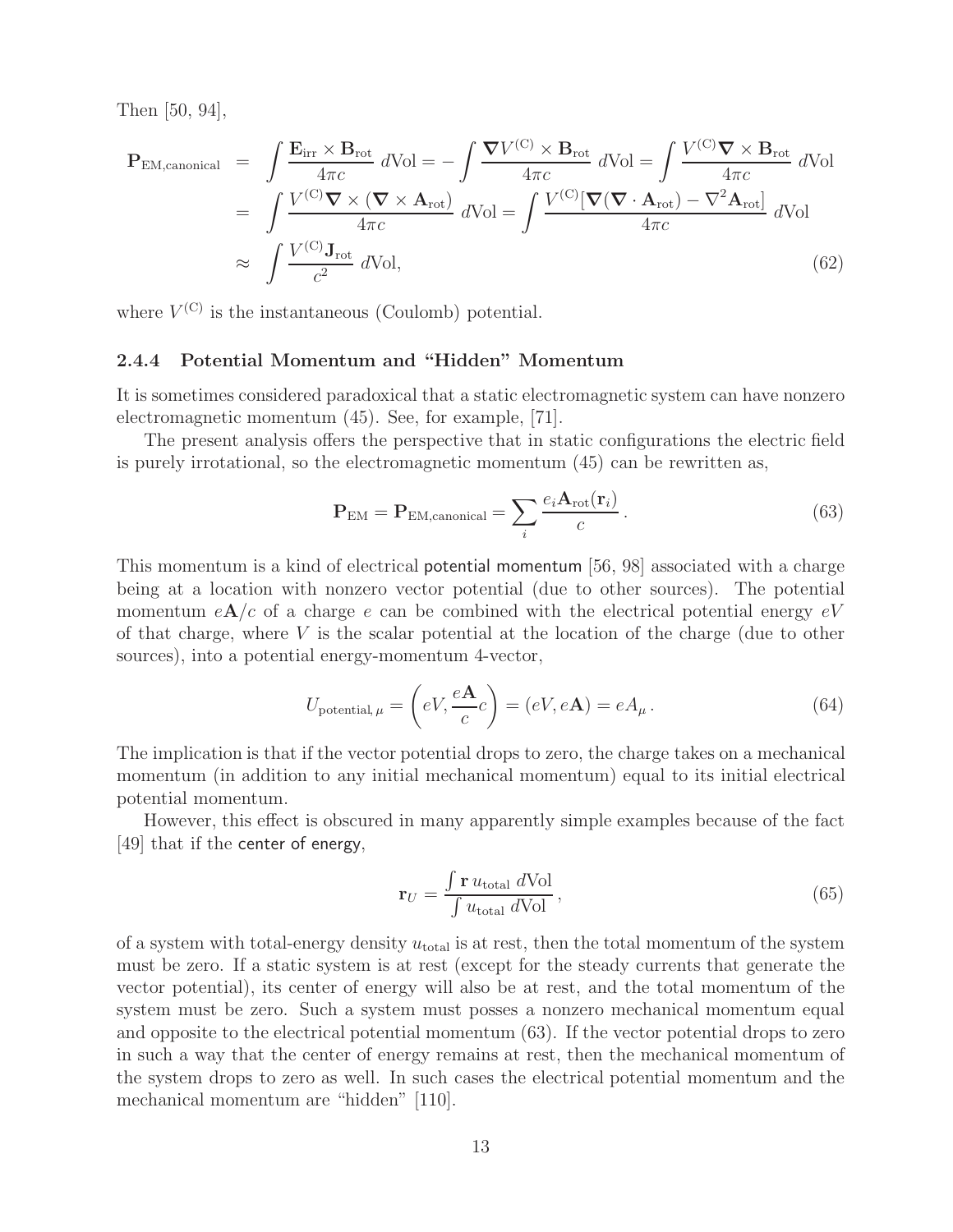### **2.5 Total Angular Momentum of an Electromagnetic System**

The angular momentum of the electromagnetic fields of a system of charges can be written in terms of the Poynting vector as,

$$
\mathbf{L}_{EM} = \int \mathbf{r} \times \frac{\mathbf{S}}{c^2} \, d\text{Vol} = \int \frac{\mathbf{r} \times (\mathbf{E} \times \mathbf{B})}{4\pi c} \, d\text{Vol},\tag{66}
$$

As for the linear momentum of the fields, it is of interest to consider separately the contribution associated with the irrotational and rotational parts of the electric field.

The part of the electromagnetic angular momentum associated with  $\mathbf{E}_{irr} = -\nabla V^{(C)}$ , for which  $\nabla \cdot \mathbf{E}_{\text{rot}} = 4\pi \rho$ , is,

$$
\mathbf{L}_{EM,1} = \int \frac{\mathbf{r} \times (\mathbf{E}_{irr} \times \mathbf{B})}{4\pi c} dVol = \int \frac{\mathbf{r} \times [\mathbf{E}_{irr} \times (\nabla \times \mathbf{A}_{rot})]}{4\pi c} dVol
$$
\n
$$
= \int \frac{\sum_{j=1}^{3} E_{irr,j}(\mathbf{r} \times \nabla) A_{rot,j} - \mathbf{r} \times (\mathbf{E}_{irr} \cdot \nabla) \mathbf{A}_{rot}}{4\pi c} dVol
$$
\n
$$
= \int \frac{\sum_{j=1}^{3} E_{irr,j}(\mathbf{r} \times \nabla) A_{rot,j} - (\mathbf{E}_{irr} \cdot \nabla)(\mathbf{r} \times \mathbf{A}_{rot}) + \mathbf{E}_{irr} \times \mathbf{A}_{rot}}{4\pi c} dVol
$$
\n
$$
= \int \frac{\sum_{j=1}^{3} E_{irr,j}(\mathbf{r} \times \nabla) A_{rot,j} - (\mathbf{E}_{irr} \cdot \nabla)(\mathbf{r} \times \mathbf{A}_{rot}) + \mathbf{E}_{irr} \times \mathbf{A}_{rot}}{4\pi c} dVol
$$
\n
$$
= \int \frac{\sum_{j=1}^{3} E_{irr,j}(\mathbf{r} \times \nabla) A_{rot,j} + (\nabla \cdot \mathbf{E}_{irr})(\mathbf{r} \times \mathbf{A}_{rot}) + \mathbf{E}_{irr} \times \mathbf{A}_{rot}}{4\pi c} dVol
$$
\n
$$
= \int \frac{-\sum_{j=1}^{3} (\nabla_{j} V^{(C)}) (\mathbf{r} \times \nabla) A_{rot,j} + 4\pi \rho (\mathbf{r} \times \mathbf{A}_{rot}) - (\nabla V^{(C)}) \times \mathbf{A}_{rot}}{4\pi c} dVol
$$
\n
$$
= \int \frac{\sum_{j=1}^{3} V^{(C)} \nabla_{j} (\mathbf{r} \times \nabla) A_{rot,j} + 4\pi \rho (\mathbf{r} \times \mathbf{A}_{rot}) + V^{(C)} (\nabla \times \mathbf{A}_{rot})}{4\pi c} dVol
$$
\n
$$
= \int \frac{V^{(C)}(\mathbf{r} \times \nabla
$$

assuming the various surface integrals that result from integrations by parts vanish for fields the fall off sufficiently quickly at infinity. The sum of  $L_{EM,1} = L_{EM,canonical}$  and the mechanical angular momentum of the system is,

$$
\mathbf{L}_{\text{mech}} + \mathbf{L}_{\text{EM,canonical}} = \sum_{i} \mathbf{r}_{i} \times \left( \mathbf{p}_{i} + \frac{e_{i} \mathbf{A}_{\text{rot}}(\mathbf{r}_{i})}{c} \right) = \mathbf{L}_{\text{canonical}},
$$
\n(68)

which is the canonical angular momentum of the particles of the system.

Turning to the electromagnetic angular momentum associated with the rotational part of the electric field, for which  $\nabla \cdot \mathbf{E}_{\text{rot}} = 0$ , we have,

$$
\mathbf{L}_{\text{EM},2} = \int \frac{\mathbf{r} \times (\mathbf{E}_{\text{rot}} \times \mathbf{B})}{4\pi c} d\text{Vol} = \int \frac{\mathbf{r} \times [\mathbf{E}_{\text{rot}} \times (\mathbf{\nabla} \times \mathbf{A}_{\text{rot}})]}{4\pi c} d\text{Vol}
$$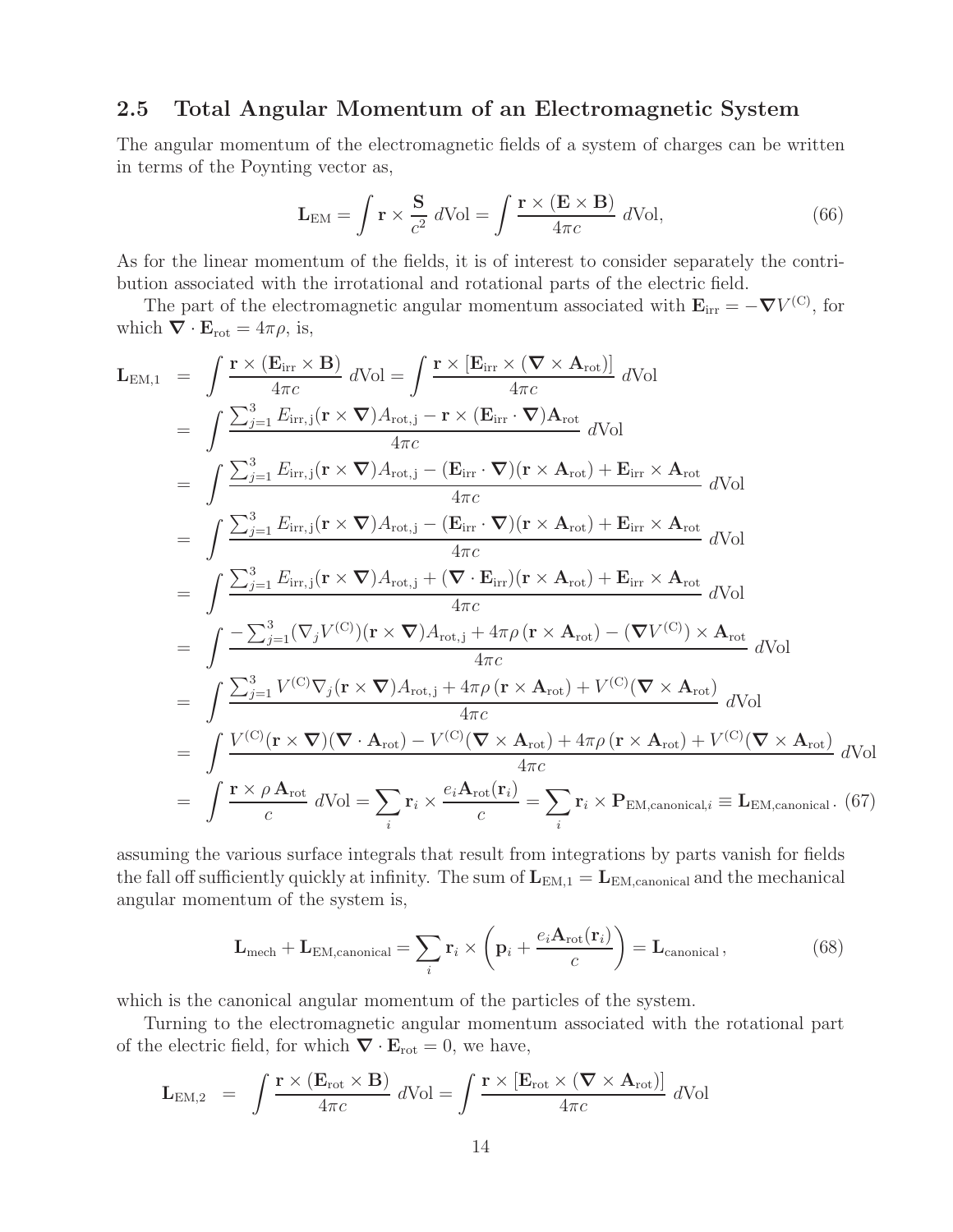$$
= \int \frac{\sum_{j=1}^{3} E_{\text{rot},j}(\mathbf{r} \times \nabla) A_{\text{rot},j} - \mathbf{r} \times (E_{\text{rot}} \cdot \nabla) A_{\text{rot}}}{4\pi c} d\text{Vol}
$$
  
\n
$$
= \int \frac{\sum_{j=1}^{3} E_{\text{rot},j}(\mathbf{r} \times \nabla) A_{\text{rot},j} - (E_{\text{rot}} \cdot \nabla)(\mathbf{r} \times A_{\text{rot}}) + E_{\text{rot}} \times A_{\text{rot}}}{4\pi c} d\text{Vol}
$$
  
\n
$$
= \int \frac{\sum_{j=1}^{3} E_{\text{rot},j}(\mathbf{r} \times \nabla) A_{\text{rot},j} - (E_{\text{rot}} \cdot \nabla)(\mathbf{r} \times A_{\text{rot}}) + E_{\text{rot}} \times A_{\text{rot}}}{4\pi c} d\text{Vol}
$$
  
\n
$$
= \int \frac{\sum_{j=1}^{3} E_{\text{rot},j}(\mathbf{r} \times \nabla) A_{\text{rot},j} + (\nabla \cdot E_{\text{rot}})(\mathbf{r} \times A_{\text{rot}}) + E_{\text{rot}} \times A_{\text{rot}}}{4\pi c} d\text{Vol}
$$
  
\n
$$
= \int \mathbf{r} \times \frac{\sum_{j=1}^{3} E_{\text{rot},j} \nabla A_{\text{rot},j}}{4\pi c} d\text{Vol} + \int \frac{E_{\text{rot}} \times A_{\text{rot}}}{4\pi c} d\text{Vol}
$$
  
\n
$$
= L_{\text{EM},\text{orbital}} + L_{\text{EM},\text{spin}}, \qquad (69)
$$

where the orbital angular momentum,

$$
\mathbf{L}_{\text{EM},\text{orbital}} = \int \mathbf{l}_{\text{EM},\text{orbital}} d\text{Vol}, \qquad \mathbf{l}_{\text{EM},\text{orbital}} = \mathbf{r} \times \frac{\sum_{j=1}^{3} E_{\text{rot},j} \boldsymbol{\nabla} A_{\text{rot},j}}{4\pi c} = \mathbf{r} \times \mathbf{p}_{\text{EM},\text{orbital}}, \tag{70}
$$

depends on the choice of origin, while,

$$
\mathbf{L}_{\text{EM,spin}} = \int \mathbf{l}_{\text{EM,spin}} d\text{Vol}, \qquad \mathbf{l}_{\text{EM,spin}} = \frac{\mathbf{E}_{\text{rot}} \times \mathbf{A}_{\text{rot}}}{4\pi c} \tag{71}
$$

is independent of the choice of origin and is therefore an intrinsic property of the fields, which we call the spin angular momentum.

#### **2.5.1 Angular Momentum of a Circularly Polarized Plane Wave**

As an example, consider a circularly polarized electromagnetic plane wave, eqs. (52)-(54). The time-average density of spin angular momentum is, according to eq. (11),

$$
\langle I_{\text{EM,spin}} \rangle = \frac{1}{2} \frac{Re(\mathbf{E}_{\text{rot}}^{\star} \times \mathbf{A}_{\text{rot}})}{4\pi c} = \frac{Re(-ikA_0(\hat{\mathbf{x}} \mp i\hat{\mathbf{y}}) \times iA_0(\hat{\mathbf{x}} \pm i\hat{\mathbf{y}})}{8\pi c} = \pm \frac{kA_0^2}{4\pi c} \hat{\mathbf{k}}. \tag{72}
$$

Thus,

$$
\langle I_{\text{EM,spin}} \rangle = \pm \frac{\langle u \rangle}{\omega} \hat{\mathbf{k}},\tag{73}
$$

in terms of the time-average density  $\langle u \rangle = k^2 A_0^2 / 4\pi$ , of electromagnetic energy, which is consistent with the quantum behavior of spin-1 photons.

The time-average density of orbital angular momentum is, according to eqs. (10)-(11),

$$
\langle I_{EM,orbital} \rangle = \mathbf{r} \times \frac{1}{2} \sum_{j} \frac{Re(E_{\text{rot},j}^{*} \nabla A_{\text{rot},j})}{4\pi c} = \mathbf{r} \times \langle \mathbf{p}_{EM,2} \rangle = \mathbf{r} \times \langle \mathbf{p}_{EM} \rangle = \mathbf{r} \times \left\langle \frac{\mathbf{E} \times \mathbf{B}}{4\pi c} \right\rangle, (74)
$$

recalling eq. (55) for a plane wave. This suggests that the angular momentum integrals obey  $\langle L_{EM,orbital} \rangle = \langle L_{EM} \rangle$ , with the implication that  $\langle L_{EM,spin} \rangle = 0$ , in seeming contradiction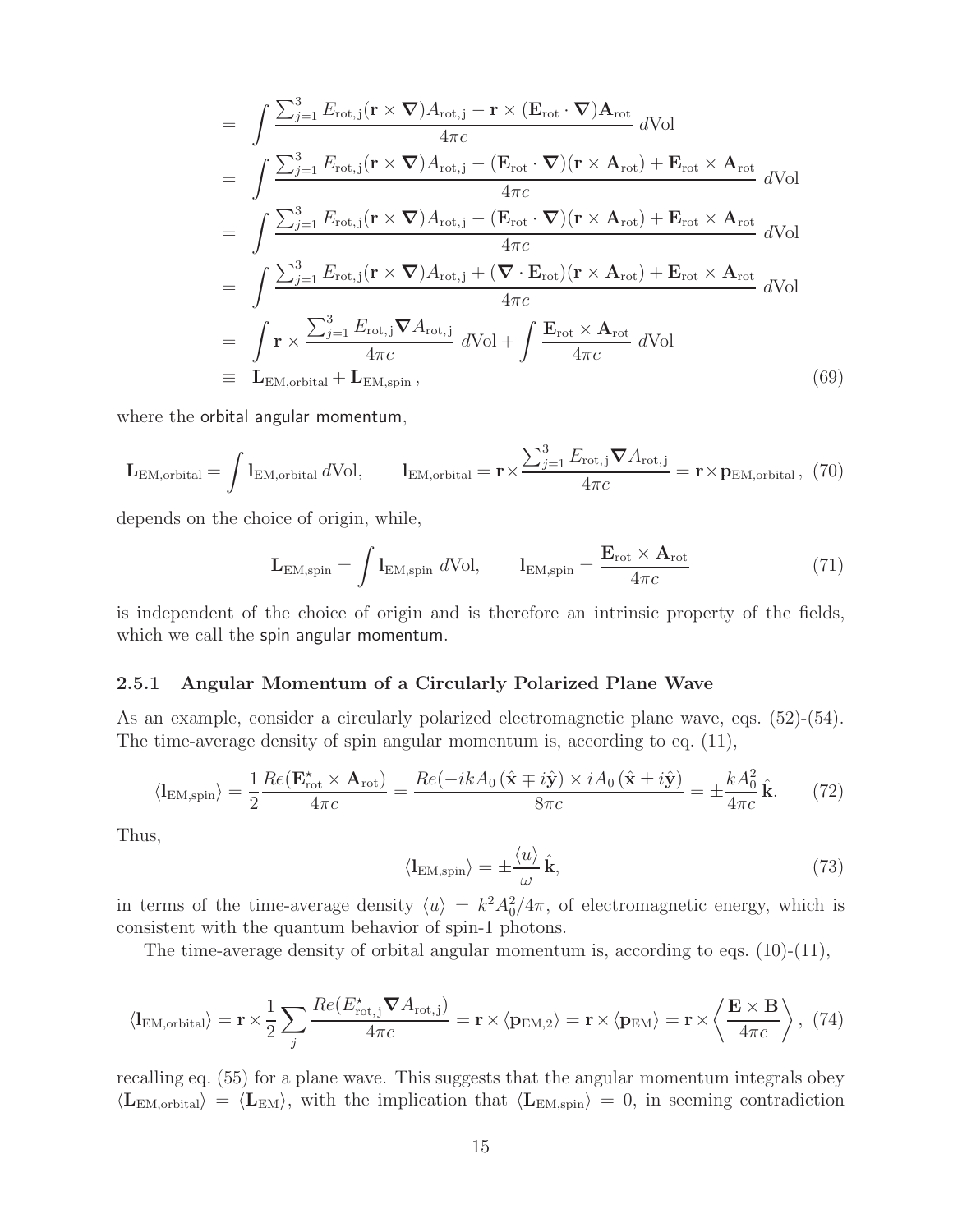with eq. (73). Of course, since the fields of an ideal plane wave do not vanish at infinity, the forms (10)-(11) do not necessarily apply to it.

In contrast, the (Darwin) prescription, eqs.  $(22)-(23)$ , for field angular momentum based only on **E** and **B** yields  $L_{EM} = L_{EM,spin}$ , with  $L_{EM,orbital} = 0$  for circular polarized plane waves, as discussed in sec. 4 of [88]. See also [89].

#### **2.5.2 Is There "Really" Such a Thing as Classical Spin Angular Momentum?**

Equation (66) suggests the we could define the density of angular momentum in the electromagnetic field as,

$$
\mathbf{l}_{\text{EM}} = \mathbf{r} \times \frac{\mathbf{E} \times \mathbf{B}}{4\pi c} \,. \tag{75}
$$

Then, eq. (58) suggests that we can replace  $\mathbf{E} \times \mathbf{B}/4\pi c$  by  $\mathbf{p}_{\text{EM,canonical}} + \mathbf{p}_{\text{EM,orbital}}$  to write,

$$
\mathbf{l}_{\text{EM}} \stackrel{?}{=} \mathbf{r} \times (\mathbf{p}_{\text{EM,canonical}} + \mathbf{p}_{\text{EM,orbital}}). \tag{76}
$$

In contrast, eqs.  $(67)-(71)$  suggest that we can also write,

$$
\mathbf{l}_{\text{EM}} = \mathbf{l}_{\text{EM,canonical}} + \mathbf{l}_{\text{EM,orbital}} + \mathbf{l}_{\text{EM,spin}} = \mathbf{r} \times (\mathbf{p}_{\text{EM,canonical}} + \mathbf{p}_{\text{EM,orbital}}) + \mathbf{l}_{\text{EM,spin}}
$$
\n
$$
= \mathbf{r} \times \frac{\rho \mathbf{A}_{\text{rot}}}{c} + \mathbf{r} \times \frac{\sum_{j=1}^{3} E_{\text{rot},j} \nabla A_{\text{rot},j}}{4\pi c} + \frac{\mathbf{E}_{\text{rot}} \times \mathbf{A}_{\text{rot}}}{4\pi c}.
$$
\n(77)

The analysis that has led to the apparent contradiction between eqs. (76) and (77) assumed that the surface integrals that arise during the various integrations by parts can be neglected. This assumption is not valid for plane waves, or for monochromatic waves whose time dependence  $e^{-i\omega t}$  implies these waves exist at arbitrarily early and late times. Physical waves have existed only for a finite time, and hence are bounded in space such that the surface integrals are indeed negligible. That is, neglect of the integrals on distant surfaces is a good approximation for physical fields.

Thus, the transformations (47), (49), (67) and (69) do not justify equating the integrand  $\mathbf{E} \times \mathbf{B}/4\pi c$  with  $\mathbf{p}_{\text{EM,canonical}} + \mathbf{p}_{\text{EM,orbital}}$ , or equating the integrand  $\mathbf{r} \times (\mathbf{E} \times \mathbf{B})/4\pi c$  to the form  $\mathbf{r} \times (\mathbf{p}_{\text{EM,canonical}} + \mathbf{p}_{\text{EM,orbital}}) + \mathbf{l}_{\text{EM,spin}}$ . In particular, the argument that led to eq. (76) does not imply that the volume integral of  $\mathbf{r} \times (\mathbf{p}_{EM,canonical} + \mathbf{p}_{EM,orbital})$  equals the total electromagnetic angular momentum (66) of the system. While care must be taken when using the densities of momentum and angular momentum introduced here (and elsewhere), there remains a valid domain of applicability of these concepts, including the "spin" angular momentum density  $(71)$ .

A related issue is how we should regard the two forms of angular momentum density (75) and (77), both of whose volume integrals yield that same total electromagnetic angular momentum for a bounded system. The form (75) suggests that all electromagnetic angular momentum is "orbital", while the form (77) includes the "intrinsic spin" angular momentum (66).

*The situation here is similar to that concerning magnetostatics, where a classical model of, say, iron atoms is that each has a magnetic moment related to the microscopic current*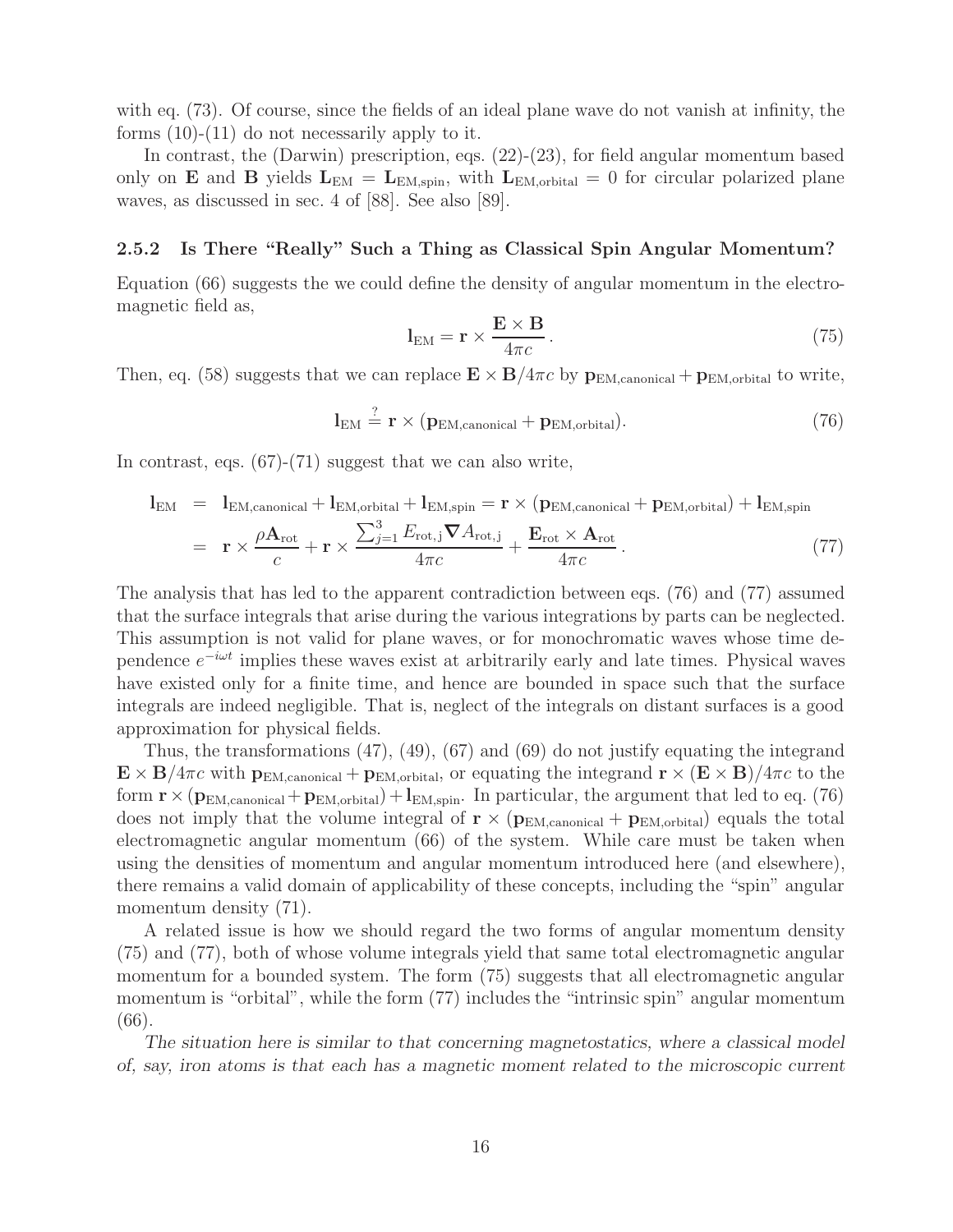*density* **J**atom *within the atom,*

$$
\mathbf{M}_{\text{atom}} = \frac{1}{2c} \int_{\text{atom}} (\mathbf{r} - \mathbf{r}_{\text{atom}}) \times \mathbf{J}_{\text{atom}} d\text{Vol} = \int_{\text{atom}} \frac{\mathbf{r} \times \mathbf{J}_{\text{atom}}}{2c} d\text{Vol} + \frac{\mathbf{r}_{\text{atom}}}{2c} \times \int \mathbf{J}_{\text{atom}} d\text{Vol}
$$

$$
= \int_{\text{atom}} \frac{\mathbf{r} \times \mathbf{J}_{\text{atom}}}{2c} d\text{Vol}, \tag{78}
$$

which is independent of the choice of origin for steady current distributions  $J_{atom}$ <sup>22</sup> *A ferromagnetic magnetic moment is considered to be an intrinsic property of the atom (and related to the "spin" angular momentum of the atom). We can calculate the total magnetic moment of a block of iron as the sum of all atomic moments, which can be transformed into an integral over the macroscopic current density* **J***,*

$$
\mathbf{M}_{\text{total}} = \sum_{\text{atoms}} \mathbf{M}_{\text{atom}} = \frac{1}{2c} \int \mathbf{r} \times \sum_{\text{atoms}} \mathbf{J}_{\text{atom}} \ d\text{Vol} = \int \frac{\mathbf{r} \times \mathbf{J}}{2c} \ d\text{Vol},\tag{79}
$$

*where* **J** *is obtained by averaging the atoms currents* **J**atom *over volumes large compared to an atom but small compared to macroscopic scales. We now can define magnetization densities in two ways, microscopic and macroscopic:*

$$
\mathbf{m}_{\text{micro}} = \frac{\mathbf{M}_{\text{atom}}}{\text{Vol}_{\text{atom}}}, \quad \text{and} \quad \mathbf{m}_{\text{macro}} = \frac{\mathbf{r} \times \mathbf{J}}{2c}, \tag{80}
$$

*such that,*

$$
\mathbf{M}_{\text{total}} = \int \mathbf{m}_{\text{micro}} \ d\text{Vol} = \int \mathbf{m}_{\text{macro}} \ d\text{Vol}. \tag{81}
$$

*However, the microscopic and macroscopic magnetization densities are very different; a uniform microscopic density is associated with a macroscopic density that is nonzero only on the surface of the iron block.*

Returning to the case of electromagnetic angular momentum, we can certainly consider the form  $(75)$  to represent the macroscopic density of electromagnetic angular momentum.<sup>23</sup> It is appealing to argue that the form (77) corresponds to a more microscopic description, in which the intrinsic angular momentum of "particles" of the electromagnetic field is described by the density (71) of "spin" angular momentum. Such an interpretation is not entirely justified by the usual premises of classical electrodynamics, but it is more acceptable from a quantum perspective. $24,25$ 

<sup>&</sup>lt;sup>22</sup>Noting that  $\nabla \cdot (x_i \mathbf{J}) = \mathbf{J} \cdot \nabla x_i = J_i$ , we have that  $\int J_i dVol = \int \nabla \cdot (x_i \mathbf{J}) dVol = \oint (x_i \mathbf{J}) \cdot d\mathbf{Area} = 0$ for any current distribution that is bounded in space.

<sup>&</sup>lt;sup>23</sup>Comparison with the case of a uniformly magnetized block of iron suggests that the macroscopic angular momentum of an electromagnetic field with uniform "spin" angular momentum resides on the surface of the field. In the case of a circularly polarized plane wave, the "surface" is at infinity, such that the macroscopic description omits the angular momentum by the neglect of the surface integrals.

 $^{24}$ It is noteworthy that the formalism of "spin" electromagnetic field angular momentum arose in the context of classical field theories [38, 39] of particles with "spin".

 $25$ For recent comments on this theme, see [115].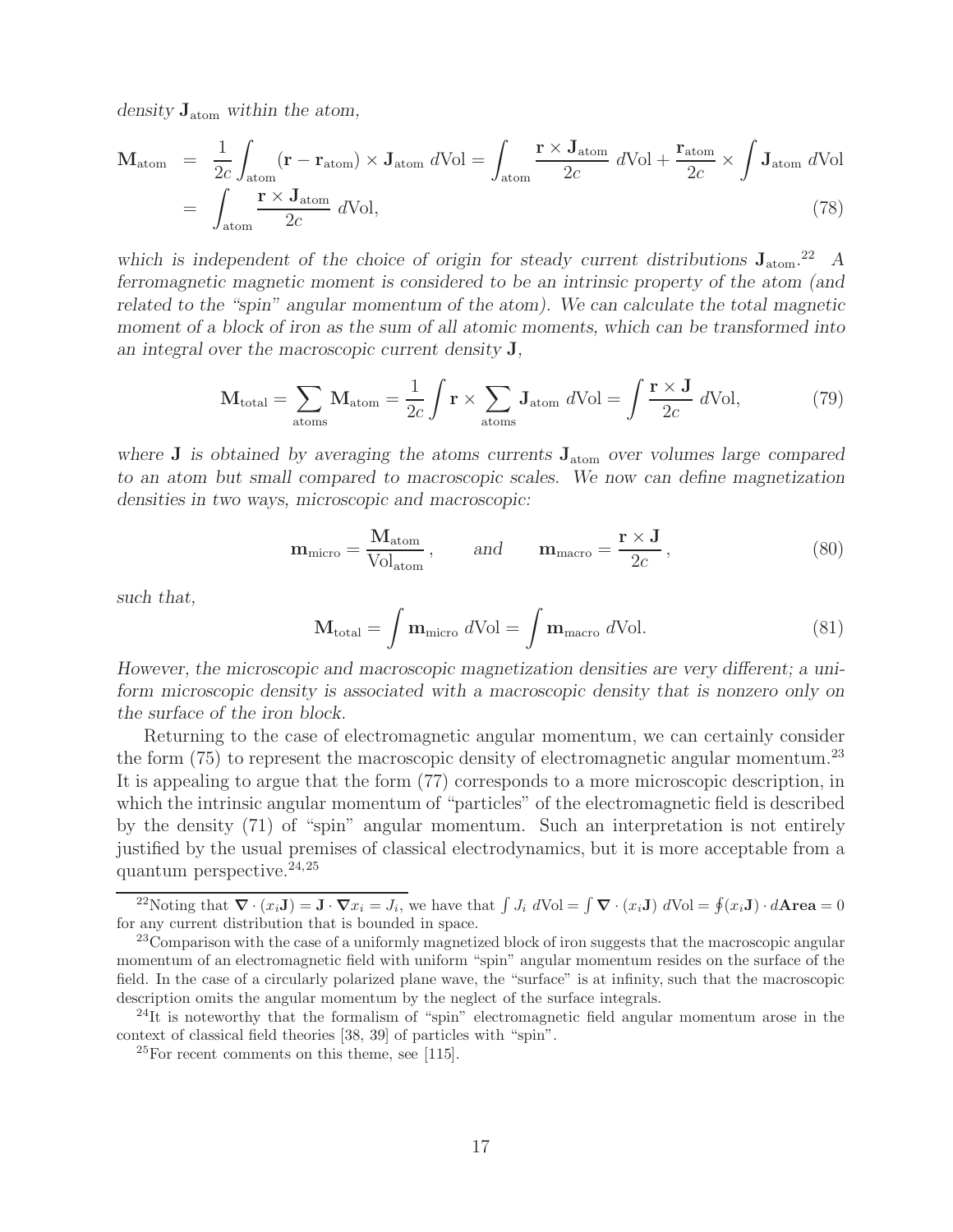#### **2.5.3 Comments** (Oct. 1, 2021)

Despite the computational appeal of the decomposition (11) of the angular momentum of the electromagnetic field into "orbital" and "spin" components expressible as local densities in a particular gauge, this decomposition should not be regarded as "physical". Rather, the gauge-invariant decomposition (22)-(23), following Darwin [32], can be regarded as the "physical" representation of the two types of electromagnetic angular momentum. It remains that Darwin's decomposition does not provide a vision of these angular-momentum components as having local spatial densities (unlike the total electromagnetic angular momentum described by eq. (4)); rather, the "orbital" and "spin" angular momenta of the electromagnetic field are global concepts.

### **A Appendix: Fourier Transforms**

The Fourier transform of a vector field  $\mathbf{F}(\mathbf{r})$  in ordinary 3-space is the vector field  $\mathbf{F}(\mathbf{k})$  in k-space defined by,

$$
\tilde{\mathbf{F}}(\mathbf{k}) = \frac{1}{(2\pi)^{3/2}} \int \mathbf{F}(\mathbf{r}) e^{-i\mathbf{k}\cdot\mathbf{r}} d^3 \mathbf{r},
$$
\n(82)

and the corresponding Fourier integral representation of **F** is,

$$
\mathbf{F}(\mathbf{r}) = \frac{1}{(2\pi)^{3/2}} \int \tilde{\mathbf{F}}(\mathbf{k}) e^{i\mathbf{k}\cdot\mathbf{r}} d^3 \mathbf{k}.
$$
 (83)

We symbolize the relations (82)-(83) by,

$$
\mathbf{F}(\mathbf{r}) \leftrightarrow \mathcal{F}(\mathbf{k}).\tag{84}
$$

For example,

$$
\frac{1}{r} \leftrightarrow \frac{1}{(2\pi)^{3/2}} \frac{4\pi}{k^2}, \quad \text{and} \quad \frac{\hat{\mathbf{r}}}{r^2} \leftrightarrow \frac{1}{(2\pi)^{3/2}} \frac{-4\pi i \hat{\mathbf{k}}}{k}, \tag{85}
$$

where  $\hat{\mathbf{a}}$  is the unit vector  $\mathbf{a}/a$ .

The curl and divergence of the field **F** have Fourier transforms,

$$
\nabla \odot \mathbf{F} = \frac{1}{(2\pi)^{3/2}} \int \nabla \odot (\tilde{\mathbf{F}}(\mathbf{k})e^{i\mathbf{k}\cdot\mathbf{r}}) d^3\mathbf{k} = \frac{1}{(2\pi)^{3/2}} \int i\mathbf{k} \odot \tilde{\mathbf{F}} d^3\mathbf{k},
$$
 (86)

where  $\odot$  represents either operation  $\cdot$  or  $\times$ , which implies the relations,

$$
\nabla \times \mathbf{F} \leftrightarrow i\mathbf{k} \times \tilde{\mathbf{F}}, \qquad \nabla \cdot \mathbf{F} \leftrightarrow i\mathbf{k} \cdot \tilde{\mathbf{F}}, \tag{87}
$$

For example,

$$
\mathbf{B} = \nabla \times \mathbf{A} \leftrightarrow \tilde{\mathbf{B}} = i \mathbf{k} \times \tilde{\mathbf{A}}.
$$
 (88)

Then, from eq. (6) the Fourier transforms  $\tilde{\mathbf{F}}_{irr}$  and  $\tilde{\mathbf{F}}_{rot}$  of the irrotational and rotational parts,  $\mathbf{F}_{irr}$  and  $\mathbf{F}_{rot}$  of a vector field **F** obey,

$$
\mathbf{k} \times \tilde{\mathbf{F}}_{irr} = 0, \qquad \mathbf{k} \cdot \tilde{\mathbf{F}}_{rot} = 0, \qquad \tilde{\mathbf{F}}_{irr} \cdot \tilde{\mathbf{F}}_{rot} = 0,
$$
 (89)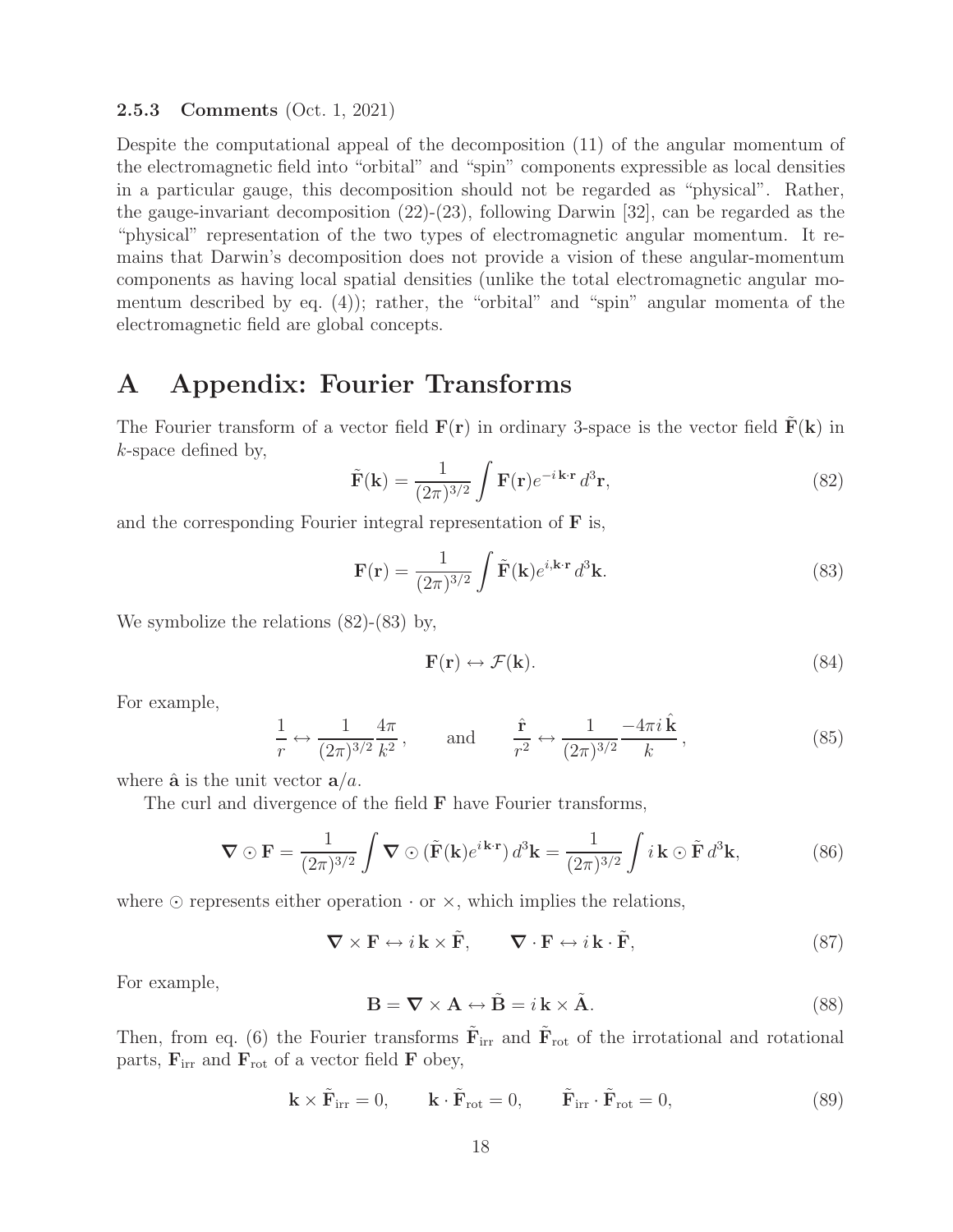which together with the relation,

$$
\mathbf{F} = \mathbf{F}_{irr} + \mathbf{F}_{rot} \leftrightarrow \tilde{\mathbf{F}} = \tilde{\mathbf{F}}_{irr} + \tilde{\mathbf{F}}_{rot}
$$
(90)

imply that,

$$
\tilde{\mathbf{F}}_{irr} = (\tilde{\mathbf{F}} \cdot \hat{\mathbf{k}}) \hat{\mathbf{k}} = \tilde{\mathbf{F}}_{\parallel}, \qquad \tilde{\mathbf{F}}_{rot} = \tilde{\mathbf{F}} - \tilde{\mathbf{F}}_{irr} = \tilde{\mathbf{F}}_{\perp}. \tag{91}
$$

As an example, the Maxwell equation (26) has the Fourier transform,

$$
i\,\mathbf{k}\cdot\tilde{\mathbf{E}} = 4\pi\tilde{\rho}(\mathbf{k}),\tag{92}
$$

where  $\tilde{\rho}(\mathbf{k})$  is the transform of  $\rho(\mathbf{r})$ , so the irrotational part of **E** is,

$$
\tilde{\mathbf{E}}_{irr} = \tilde{\rho}(\mathbf{k}) \frac{-4\pi i \,\hat{\mathbf{k}}}{k},\tag{93}
$$

which is the product of two Fourier transforms,  $\tilde{F} = \tilde{\rho}(\mathbf{k})$  and  $\tilde{\mathbf{G}} = -4\pi i \tilde{\mathbf{k}}/k$ . In general, the product  $\tilde{F}(\mathbf{k})\tilde{G}(\mathbf{k})$  of the Fourier transforms of scalar fields  $F(\mathbf{r})$  and  $G(\mathbf{r})$  has the inverse transform,

$$
\frac{1}{(2\pi)^{3/2}} \int F(\mathbf{r}') G(\mathbf{r} - \mathbf{r}') d^3 \mathbf{r}',\tag{94}
$$

which is not  $F(\mathbf{r})G(\mathbf{r})$  but their spatial convolution. Using eqs. (93)-(94) together with eq. (85), we find the irrotational part of the electric field to be,

$$
\mathbf{E}_{\rm irr} = \int \frac{\rho(\mathbf{r}') \hat{\mathbf{R}}}{R^2} d^3 \mathbf{r}' = \mathbf{E}^{(\rm C)},\tag{95}
$$

where  $\mathbf{R} = \mathbf{r} - \mathbf{r}'$ . Thus, the irrotational part of the electric field  $\mathbf{E}$  at time t is the instantaneous Coulomb field  $\mathbf{E}^{(C)}$  of the electric charge density  $\rho(\mathbf{r}, t)$ , *i.e.*, its "static" part, as would hold if the present charge density had never been different in the past.

We also note the Parseval-Plancherel identity for two scalar fields  $F(\mathbf{r})$  and  $G(\mathbf{r})$  with Fourier transforms  $\tilde{F}(\mathbf{k})$  and  $\tilde{G}(\mathbf{k})$ :

$$
\int F^{\star}(\mathbf{r})G(\mathbf{r}) d^{3}\mathbf{r} = \int \tilde{F}^{\star}(\mathbf{k})\tilde{G}(\mathbf{k}) d^{3}\mathbf{k}.
$$
 (96)

## **B Appendix: Coulomb Gauge**

The vector potential in the Coulomb gauge is chosen to be purely rotational/transverse,

$$
\nabla \cdot \mathbf{A}^{(C)} = 0, \qquad \text{so that,} \qquad \mathbf{A}^{(C)} = \mathbf{A}_{\text{rot}} \qquad \text{(Coulomb)}.
$$
 (97)

We restrict our discussion to media for which the relative permittivity is  $\epsilon = 1$  and the relative permeability is  $\mu = 1$ . Then, using eq. (28) in the Maxwell equation  $\nabla \cdot \mathbf{E} = 4\pi$ , the scalar potential  $V$  in any gauge obeys,

$$
\nabla^2 V + \frac{\partial}{\partial t} \nabla \cdot \mathbf{A} = -4\pi \rho, \qquad (98)
$$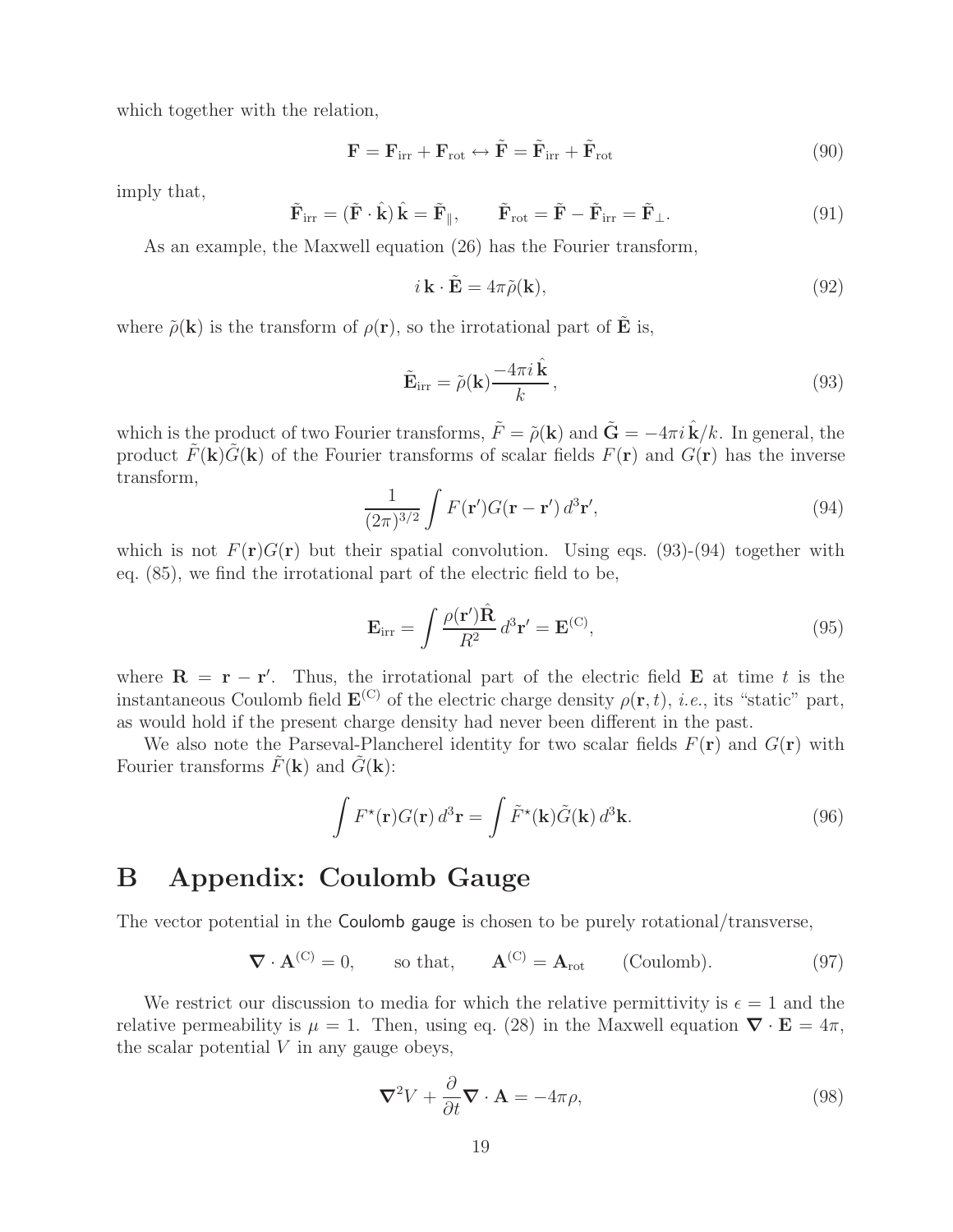and the Maxwell equation  $\nabla \times \mathbf{B} = (4\pi/c)\mathbf{J} + \partial \mathbf{E}/\partial ct$  leads to,

$$
\nabla^2 \mathbf{A} - \frac{1}{c^2} \frac{\partial^2 \mathbf{A}}{\partial t^2} = -\frac{4\pi}{c} \mathbf{J} + \nabla \left( \nabla \cdot \mathbf{A} + \frac{1}{c} \frac{\partial V}{\partial t} \right)
$$
(99)

for the vector potential in any gauge.

Thus, in the Coulomb gauge, eq. (98) becomes Poisson's equation,

$$
\nabla^2 V^{(\mathcal{C})} = -4\pi \rho,\tag{100}
$$

which has the formal solution,

$$
V^{(C)}(\mathbf{r},t) = \int \frac{\rho(\mathbf{r}',t)}{R} d\text{Vol}' \qquad \text{(Coulomb)},\tag{101}
$$

where  $R = |\mathbf{r} - \mathbf{r}'|$ , in which changes in the charge distribution  $\rho$  instantaneously affect the potential  $V^{(C)}$  at any distance.

In the Coulomb gauge, eq. (99) becomes, using the continuity equation,  $\nabla \cdot \mathbf{J} + \partial \rho / \partial t = 0$ ,

$$
\nabla^2 \mathbf{A}^{(C)} - \frac{1}{c^2} \frac{\partial^2 \mathbf{A}^{(C)}}{\partial t^2} = -\frac{4\pi}{c} \mathbf{J} + \frac{\nabla}{c} \frac{\partial V^{(C)}}{\partial t} = -\frac{4\pi}{c} \mathbf{J} - \frac{4\pi}{c} \nabla \int \frac{\nabla' \cdot \mathbf{J}(\mathbf{r}',t)}{4\pi R} d\text{Vol}'
$$

$$
= -\frac{4\pi}{c} (\mathbf{J} - \mathbf{J}_{irr}) = -\frac{4\pi}{c} \mathbf{J}_{rot}, \qquad (102)
$$

using eqs. (25), (101) and the continuity equation,  $\nabla \cdot \mathbf{J} = -\partial \rho / \partial t$ . Thus, a formal solution for the (retarded, rotational) vector potential in the Coulomb gauge is,  $26$ 

$$
\mathbf{A}_{\rm rot}^{(C)}(\mathbf{r},t) = \mathbf{A}^{(C)}(\mathbf{r},t) = \frac{1}{c} \int \frac{\mathbf{J}_{\rm rot}(\mathbf{r}',t'=t-R/c)}{R} d\text{Vol}' \qquad \text{(Coulomb)},\tag{104}
$$

where the rotational part of the current density is given by,

$$
\mathbf{J}_{\rm rot}(\mathbf{r},t) = \frac{1}{4\pi} \mathbf{\nabla} \times \int \frac{\mathbf{\nabla}' \times \mathbf{J}(\mathbf{r}',t)}{R} \, d\text{Vol}' = \frac{1}{4\pi} \mathbf{\nabla} \times \mathbf{\nabla} \times \int \frac{\mathbf{J}(\mathbf{r}',t)}{R} \, d\text{Vol}',\tag{105}
$$

which goes to zero at large distance if the current density lies within a bounded volume.

<sup>26</sup>In case of steady currents,  $\nabla \cdot \mathbf{J} = 0$ ,  $\mathbf{J}_{\text{rot}} = \mathbf{J}$ , and a formal solution is,

$$
\mathbf{A}^{(\mathcal{C})}(\mathbf{r}) = \frac{1}{c} \int \frac{\mathbf{J}(\mathbf{r}')}{R} d\text{Vol}' \qquad \text{(Coulomb, static)}.
$$
 (103)

Other forms of the Coulomb-gauge vector potential are possible, via the restricted gauge transformation  ${\bf A}' = {\bf A} + \nabla \chi$ , where the gauge-transformation function obeys Laplace's equation, $\nabla \chi = 0$ . However, the uniqueness theorem for solutions to Laplace's equation with Neumann boundary conditions (see sec. 1.9 of [82]), the only possible  $\chi$  for which  $\nabla \chi = 0$  at large distances is the trivial case  $\chi = 0$ . Hence, any alternative Coulomb-gauge vector potential does not go to zero everywhere at infinity, and the static form (103) plays a somewhat special role.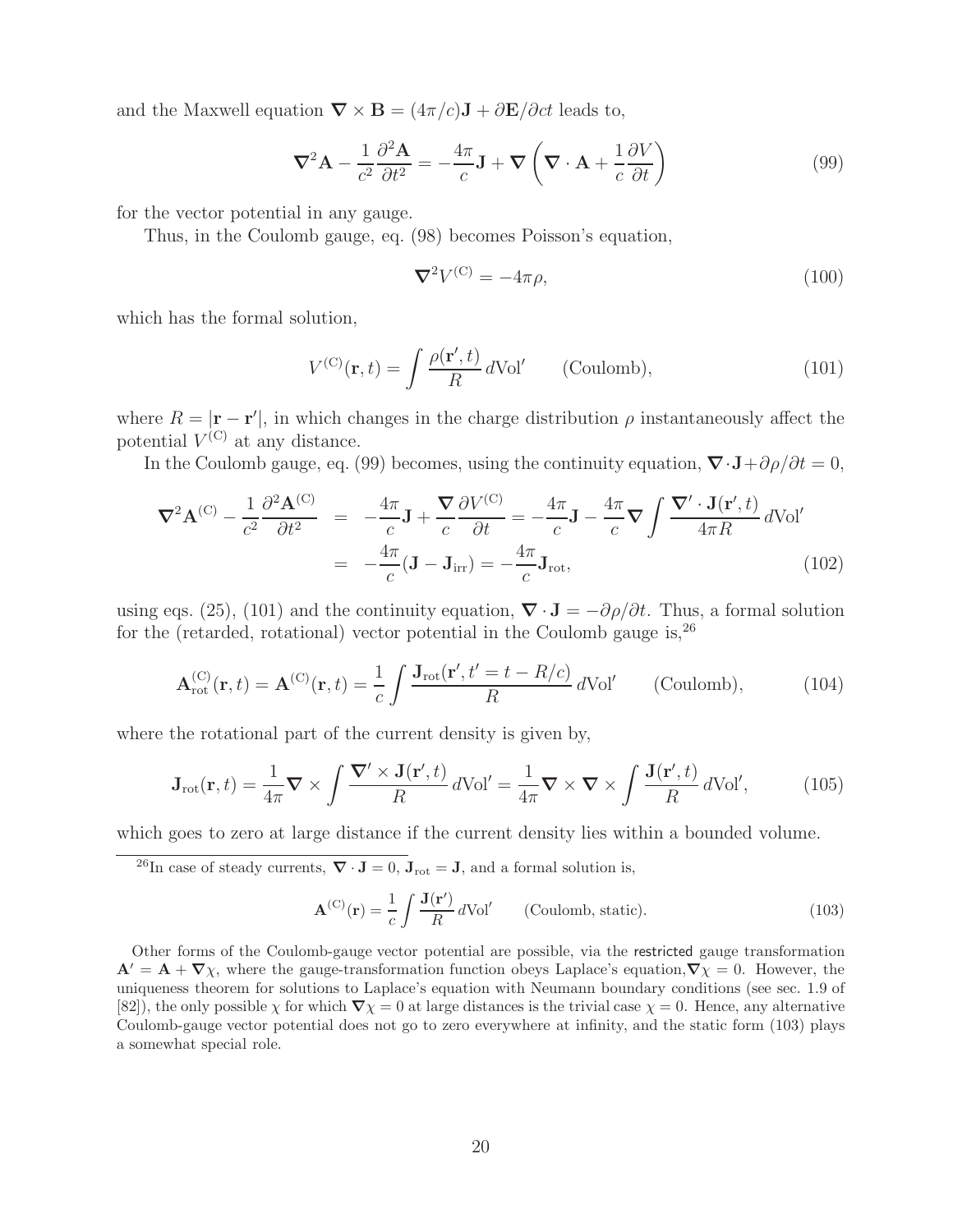### **B.1 Alternative Forms of the Coulomb-Gauge Potentials**

While the potentials (101) and (104) can be considered to be the standard forms for the Coulomb gauge, they are not the only possible ones.

If the gauge-transformation function  $\chi$  obeys Laplace's equation,  $\nabla^2 \chi = 0$ , then the vector potential of the gauge transformation  $\mathbf{A}^{(C)} \to \mathbf{A}^{(C)} + \nabla \chi$ ,  $V^{(C)} \to V^{(C)} - \partial \chi / \partial t$ , also satisfies the Coulomb-gauge condition  $(97).^{27}$ 

In quasistatic examples of charge and current densities within a bounded volume, and where radiation can be ignored, the standard potentials (101) and (104) go to zero at large distances. Then, all of the alternative Coulomb-gauge potentials, generated by a gauge function  $\chi$  that obeys Laplace's equation do not go to zero at infinity in all directions. This follows from the uniqueness theorem for solutions to Laplace's equation with either Dirichlet or Neumann boundary conditions (see, for example sec. 1.9 of [82]), since the trivial case  $\chi = 0$  has both  $\chi$  and its derivatives equal to zero (at large distances). So, when one adds the constraint that the Coulomb-gauge potentials must vanish at infinity, then the standard forms (101) and (104) are the only such solutions (if indeed they vanish at infinity).<sup>28</sup>

Of course, only for electro- and/or magnetostatic examples (or for those inside a bounded perfectly conducting surface) can there be potentials that vanish at infinity, so for all examples involving "radiation to infinity" ("real photons"), we must accept the nonuniqueness of Coulomb-gauge potentials.

## **C Appendix: Darwin's Approximation**

The Lagrangian for a charge e of mass m that moves with velocity **v** in an external electromagnetic field that is described by (Coulomb-gauge) potentials  $V^{(C)}$  and  $\mathbf{A}^{(C)}$  can be written (see, for example, sec. 16 of  $[54]$ ),

$$
\mathcal{L} = -mc^2\sqrt{1 - v^2/c^2} - eV^{(C)} + e\frac{\mathbf{v}}{c} \cdot \mathbf{A}^{(C)}.
$$
 (106)

Darwin [31] worked in the Coulomb gauge, and kept term only to order  $v^2/c^2$ . Then, the scalar and vector potentials due to a charge e that has velocity **v** can be taken as (see sec. 65 of [54] or sec. 12.6 of [82]),

$$
V^{(C)} = \frac{e}{R}, \qquad \mathbf{A}^{(C)} = \frac{e[\mathbf{v} + (\mathbf{v} \cdot \hat{\mathbf{n}})\hat{\mathbf{n}}]}{2cR}, \qquad (107)
$$

<sup>&</sup>lt;sup>27</sup>For example, the gauge functions  $\chi = \pm Bxy/2$  lead from the axially symmetric vector potential,  $\mathbf{A}^{(C)}$  =  $BR^2 \hat{\phi}/2\rho$ , of a uniform magnetic field  $B\hat{\mathbf{z}}$  inside an axially symmetric current distribution on a cylinder of radius R about the z-axis, to the so-called "Landau" potentials, which are nonzero at  $\rho = \sqrt{x^2 + y^2} = \infty$ . See also sec. 2.1 of [117].

<sup>&</sup>lt;sup>28</sup>It is claimed in eq. (B.26), p. 17, of [60] that  $\mathbf{A}_{\text{rot}}$  (called  $\mathbf{A}_{\perp}$  there) is gauge invariant, since the Fourier transform of the gauge transformation  $\mathbf{A} \to \mathbf{A}' = \mathbf{A} + \nabla \chi$  is  $\mathbf{A}'_{\mathbf{k}} = \mathbf{A}_{\mathbf{k}} + i\mathbf{k}\chi_{\mathbf{k}}$ . This makes it appear that the term  $i\mathbf{k}\chi_{\mathbf{k}}$  contributes only to the irrotational part of  $\mathbf{A}^r$ , since the Fourier transform of  $\mathbf{A}_{irr}$  is  $\mathbf{A}_{\mathbf{k},\text{irr}} = (\hat{\mathbf{k}} \cdot \mathbf{A}_{\mathbf{k}}) \hat{\mathbf{k}}$  (as in eq. (B.14a) of [60]), such that  $\mathbf{A}'_{\text{rot}} = \mathbf{A}_{\text{rot}}$ . However,  $\hat{\mathbf{k}}$  is undefined for  $\mathbf{k} = 0$ , such that the Fourier component  $\mathbf{A}_{\mathbf{k}=0}$  is entirely rotational. Then, if  $\nabla^2 \chi = 0$ , its Fourier transform is  $0 = -k^2 \chi_{\mathbf{k}} = i\mathbf{k} \cdot (i\mathbf{k} \chi_{\mathbf{k}})$ , such that  $i\mathbf{k} \chi_{\mathbf{k}}$  can be nonzero for  $\mathbf{k} = \mathbf{0}$ , in which case  $\nabla \chi$  contributes to  $\mathbf{A}'_{\text{rot}}$ and this differs from **A**rot.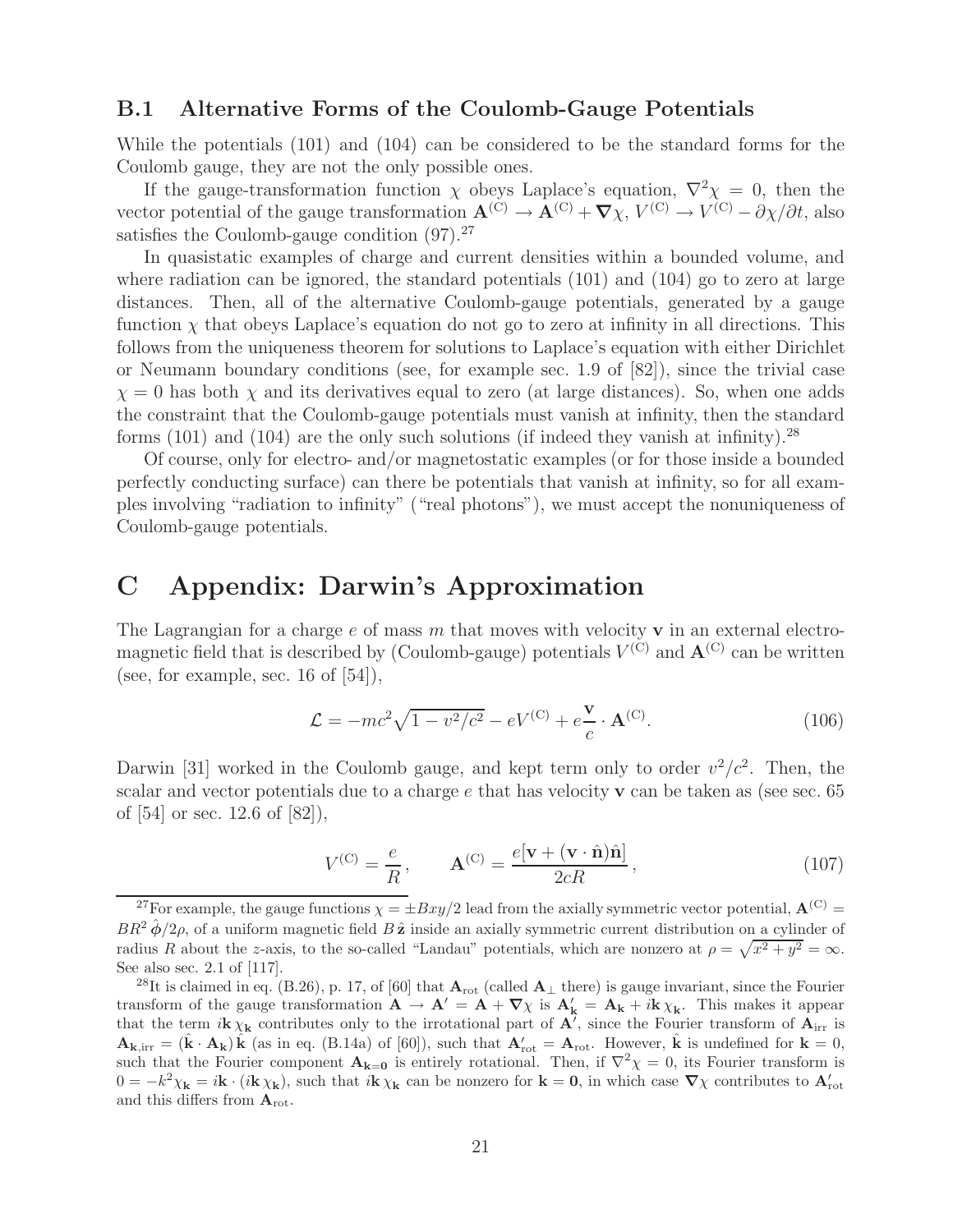where  $\hat{\mathbf{n}}$  is directed from the charge to the observer, whose (present) distance is  $R$ .

Combining equations (106) and (107) for a collections of charged particles, and keeping terms only to order  $v^2/c^2$ , we arrive at the Darwin Lagrangian,

$$
\mathcal{L} = \sum_{i} \frac{m_i v_i^2}{2} + \sum_{i} \frac{m_i v_i^4}{8c^2} - \sum_{i>j} \frac{e_i e_j}{R_{ij}} + \sum_{i>j} \frac{e_i e_j}{2c^2 R_{ij}} \left[ \mathbf{v}_i \cdot \mathbf{v}_j + (\mathbf{v}_i \cdot \hat{\mathbf{n}}_{ij})(\mathbf{v}_j \cdot \hat{\mathbf{n}}_{ij}) \right],
$$
 (108)

where we ignore the constant sum of the rest energies of the particles.

The Lagrangian (108) does not depend explicitly on time, so the corresponding Hamiltonian,

$$
\mathcal{H} = \sum_{i} \mathbf{p}_{i} \cdot \mathbf{v}_{i} - \mathcal{L}
$$

$$
= \sum_{i} \frac{p_{i}^{2}}{2m_{i}} - \sum_{i} \frac{p_{i}^{4}}{8m_{i}^{3}c^{2}} + \sum_{i>j} \frac{e_{i}e_{j}}{R_{ij}} - \sum_{i>j} \frac{e_{i}e_{j}}{2m_{i}m_{j}c^{2}R_{ij}} \left[ \mathbf{p}_{i} \cdot \mathbf{p}_{j} + (\mathbf{p}_{i} \cdot \hat{\mathbf{n}}_{ij})(\mathbf{p}_{j} \cdot \hat{\mathbf{n}}_{ij}) \right], \tag{109}
$$

is the conserved energy of the system, where,

$$
\mathbf{p}_{i} = \frac{\partial \mathcal{L}}{\partial \mathbf{v}_{i}} = m_{i} \mathbf{v}_{i} + \frac{m_{i} v_{i}^{2}}{2c^{2}} \mathbf{v}_{i} + \sum_{j \neq i} \frac{e_{i} e_{j}}{2c^{2} R_{ij}} \left[ \mathbf{v}_{j} + \hat{\mathbf{n}}_{ij} (\mathbf{v}_{j} \cdot \hat{\mathbf{n}}_{ij}) \right]
$$

$$
= m_{i} \mathbf{v}_{i} + \frac{m_{i} v_{i}^{2}}{2c^{2}} \mathbf{v}_{i} + \frac{e_{i} \mathbf{A}^{(C)}(\mathbf{r}_{i})}{c}
$$
(110)

is the canonical momentum of particle  $i$ , and,

$$
\mathbf{A}^{(C)}(\mathbf{r}_i) = \sum_{j \neq i} \frac{e_i e_j}{2c^2 R_{ij}} \left[ \mathbf{v}_j + \hat{\mathbf{n}}_{ij} (\mathbf{v}_j \cdot \hat{\mathbf{n}}_{ij}) \right]
$$
(111)

is the vector potential at charge  $i$  due to the other charges. Hence, the energy/Hamiltonian is,

$$
U = \sum_{i} \frac{m_i v_i^2}{2} + \sum_{i} \frac{3m_i v_i^4}{8c^2} + \sum_{i>j} \frac{e_i e_j}{R_{ij}} + \sum_{i>j} \frac{e_i e_j}{2c^2 R_{ij}} \left[ \mathbf{v}_i \cdot \mathbf{v}_j + (\mathbf{v}_i \cdot \hat{\mathbf{n}}_{ij})(\mathbf{v}_j \cdot \hat{\mathbf{n}}_{ij}) \right], \quad (112)
$$

as first derived by Darwin [31].

The part of this Hamiltonian/energy associated with electromagnetic interactions is,

$$
U_{\mathbf{EM}} = \frac{1}{2} \sum_{i \neq j} \frac{e_i e_j}{R_{ij}} + \frac{1}{2} \sum_{i \neq j} \frac{e_i e_j}{2c^2 R_{ij}} \left[ \mathbf{v}_i \cdot \mathbf{v}_j + (\mathbf{v}_i \cdot \hat{\mathbf{n}}_{ij}) (\mathbf{v}_j \cdot \hat{\mathbf{n}}_{ij}) \right]
$$
  
= 
$$
\frac{1}{2} \sum_i e_i \left( V^{(C)}(\mathbf{r}_i) + \frac{\mathbf{v}_i \cdot \mathbf{A}^{(C)}(\mathbf{r}_i)}{c} \right),
$$
(113)

where,

$$
V^{(C)}(\mathbf{r}_i) = \sum_{j \neq i} \frac{e_j}{R_{ij}} \tag{114}
$$

is the electric scalar potential at charge  $i$  due to other charges.<sup>29</sup>

$$
U_{\rm EM} = \frac{1}{2} \int \left( \rho V^{(C)} + \frac{\mathbf{J} \cdot \mathbf{A}^{(C)}}{c} \right) d\text{Vol},\tag{115}
$$

<sup>&</sup>lt;sup>29</sup>The integral form of eq.  $(113)$ ,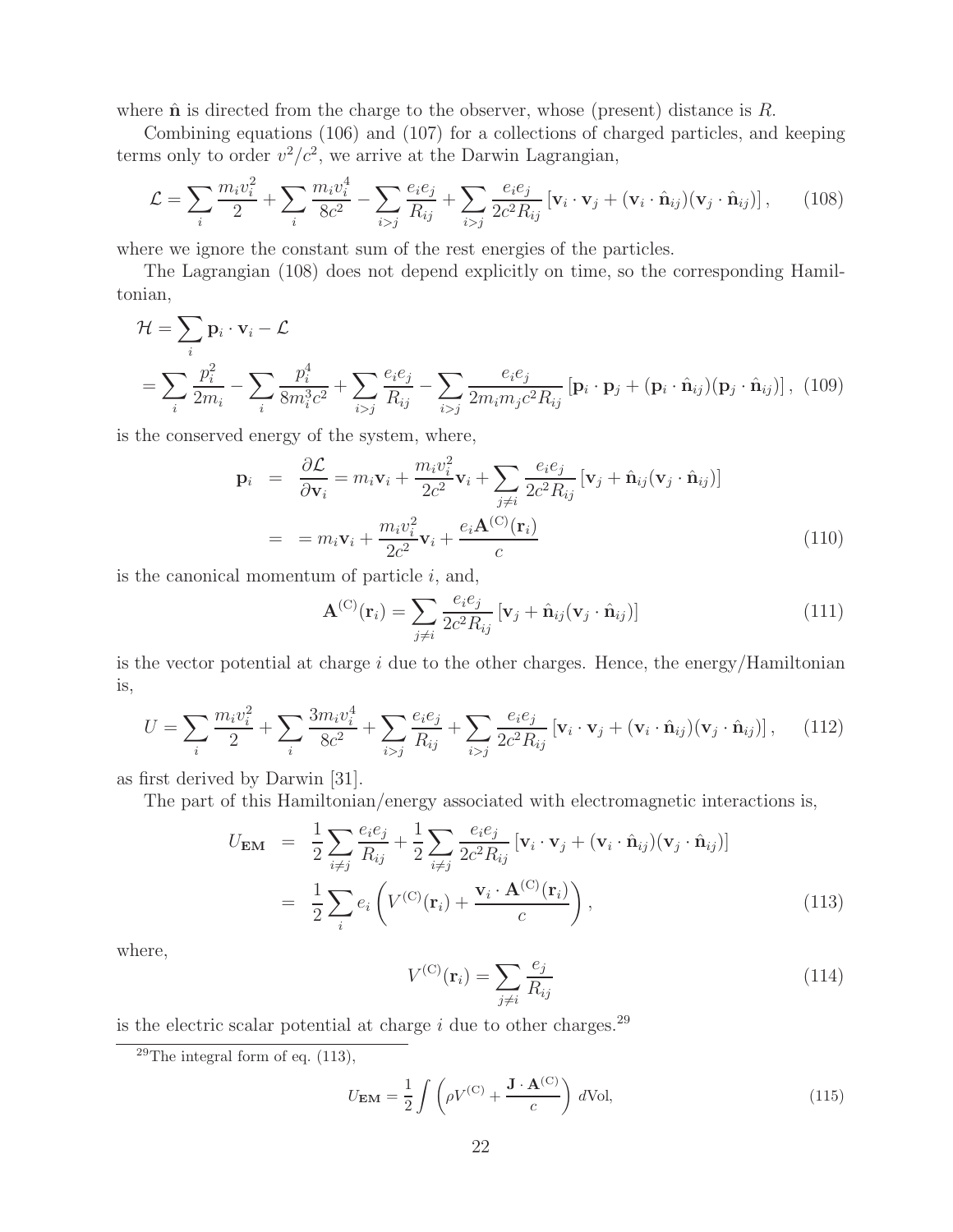## **C.1 Direct Calculation of the Interaction Electromagnetic Energy in the Darwin Approximation**

The interaction electromagnetic energy associated with a set  $\{i\}$  of charges  $e_i$  can be written,

$$
U_{\text{EM}} = \sum_{i>j} \int \frac{\mathbf{E}_i \cdot \mathbf{E}_j + \mathbf{B}_i \cdot \mathbf{B}_j}{4\pi} d\text{Vol}.
$$
 (116)

The electric and magnetic fields of a charge  $e$  at distance  $R$  from an observer follow in the Darwin approximation from the potentials (110),

$$
\mathbf{E} = -\nabla V^{(C)} - \frac{\partial \mathbf{A}^{(C)}}{\partial ct} = \frac{e}{R^2} \hat{\mathbf{n}} - \frac{e}{2c^2 R} \left[ \mathbf{a} + (\mathbf{a} \cdot \hat{\mathbf{n}}) \hat{\mathbf{n}} + \frac{3(\mathbf{v} \cdot \hat{\mathbf{n}})^2 - v^2}{R} \hat{\mathbf{n}} \right]
$$
  
\n
$$
\equiv \mathbf{E}^{(C)} + \mathbf{E}_{\text{rot}}, \qquad (117)
$$

$$
\mathbf{B} = \nabla \times \mathbf{A}^{(C)} = \frac{e \mathbf{v} \times \hat{\mathbf{n}}}{cR^2},
$$
\n(118)

where  $\mathbf{a} = d\mathbf{v}/dt$  is the (present) acceleration of the charge,<sup>30</sup> and,

$$
\mathbf{E}^{(\text{C})} = \frac{e}{R^2} \hat{\mathbf{n}}, \qquad \mathbf{E}_{\text{rot}} = -\frac{e}{2c^2 R} \left[ \mathbf{a} + (\mathbf{a} \cdot \hat{\mathbf{n}}) \hat{\mathbf{n}} + \frac{3(\mathbf{v} \cdot \hat{\mathbf{n}})^2 - v^2}{R} \hat{\mathbf{n}} \right]. \tag{119}
$$

See [43] for applications of these relations to considerations of electromagnetic momentum rather than energy.

The potentials (107) are in the Coulomb gauge, so that  $\nabla \cdot \mathbf{A}^{(C)} = 0$ , and hence,

$$
\nabla \cdot \mathbf{E}_{\text{rot}} = 0. \tag{120}
$$

The electric part of the energy (112) can be written,

$$
U_{\rm E} = \sum_{i>j} e_i e_j \int \frac{\hat{\mathbf{n}}_i \cdot \hat{\mathbf{n}}_j}{4\pi R_i^2 R_j^2} d\text{Vol} + \sum_{i>j} \int \left( \frac{e_i \hat{\mathbf{n}}_i \cdot \mathbf{E}'_j}{4\pi R_i^2} + \frac{e_j \hat{\mathbf{n}}_j \cdot \mathbf{E}'_i}{4\pi R_j^2} \right) d\text{Vol} + \mathcal{O}\left(\frac{1}{c^4}\right). \tag{121}
$$

It is well known (see, for example, the Appendix of [87]), that,

$$
\int \frac{\hat{\mathbf{n}}_i \cdot \hat{\mathbf{n}}_j}{4\pi R_i^2 R_j^2} d\text{Vol} = \frac{1}{R_{ij}}.
$$
\n(122)

For the second integral in eq.  $(117)$ , we integrate by parts to find, <sup>31</sup>

$$
\underline{\int \frac{\hat{\mathbf{n}}_i \cdot \mathbf{E}_{\text{rot},j}}{R_i^2} d\text{Vol} = -\int \mathbf{E}_{\text{rot},j} \cdot \nabla \left(\frac{1}{R_i}\right) d\text{Vol} = \int \frac{1}{R_i} \nabla \cdot \mathbf{E}_{\text{rot},j} d\text{Vol} = 0.}
$$
 (124)

shows the possibly surprising result that the electromagnetic energy in the Darwin approximation has the form of that for a system of quasistatic charge and current densities  $\rho$  and **J** (which implies use of the Coulomb gauge; see, for example, sec. 5.16 of [82] or secs. 31 and 33 of [57]).

 $30$ Sec. 65 of [54] shows that in the Darwin approximation the Liénard-Wiechert potentials (Lorenz gauge) reduce to  $V^{(L)} = e/R + (e/2c^2)\partial^2 R/\partial t^2$  and  $\mathbf{A}^{(L)} = e\mathbf{v}/cR$ , from which eqs. (113)-(115) also follow.

 $31$ The surface integral resulting from the integration by parts in eq. (124) vanishes as follows:

$$
\int \frac{\mathbf{E}_{\text{rot},j}}{R_i} \cdot d\mathbf{Area} = -\int \frac{[\mathbf{a}_j + (\mathbf{a}_j \cdot \hat{\mathbf{n}})\hat{\mathbf{n}}]}{2c^2 R_i R_j} \cdot d\mathbf{Area} + \int \frac{(\cdots)}{R_i R_j^2} \cdot d\mathbf{Area} \to -\int \frac{\mathbf{a}_j \cdot \hat{\mathbf{n}}}{c^2} d\Omega = 0.
$$
 (123)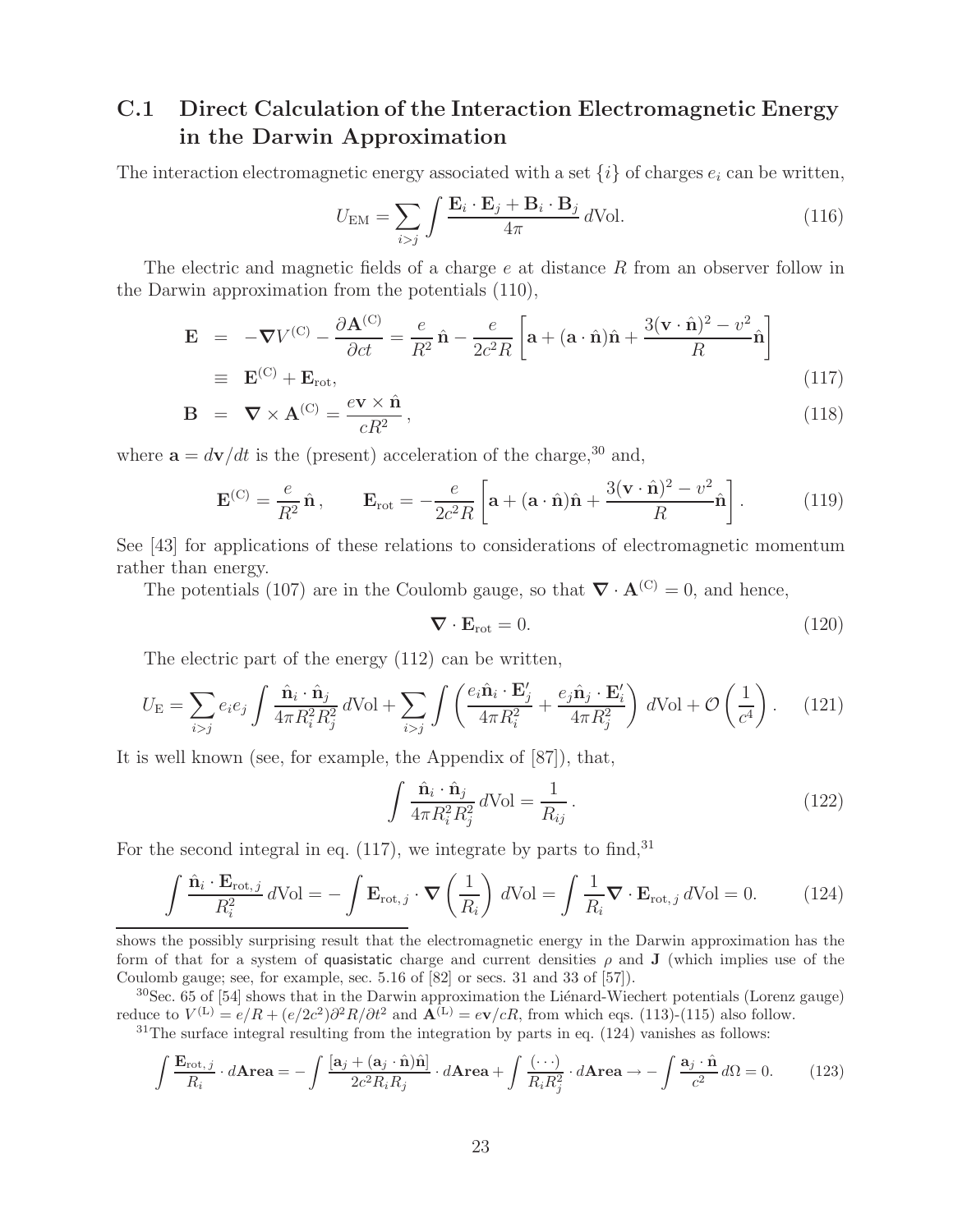Thus, the electric part of the interaction energy is,

$$
U_E = \sum_{i>j} \frac{e_i e_i}{R_{ij}},\tag{125}
$$

which holds for charges of any velocity when we work in the Coulomb gauge.

The magnetic part of the energy (112) is,

$$
U_{\rm M} = \sum_{i>j} \int \frac{\mathbf{B}_i \cdot \mathbf{B}_j}{4\pi} d\text{Vol} = \sum_{i>j} \int \frac{\mathbf{B}_i \cdot \nabla \times \mathbf{A}_j^{(C)}}{4\pi} d\text{Vol} = \sum_{i>j} \int \frac{\mathbf{A}_j^{(C)} \cdot \nabla \times \mathbf{B}_i}{4\pi} d\text{Vol}
$$

$$
= \sum_{i>j} \frac{e_i \mathbf{v}_i \cdot \mathbf{A}_j^{(C)}(\mathbf{r}_i)}{c} = \sum_{i>j} \frac{e_i e_j}{2c^2 R_{ij}} [\mathbf{v}_i \cdot \mathbf{v}_j + (\mathbf{v}_i \cdot \hat{\mathbf{n}}_{ij})(\mathbf{v}_j \cdot \hat{\mathbf{n}}_{ij})], \qquad (126)
$$

where we note that  $\mathbf{B} \cdot \nabla \times \mathbf{A} = \epsilon_{lmn} B_l \partial A_n / \partial x_m$ , so that integration by parts leads to  $-\epsilon_{lmn}A_nB_m\partial B_l/\partial x_m = \epsilon_{nml}A_n\partial B_l/\partial x_m = \mathbf{A}\cdot\mathbf{\nabla}\times\mathbf{B}$  (and not to  $-\mathbf{A}\cdot\mathbf{\nabla}\times\mathbf{B}$ ), and that,<sup>32</sup>

$$
\nabla \times \mathbf{B}_i = \frac{4\pi}{c} \mathbf{J}_i + \frac{\partial \mathbf{E}_i}{\partial ct} = \frac{4\pi e_i \mathbf{v}_i}{c} \delta(\mathbf{r} - \mathbf{r}_i) - \nabla \frac{\partial V_i^{(C)}}{\partial ct} - \frac{\partial^2 \mathbf{A}_i^{(C)}}{\partial (ct)^2}.
$$
 (128)

Thus, we again find the interaction electromagnetic energy  $U_{EM} = U_E + U_M$  to be given by eq. (110).

# **References**

- [1] L. Euler, *Principes généraux du mouvement des fluides*, Acad. Roy. Sci. Belles-Lett. Berlin (1755), http://kirkmcd.princeton.edu/examples/fluids/euler\_fluids\_55\_english.pdf
- [2] H. Helmholtz, *Uber Integrale der hydrodynamischen Gleichungen, welche den Wirbel- ¨ bewegungen entsprechen*, Crelles J. **55**, 25 (1858), http://kirkmcd.princeton.edu/examples/fluids/helmholtz\_jram\_55\_25\_58.pdf http://kirkmcd.princeton.edu/examples/fluids/helmholtz\_jram\_55\_25\_58\_english.pdf *On Integrals of the Hydrodynamical Equations, which express Vortex-motion*, Phil. Mag. **33**, 485 (1867), http://kirkmcd.princeton.edu/examples/fluids/helmholtz\_pm\_33\_485\_67.pdf
- [3] N. Umow, *Ableitung der Bewegungsgleichungen der Energie in continuirlichen Körpern*, Zeit. Math. Phys. **19**, 418 (1874), http://kirkmcd.princeton.edu/examples/EM/umow\_zmp\_19\_97,418\_74.pdf http://kirkmcd.princeton.edu/examples/EM/umov\_theorem.pdf

<sup>32</sup>In greater detail, the integrand  $\mathbf{A}_i \cdot \nabla \times \mathbf{B}_i$  includes the term  $\mathbf{A}_i \cdot \partial^2 \mathbf{A}_i / \partial (ct)^2$  which is of order  $1/c^4$ , while the integral of the term  $\mathbf{A}_j \cdot \nabla \partial \phi_i / \partial ct$  vanishes according to,

$$
-\int \mathbf{A}_{j} \cdot \nabla \frac{\partial \phi_{i}}{\partial ct} d\text{Vol} = -\int \frac{\partial \phi_{i}}{\partial ct} \mathbf{A}_{j} \cdot d\mathbf{Area} + \int \frac{\partial \phi_{i}}{\partial ct} \nabla \cdot \mathbf{A}_{j} d\text{Vol} = \int \frac{\mathbf{v}_{i} \cdot \hat{\mathbf{n}}_{i}}{cR_{i}^{2}} \mathbf{A}_{j} \cdot d\mathbf{Area} \to 0. \tag{127}
$$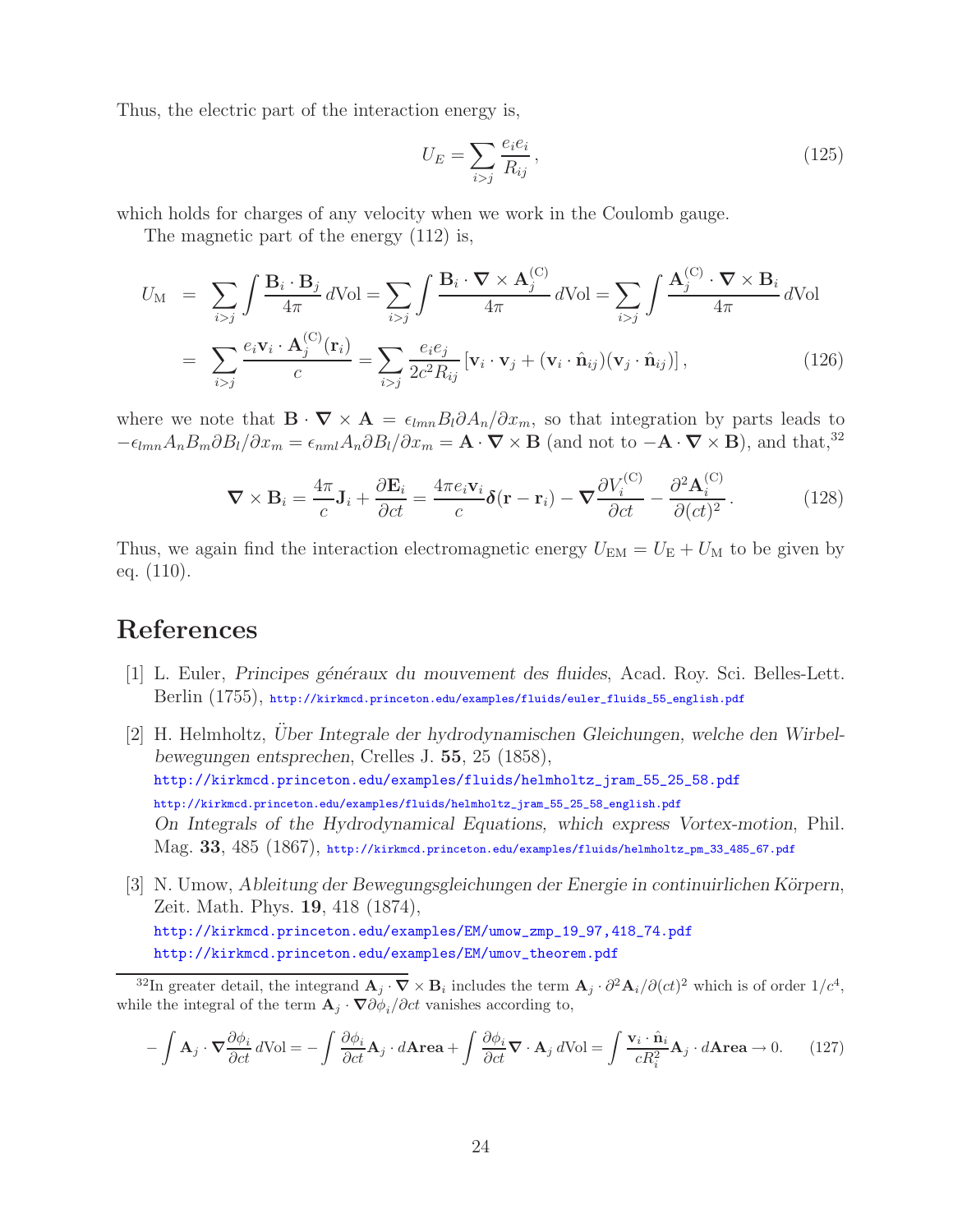- [4] G. Darboux, *Probl`eme de M´ecanique*, Bull. Sci. Math. Astro. **2**, 433 (1878), http://kirkmcd.princeton.edu/examples/EM/darboux\_bsma\_2\_433\_78.pdf
- [5] J.H. Poynting, *On the Transfer of Energy in the Electromagnetic Field*, Phil. Trans. Roy. Soc. London **175**, 343 (1884), http://kirkmcd.princeton.edu/examples/EM/poynting\_ptrsl\_175\_343\_84.pdf
- [6] O. Heaviside, *Electromagnetic Theory*, Vol. 1 (Electrician Publishing Co., 1891), http://kirkmcd.princeton.edu/examples/EM/heaviside\_electromagnetic\_theory\_1.pdf
- [7] J.J. Thomson, *On the Illustration of the Properties of the Electric Field by Means of Tubes of Electrostatic Induction*, Phil. Mag. **31**, 149 (1891), http://kirkmcd.princeton.edu/examples/EM/thomson\_pm\_31\_149\_91.pdf
- [8] J.J. Thomson, *Recent Researches in Electricity and Magnetism* (Clarendon Press, 1893), p. 9, http://kirkmcd.princeton.edu/examples/EM/thomson\_recent\_researches\_in\_electricity.pdf
- [9] O. Heaviside, *Electrical Papers*, Vol. 1 (Macmillan, 1894), http://kirkmcd.princeton.edu/examples/EM/heaviside\_electrical\_papers\_1.pdf See p. 438 for the Poynting vector. Heaviside wrote the momentum density in the Minkowski form  $\mathbf{D} \times \mathbf{B}/4\pi c$  on p. 108 of [6].
- [10] A. Righi, *Sulle oscillazioni elettriche a piccola lunghezza d'onda e sul loro impiego nella produzione di fenomeni analoghi ai principali fenomeni dell'ottica*, Mem. Acc. Sci. Bologna **4**, 487 (1894), http://kirkmcd.princeton.edu/examples/EM/righi\_masb\_4\_487\_94.pdf
- [11] J.J. Thomson, *Elements of the Mathematical Theory of Electricity and Magnetism* (Cambridge U. Press, 1895), http://kirkmcd.princeton.edu/examples/EM/thomson\_EM\_1st\_ed\_95.pdf
- [12] H. Poincar´e, *Remarques sur une exp`erience de M. Birkeland*, Comptes Rendus Acad. Sci. **123**, 530 (1896), http://kirkmcd.princeton.edu/examples/EM/poincare\_cras\_123\_530\_96.pdf http://kirkmcd.princeton.edu/examples/EM/poincare\_cras\_123\_530\_96\_english.pdf
- [13] A.I. Sadowsky, Acta Comm. Imp. U. Jurievensis **7**(1), B1 (1899), http://kirkmcd.princeton.edu/examples/EM/sadowsky\_aciuj\_7-1b\_1\_99.pdf http://kirkmcd.princeton.edu/examples/EM/sadowsky\_aciuj\_7-1b\_99\_english.pdf
- [14] A.I. Sadowsky, Acta Comm. Imp. U. Jurievensis **8**(2), A1 (1900), http://kirkmcd.princeton.edu/examples/EM/sadowsky\_aciuj\_8-2a\_1\_00.pdf
- [15] H. Poincar´e, *La Th´eorie de Lorentz et la Principe de R´eaction*, Arch. Neer. **5**, 252 (1900), http://kirkmcd.princeton.edu/examples/EM/poincare\_an\_5\_252\_00.pdf Translation: *The Theory of Lorentz and the Principle of Reaction*, http://kirkmcd.princeton.edu/examples/EM/poincare\_an\_5\_252\_00\_english.pdf
- [16] P. Lebedew, *Untersuchungen ¨uber die Druckkr¨afte des Lichtes*, Ann. d. Phys. **6**, 433 (1901), http://kirkmcd.princeton.edu/examples/EM/lebedew\_ap\_6\_433\_01.pdf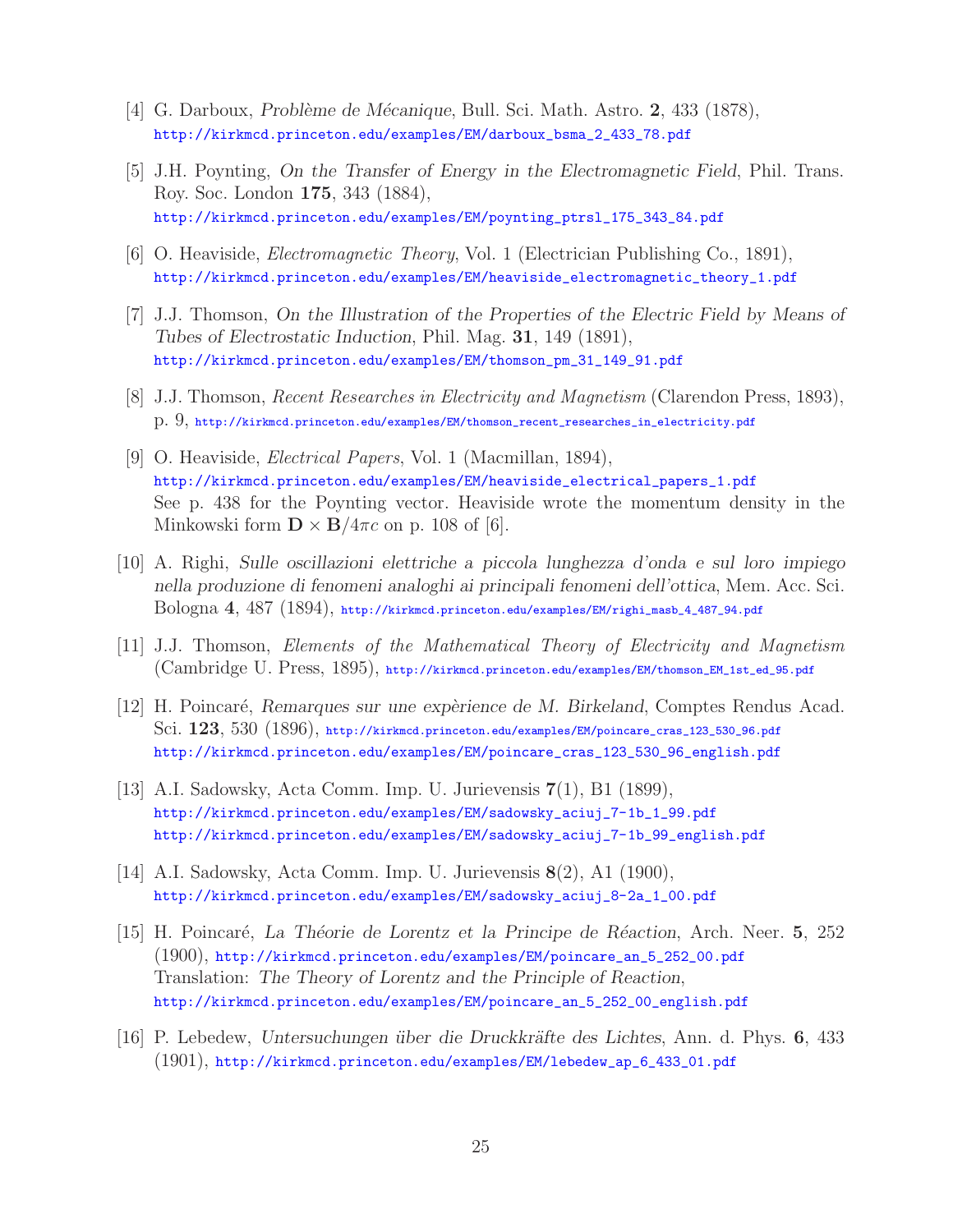- [17] E.F. Nichols and G.F. Hull, *A Preliminary Communication on the Pressure of Heat and Light Radiation*, Phys. Rev. **13**, 307 (1901), http://kirkmcd.princeton.edu/examples/EM/nichols\_pr\_13\_307\_01.pdf
- [18] M. Abraham, *Prinzipien der Dynamik des Elektrons*, Ann. Phys. **10**, 105 (1903), http://kirkmcd.princeton.edu/examples/EM/abraham\_ap\_10\_105\_03.pdf
- [19] E.F. Nichols and G.F. Hull, *The Pressure Due to Radiation*, Phys. Rev. **17**, 26 (1903), http://kirkmcd.princeton.edu/examples/EM/nichols\_pr\_17\_26\_03.pdf
- [20] J.J. Thomson, *Electricity and Matter* (Charles Scribner's Sons, 1904), pp. 25-35, http://kirkmcd.princeton.edu/examples/EM/thomson\_electricity\_matter\_04.pdf
- [21] J.J. Thomson, *On Momentum in the Electric Field*, Phil. Mag. **8**, 331 (1904), http://kirkmcd.princeton.edu/examples/EM/thomson\_pm\_8\_331\_04.pdf
- [22] J.J. Thomson, *Elements of the Mathematical Theory of Electricity and Magnetism*, 3rd ed. (Cambridge U. Press, 1904), http://kirkmcd.princeton.edu/examples/EM/thomson\_EM\_3rd\_ed\_04.pdf
- [23] J.H. Poynting, *The Wave Motion of a Revolving Shaft, and a Suggestion as to the Angular Momentum in a Beam of Circularly Polarised Light*, Proc. Roy. Soc. London A **82**, 560 (1909), http://kirkmcd.princeton.edu/examples/EM/poynting\_prsla\_82\_560\_09.pdf
- [24] S. Pokrowsky, *Anwendung des Prinzips virtueller Verschiebungen auf die in eine Strahlung versenkten Systeme*, Phys. Z. **12**, 1118 (1911), http://kirkmcd.princeton.edu/examples/EM/pokrowsky\_12\_1118\_11.pdf
- [25] H. Poincaré, *La dynamique de l'électron* (Paris, 1913), http://kirkmcd.princeton.edu/examples/EM/poincare\_electron\_13.pdf
- [26] P.S. Epstein, *Die ponderomotorischen Drehwirkungen einer Lichtwelle und die Impulss¨atze der Elektronentheorie*, Ann. Phys. **44**, 593 (1914), http://kirkmcd.princeton.edu/examples/EM/epstein\_ap\_44\_593\_14.pdf
- [27] K. Schaposchnikow *Die ponderomotorische Wirkung des zirkular-polarisierten Strahles*, Phys. Z. **15**, 454 (1914), http://kirkmcd.princeton.edu/examples/EM/schaposchnikow\_pz\_15\_454\_14.pdf
- [28] H. Busch, *Ein allgemeiner Satz ¨uber die ponderomotorische Wirkung des Drehfeldes, ins besondere der zirkularpolarisierten Welle*, Phys. Z. **15**, 455 (1914), http://kirkmcd.princeton.edu/examples/EM/busch\_pz\_15\_455\_14.pdf Uber die von der zirkularpolarisierten Welle ausgeübten Drehmomente und die Emis*sions theorie des Lichtes*, Phys. Z. **15**, 457 (1914).
- [29] M. Abraham, *Der Drehimpuls des Lichtes*, Phys. Z. **15**, 914 (1914), http://kirkmcd.princeton.edu/examples/EM/abraham\_pz\_15\_914\_14.pdf
- [30] H. Bateman, *The Mathematical Analysis of Electrical and Optical Wave Motion*, (Cambridge U. Press, 1915), http://kirkmcd.princeton.edu/examples/EM/bateman\_wave\_motion\_15.pdf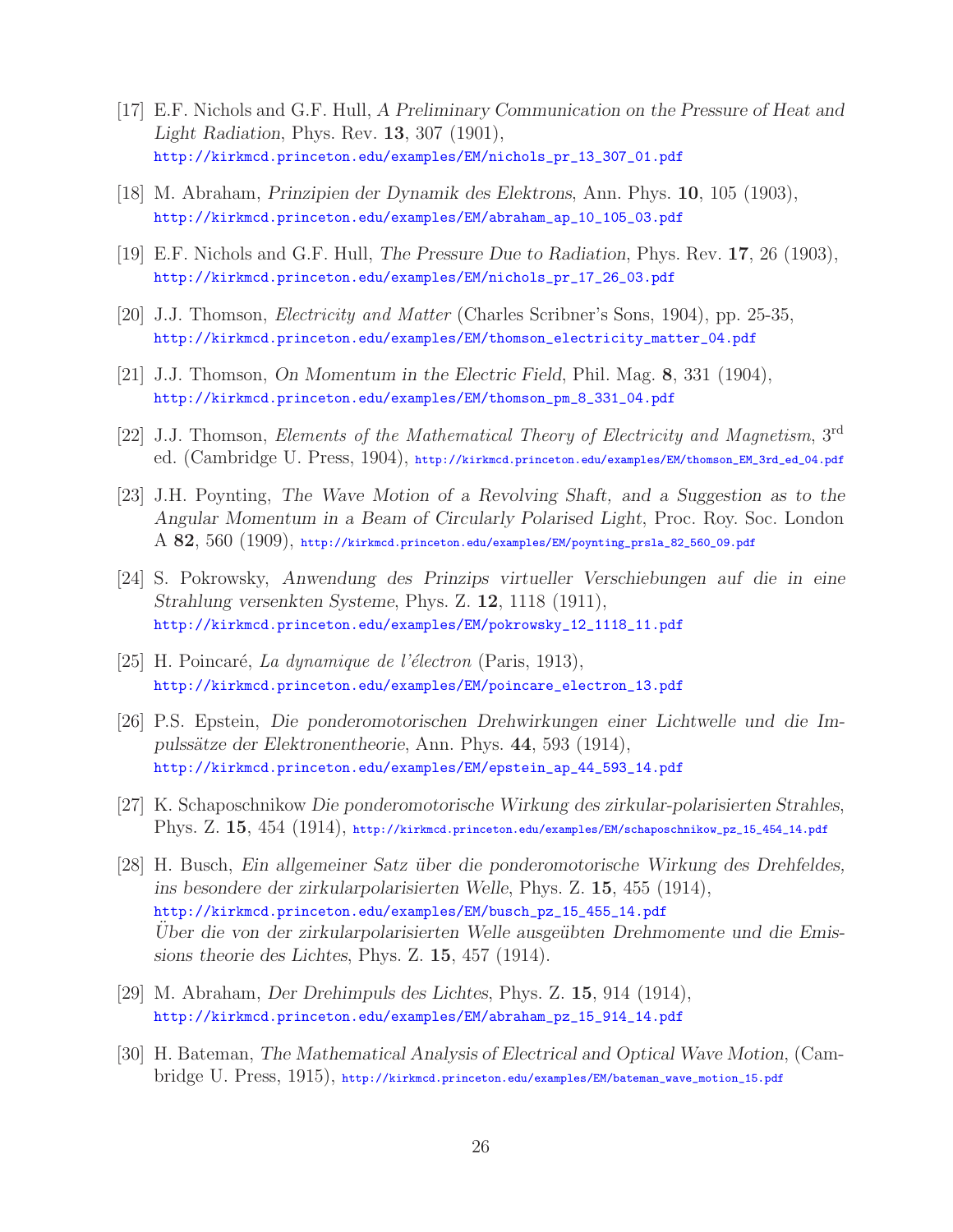- [31] C.G. Darwin, *The Dynamical Motions of Charged Particles*, Phil. Mag. **39**, 537 (1920), http://kirkmcd.princeton.edu/examples/EM/darwin\_pm\_39\_537\_20.pdf
- [32] C.G. Darwin, *Notes on the Theory of Radiation*, Proc. Roy. Soc. London A **136**, 36 (1932), http://kirkmcd.princeton.edu/examples/QED/darwin\_prsla\_136\_36\_32.pdf
- [33] W.W. Hansen, *A New Type of Expansion in Radiation Problems*, Phys. Rev. **47**, 139 (1935), http://kirkmcd.princeton.edu/examples/EM/hansen\_pr\_47\_139\_35.pdf
- [34] R.A. Beth, *Direct Detection of the Angular Momentum of Light*, Phys. Rev. **48**, 471 (1935), http://kirkmcd.princeton.edu/examples/EM/beth\_pr\_48\_471\_35.pdf
- [35] W. Heitler, *On the Radiation Emitted by a Multipole and its Angular Momentum*, Proc. Camb. Phil. Soc. **32**, 1129 (1936), http://kirkmcd.princeton.edu/examples/QED/heitler\_pcpc\_32\_112\_36.pdf
- [36] R.A. Beth, *Mechanical Detection and Measurement of the Angular Momentum of Light*, Phys. Rev. **50**, 115 (1936), http://kirkmcd.princeton.edu/examples/optics/beth\_pr\_50\_115\_36.pdf
- [37] E. Henriot, *Les couples de radiation et les moments ´electromagn´etiques*, Mem. Sci. Phys. **30**, (1936); translated as *Radiation couples and electromagnetic moments*, http://kirkmcd.princeton.edu/examples/EM/henriot\_moments\_36\_english.pdf
- [38] F.J. Belinfante, *On the Current and the Density of the Electric Charge, the Energy, the Linear Momentum and the Angular Momentum of Arbitrary Fields*, Physica, **7**, 449 (1940), http://kirkmcd.princeton.edu/examples/EM/belinfante\_physica\_7\_449\_40.pdf
- [39] L. Rosenfeld, *Sur le tenseur dimpulsion-energie*, Mem. Acad. Roy. Belg. **18**(6), 1 (1940); translated as *On the Energy-Momentum Tensor* in *Selected Papers of Leon Rosenfeld*, ed. by R.S. Cohen and J.J. Stachel (D. Reidel, Dordrecht, 1979), http://kirkmcd.princeton.edu/examples/EM/rosenfeld\_marb\_8\_6\_1\_40.pdf
- [40] J. Serpe, *Remarques sur le Champ de Rayonnement Mesique*, Physica, **8**, 748 (1941), http://kirkmcd.princeton.edu/examples/EM/serpe\_physica\_8\_748\_41.pdf
- [41] L. Rosenfeld, *Sur la definition du spin dun champ de rayonnement*, Bull. Acad. Roy. Belg. **28**, 562 (1942), http://kirkmcd.princeton.edu/examples/EM/rosenfeld\_barb\_28\_568\_42.pdf
- [42] J. Humblet, *Sur le Moment D'Impulsion d'une Onde Electromagnetique ´* , Physica, **10**, 585 (1943), http://kirkmcd.princeton.edu/examples/EM/humblet\_physica\_10\_585\_43.pdf http://kirkmcd.princeton.edu/examples/EM/humblet\_physica\_10\_585\_43\_english.pdf
- [43] L. Page and N.I. Adams, Jr., *Action and Reaction Between Moving Charges*, Am. J. Phys. **13**, 141 (1945), http://kirkmcd.princeton.edu/examples/EM/page\_ajp\_13\_141\_45.pdf
- [44] P.P. Banderet, *Zur Theorie singulärer Magnetpole*, Helv. Phys. Acta 19, 503 (1946), http://kirkmcd.princeton.edu/examples/QED/banderet\_hpa\_19\_503\_46.pdf
- [45] W. Heitler, *Quantum Theory of Radiation* (Dover, 1954), p. 404, http://kirkmcd.princeton.edu/examples/QED/heitler\_54\_a1.pdf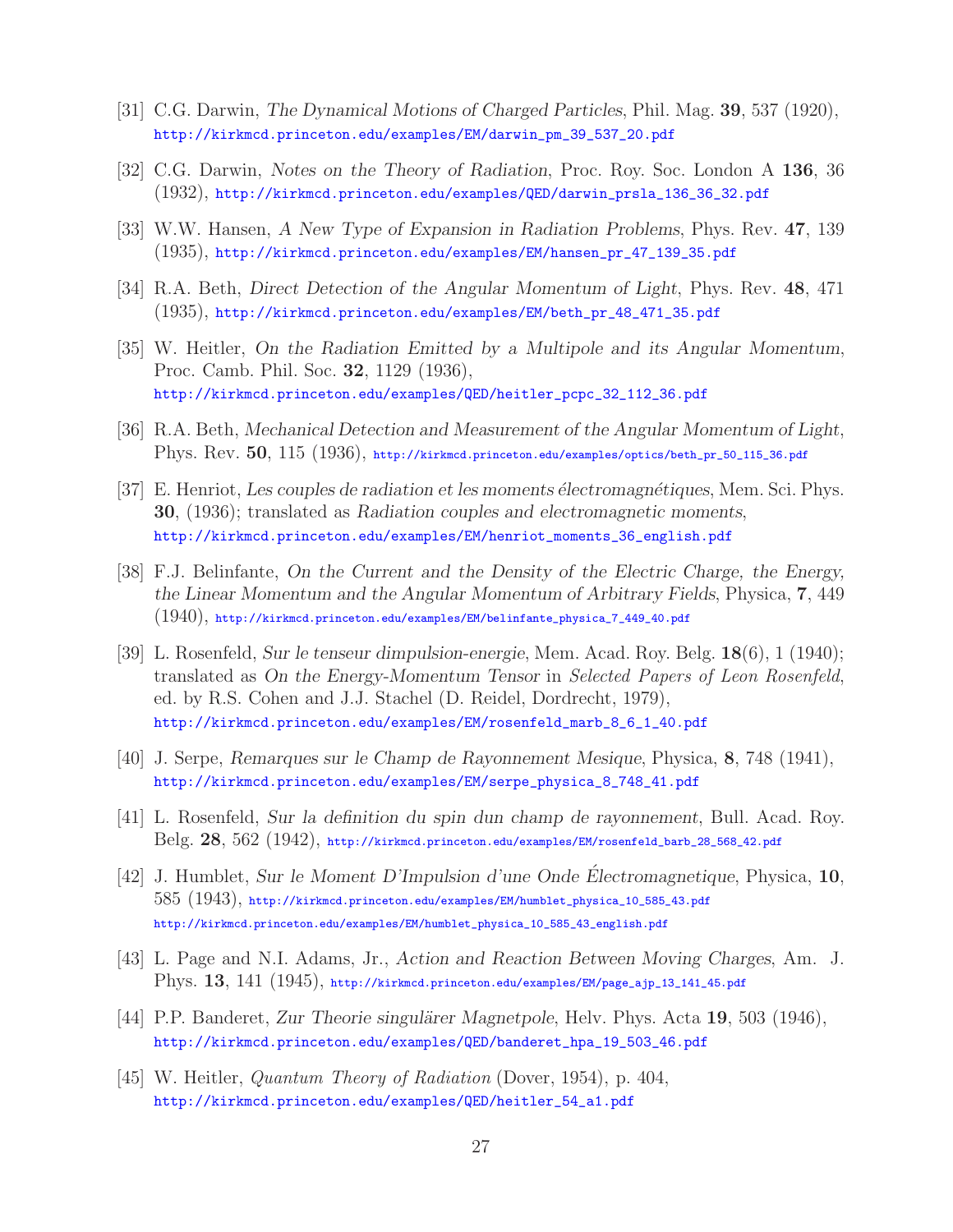- [46] J.M. Jauch and F. Rohrlich, *The Theory of Photons and Electrons* (Addison-Wesley, 1955), p. 34, http://kirkmcd.princeton.edu/examples/QED/jauch\_76\_s2-5\_2-8.pdf
- [47] G.D. Boyd and H. Kogelnik, *Generalized Confocal Resonator Theory*, Bell Sys. Tech. J. **41**, 1347 (1962), http://kirkmcd.princeton.edu/examples/optics/boyd\_bstj\_41\_1347\_62.pdf
- [48] R.P. Feynman, R.B. Leighton and M. Sands, *The Feynman Lectures on Physics*, Vol. II (Addison-Wesley, 1964), http://www.feynmanlectures.caltech.edu/II\_17.html#Ch17-S4 http://www.feynmanlectures.caltech.edu/II\_18.html#Ch18-S2
- [49] S. Coleman and J.H. Van Vleck, *Origin of "Hidden Momentum" Forces on Magnets*, Phys. Rev. **171**, 1370 (1968), http://kirkmcd.princeton.edu/examples/EM/coleman\_pr\_171\_1370\_68.pdf
- [50] W.H. Furry, *Examples of Momentum Distributions in the Electromagnetic Field and in Matter*, Am. J. Phys. **37**, 621 (1969), http://kirkmcd.princeton.edu/examples/EM/furry\_ajp\_37\_621\_69.pdf
- [51] G. Baym, *Lectures on Quantum Mechanics* (Gordon and Breach, 1969), pp. 14-17, http://kirkmcd.princeton.edu/examples/QM/baym\_69.pdf
- [52] J.W. Simmons and M.J. Guttmann, *States, Waves and Photons: A Modern Introduction to Light* (Addison-Wesley, 1970).
- [53] J.D. Jackson, *Classical Electrodynamics*, 2nd ed. (Wiley, 1975), prob. 7.19, p. 333, http://kirkmcd.princeton.edu/examples/EM/jackson\_ce2\_75.pdf
- [54] L.D. Landau and E.M. Lifshitz, *The Classical Theory of Fields*, 4<sup>th</sup> ed. (Butterworth-Heinemann, 1975), http://kirkmcd.princeton.edu/examples/EM/landau\_ctf\_71.pdf
- [55] D.A. Varshalovich, A.N. Moskalev and V.K. Khersonskii, *Quantum Theory of Angular Momentum* (Nauka, 1975; World Scientific, 1988), http://kirkmcd.princeton.edu/examples/QM/varshalovich\_88.pdf
- [56] E.J. Konopinski, *What the electromagnetic vector potential describes*, Am. J. Phys. **46**, 499 (1978), http://www.kirkmcd.princeton.edu/examples/EM/konopinski\_ajp\_46\_499\_78.pdf
- [57] L.D. Landau and E.M. Lifshitz and L.P. Pitaevskii, *Electrodynamics of Continuous Media*, 2nd ed. (Butterworth-Heinemann, 1984), http://kirkmcd.princeton.edu/examples/EM/landau\_ecm2.pdf
- [58] R.G. Barrera, G.A. Estevez and J. Giraldo, *Vector spherical harmonics and their application to magnetostatics*, Eur. J. Phys. **6**, 287 (1985), http://kirkmcd.princeton.edu/examples/EM/barrera\_ejp\_6\_287\_85.pdf
- [59] H.C. Ohanian, *What is spin?* Am. J. Phys. **54**, 500 (1986), http://kirkmcd.princeton.edu/examples/QED/ohanian\_ajp\_54\_500\_86.pdf
- [60] C. Cohen-Tannoudji, J. Dupont-Roc and G. Grynberg, *Photons and Atoms. Introduction to Quantum Electrodynamics* (Wiley, New York, 1989), http://kirkmcd.princeton.edu/examples/QM/cohen-tannoudji\_89.pdf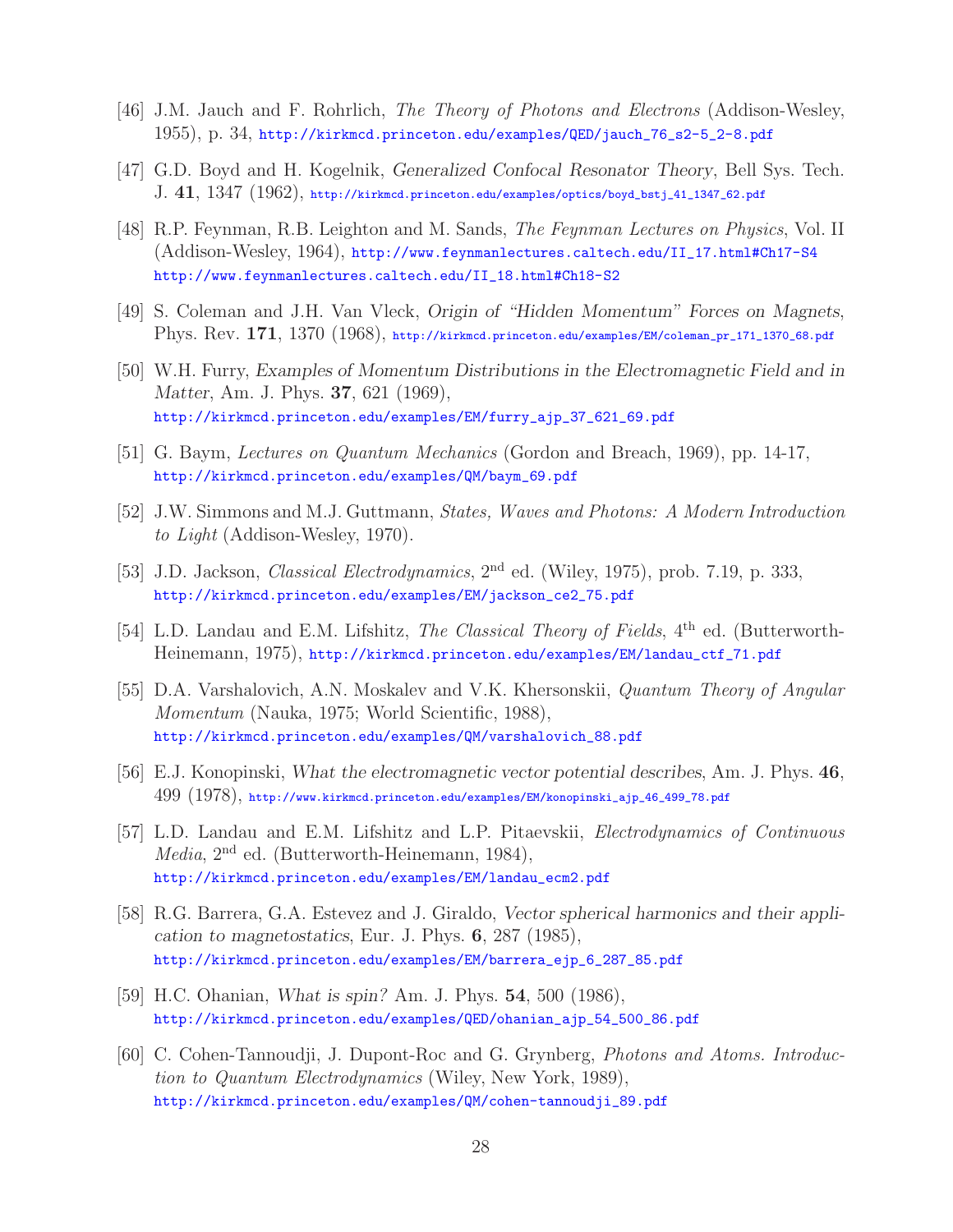- [61] B. Carrascal *et al.*, *Vector spherical harmonics and their application to classical electrodynamics*, Eur. J. Phys. **12**, 184 (1991), http://kirkmcd.princeton.edu/examples/EM/carrascal\_ejp\_12\_184\_91.pdf
- [62] L. Allen, M.W. Beijersbergen, R.J.C. Spreeuw and J.P. Woerdman, *Orbital angular momentum of light and the transformation of Laguerre-Gaussian laser modes*, Phys. Rev. A **45**, 8185 (1992), http://kirkmcd.princeton.edu/examples/optics/allen\_pra\_45\_8185\_92.pdf
- [63] S.J. van Enk and G. Niehuis, *Eigenfunction description of laser beams and orbital angular momentum of light*, Opt. Comm. **94**, 147 (1992), http://kirkmcd.princeton.edu/examples/QED/vanenk\_oc\_94\_147\_92.pdf
- [64] H.A. Haus and J.L. Pan, *Photon spin and the paraxial wave equation*, Am. J. Phys. **61**, 818 (1993), http://kirkmcd.princeton.edu/examples/EM/haus\_ajp\_61\_818\_93.pdf
- [65] E. Abramochkin and V. Volostnikov, *Spiral-type beams*, Opt. Comm. **102**, 336 (1993), http://kirkmcd.princeton.edu/examples/optics/abramochkin\_oc\_102\_336\_93.pdf
- [66] I. Bialynicki-Birula, *On the Wave Function of the Photon*, Acta Phys Pol. A **86**, 97 (1994), http://kirkmcd.princeton.edu/examples/QED/bialynicki\_appa\_86\_97\_94.pdf
- [67] S.J. van Enk and G. Niehuis, *Spin and Orbital Angular Momentum of Photons*, Eur. Phys. Lett. **25**, 497 (1994), http://kirkmcd.princeton.edu/examples/QED/vanenk\_epl\_25\_497\_94.pdf
- [68] S.J. van Enk and G. Niehuis, *Commutation rules and eigenvalues of spin and orbital angular momentum of radiation fields*, J. Mod. Opt. **41**, 963 (1994), http://kirkmcd.princeton.edu/examples/QED/vanenk\_jmo\_41\_963\_94.pdf
- [69] S.M. Barnett and L. Allen, *Orbital angular momentum and nonparaxial light beams*, Opt. Comm. **110**, 670 (1994), http://kirkmcd.princeton.edu/examples/EM/barnett\_oc\_110\_670\_94.pdf
- [70] M.J. Padgett *et al.*, *An experiment to observe the intensity and phase structure of LaguerreGaussian laser modes*, Am. J. Phys. **64**, 77 (1996), http://kirkmcd.princeton.edu/ examples/optics/padgett\_ajp\_64\_77\_96.pdf
- [71] R.H. Romer, *Electromagnetic field momentum*, Am. J. Phys. **63**, 777 (1995), http://kirkmcd.princeton.edu/examples/EM/romer\_ajp\_63\_777\_95.pdf
- [72] E. Abramochkin and V. Volostnikov, *Spiral-type beams: optical and quantum aspects*, Opt. Comm. **125**, 302 (1996), http://kirkmcd.princeton.edu/examples/optics/abramochkin\_oc\_125\_302\_96.pdf
- [73] M.J. Padgett and L. Allen, *The Poynting vector in Laguerre-Gaussian laser modes*, Opt. Comm. **121**, 36 (1995), http://kirkmcd.princeton.edu/examples/optics/padgett\_oc\_121\_36\_95.pdf
- [74] I. Bialynicki-Birula, *The Photon Wave Function*, in *Coherence and Quantum Optics VII*, Eds. J.H. Eberly, L. Mandel and E. Wolf (Plenum, 1996), p. 313, http://kirkmcd.princeton.edu/examples/QED/bialynicki\_cqo\_8\_313\_96.pdf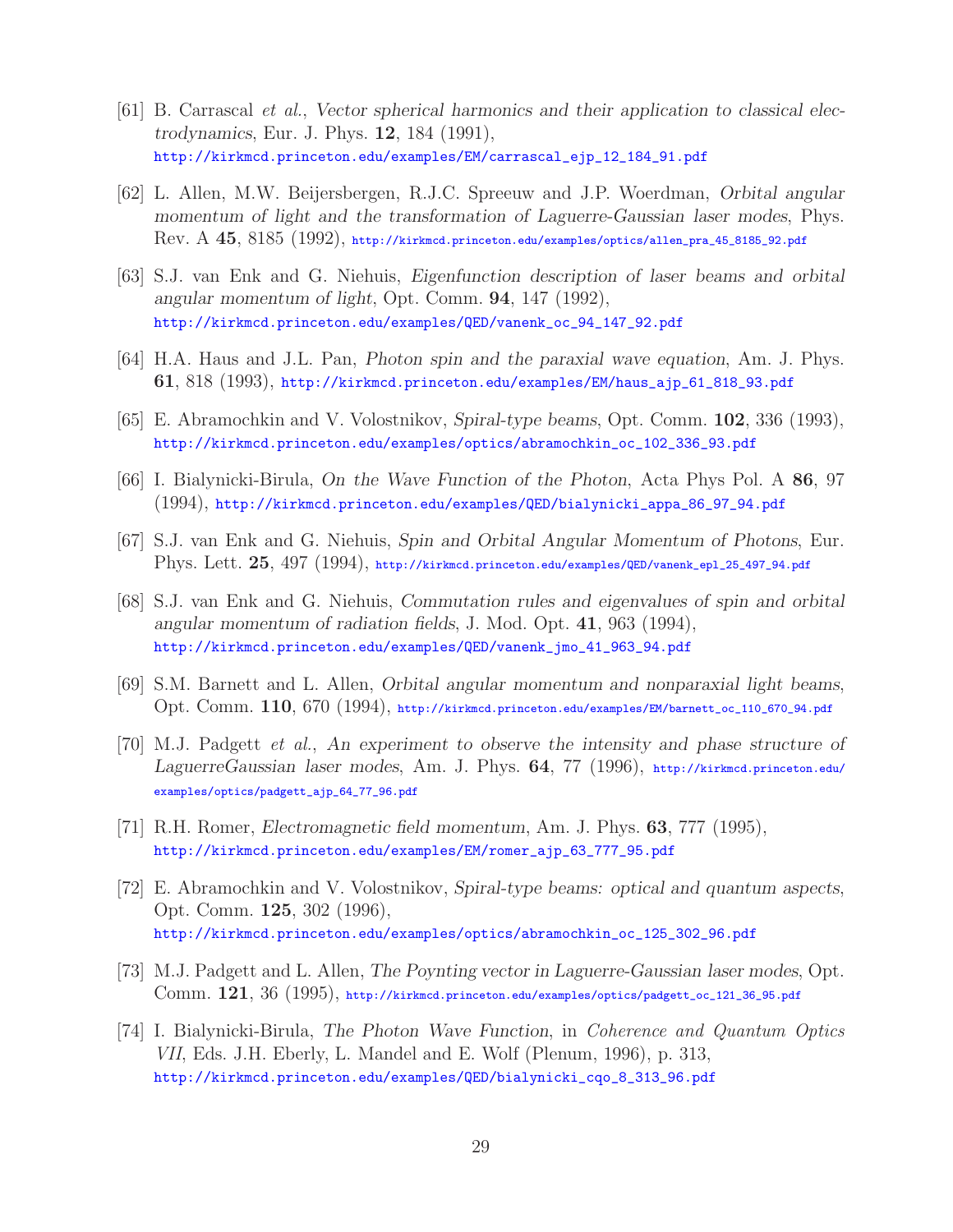- [75] I. Bialynicki-Birula, *Photon Wave Function*, Prog. Opt. **36**, 245 (1996), http://kirkmcd.princeton.edu/examples/QED/bialynicki\_po\_36\_245\_96.pdf
- [76] N.B. Simpson, K. Dholakia, L. Allen and M.J. Padgett, *Mechanical equivalence of spin and orbital angular momentum of light: an optical spanner*, Opt. Lett. **22**, 52 (1997), http://kirkmcd.princeton.edu/examples/EM/simpson\_ol\_22\_52\_97.pdf
- [77] M.S. Soskin *et al.*, *Topological charge and angular momentum of light beams carrying optical vortices*, Phys. Rev. A **56**, 4064 (1997), http://kirkmcd.princeton.edu/examples/EM/soskin\_pra\_56\_4064\_97.pdf
- [78] M.V. Berry, *Paraxial beams of spinning light*, Proc. SPIE **3487**, 6 (1997), http://kirkmcd.princeton.edu/examples/EM/berry\_pspie\_3487\_6\_97.pdf
- [79] F. Gori *et al.*, *Orbital angular momentum of light: a simple view*, Eur. J. Phys. **19**, 439 (1998), http://kirkmcd.princeton.edu/examples/optics/gori\_ejp\_19\_439\_98.pdf
- [80] M.J. Padgett and J. Courtial, *Poincaré-sphere equivalent for light beams containing orbital angular momentum*, Opt. Lett. **24**, 430 (1999), http://kirkmcd.princeton.edu/examples/optics/padgett\_ol\_24\_430\_99.pdf
- [81] L. Allen, M.J. Padgett and M. Babiker, *The Orbital Angular Momentum of Light*, Prog. Opt. **39**, 291 (1999), http://kirkmcd.princeton.edu/examples/EM/allen\_po\_39\_291\_99.pdf
- [82] J.D. Jackson, *Classical Electrodynamics*, 3rd ed. (Wiley, 1999), http://kirkmcd.princeton.edu/examples/EM/jackson\_ce3\_99.pdf
- [83] L. Allen and M.J. Padgett, *The Poynting vector in Laguerre-Gaussian beams and the interpretation of their angular momentum density*, Opt. Comm. **184**, 67 (2000), http://kirkmcd.princeton.edu/examples/EM/allen\_oc\_184\_67\_00.pdf
- [84] S.M. Barnett, *Optical angular-momentum flux*, J. Opt. B **4**, S7 (2001), http://kirkmcd.princeton.edu/examples/EM/barnett\_job\_4\_S7\_01.pdf
- [85] L. Allen and M.J. Padgett, *Does a plane wave carry spin angular momentum?* Am. J. Phys. **70**, 567 (2002), http://kirkmcd.princeton.edu/examples/EM/allen\_ajp\_70\_567\_02.pdf
- [86] K.T. McDonald, *Gaussian Laser Beams via Oblate Spheroidal Waves* (Oct. 19, 2002), http://kirkmcd.princeton.edu/examples/oblate\_wave.pdf
- [87] F.J. Castro Paredes and K.T. McDonald, *A Paradox Concerning the Energy of A Dipole in a Uniform External Field* (May 3, 2004), http://kirkmcd.princeton.edu/examples/dipoleparadox.pdf
- [88] A.M. Stewart, *Angular momentum of light*, J. Mod. Opt. **52**, 1145 (2005), http://kirkmcd.princeton.edu/examples/EM/stewart\_jmo\_52\_1145\_05.pdf
- [89] A.M. Stewart, *Angular momentum of the electromagnetic field: the plane wave paradox resolved*, Eur. J. Phys. **26**, 635 (2005), http://kirkmcd.princeton.edu/examples/EM/stewart\_ejp\_26\_635\_05.pdf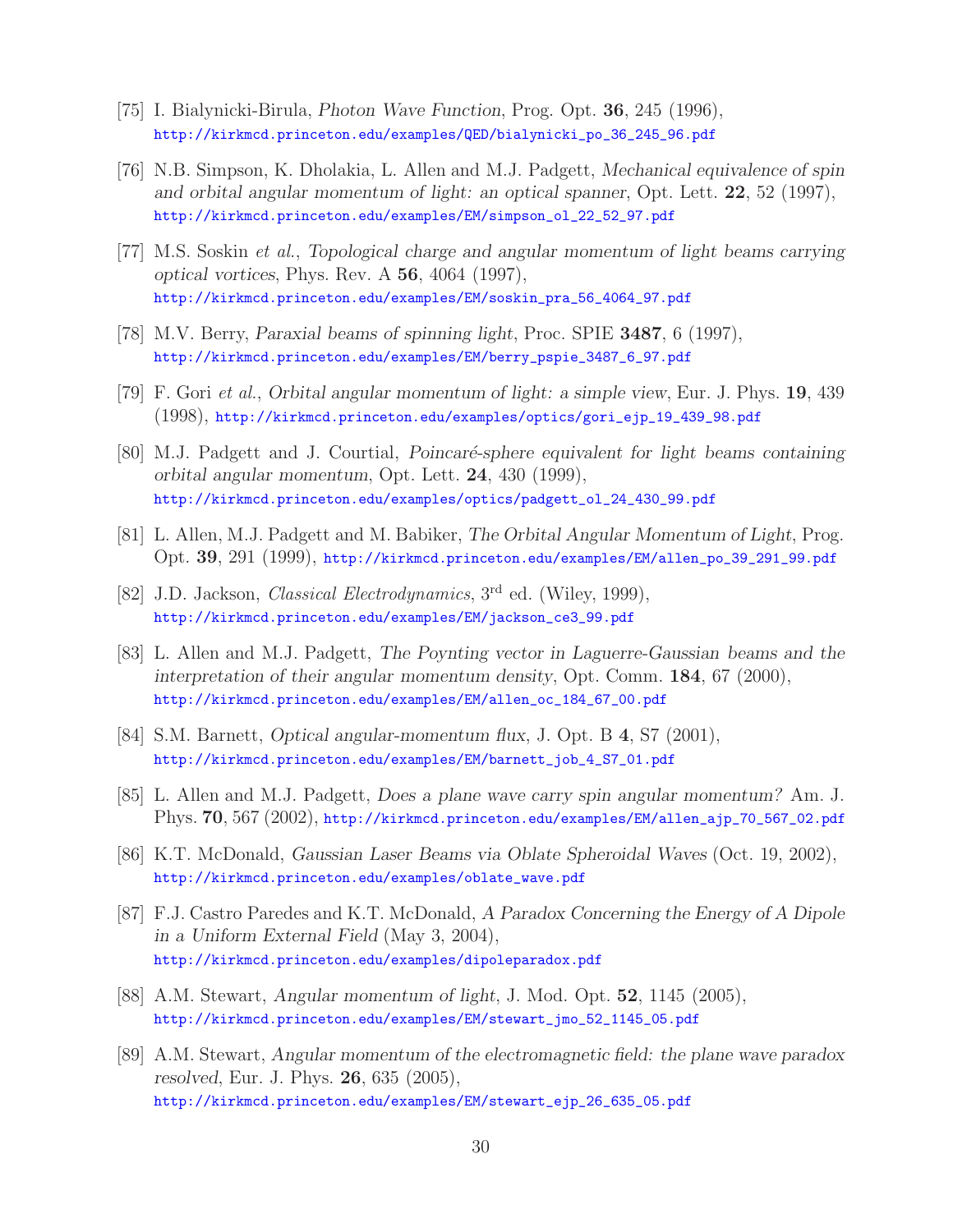- [90] A.M. Stewart, *Equivalence of two mathematical forms for the bound angular momentum of the electromagnetic field*, J. Mod. Opt. **52**, 2695 (2005), http://kirkmcd.princeton.edu/examples/EM/stewart\_jmo\_52\_2695\_05.pdf
- [91] G.F. Calvo, A. Pic´on and E. Bagan, *Quantum field theory of photons with orbital angular momentum*, Phys. Rev. A **73**, 013805 (2006), http://kirkmcd.princeton.edu/examples/QED/calvo\_pra\_73\_013805\_06.pdf
- [92] I. Bialynicki-Birula, *Beams of electromagnetic radiation carrying angular momentum: The RiemannSilberstein vector and the classicalquantum correspondence*, Opt. Comm. **264**, 342 (2006), http://kirkmcd.princeton.edu/examples/QED/bialynicki\_oc\_264\_342\_06.pdf
- [93] A.M. Stewart, *Derivation of the paraxial form of the angular momentum of the electromagnetic field from the general form*, J. Mod. Opt. **53**, 1947 (2006), http://kirkmcd.princeton.edu/examples/EM/stewart\_jmo\_53\_1947\_06.pdf
- [94] J.D. Jackson, *Relation between Interaction terms in Electromagnetic Momentum*  $\int d^3x \mathbf{E} \times \mathbf{B}/4\pi c$  and Maxwell's  $e\mathbf{A}(\mathbf{x},t)/c$ , and Interaction terms of the Field La*grangian*  $\mathcal{L}_{em} = \int d^3x \, [E^2 - B^2] / 8\pi$  *and the Particle Interaction Lagrangian,*  $\mathcal{L}_{int} = e\phi$ e**v** · **A**/c (May 8, 2006), http://kirkmcd.princeton.edu/examples/EM/jackson\_050806.pdf
- [95] D.E. Soper, *Classical Field Theory* (Dover, 2008), http://kirkmcd.princeton.edu/examples/EM/soper\_08.pdf
- [96] A.Y. Bekshaev and M.S. Soskin, *Transverse energy flows in vectorial fields of paraxial beams with singularities*, Opt. Comm. **271**, 332 (2007), http://kirkmcd.princeton.edu/examples/EM/bekshaev\_oc\_271\_332\_07.pdf
- [97] X.-S. Chen *et al.*, *Spin and Orbital Angular Momentum in Gauge Theories: Nucleon Spin Structure and Multipole Radiation Revisited*, Phys. Rev. Lett. **100**, 232002 (2008), http://kirkmcd.princeton.edu/examples/QED/chen\_prl\_100\_232002\_08.pdf
- [98] D.J. Raymond, *Potential Momentum, Gauge Theory, and Electromagnetism in Introductory Physics*, (Feb. 2, 2008), https://arxiv.org/abs/physics/9803023
- [99] K.T. McDonald, *The Helmholtz Decomposition and the Coulomb Gauge* (Apr. 17, 2008), http://kirkmcd.princeton.edu/examples/helmholtz.pdf
- [100] S. Franke-Arnold, L. Allen and M. Padgett, *Advances in optical angular momentum*, Laser Photon Rev. **2**, 299 (2008), http://kirkmcd.princeton.edu/examples/optics/franke\_lpr\_2\_299\_08.pdf
- [101] M.V. Berry, *Optical Currents*, J. Opt. A **11**, 094001 (2009), http://kirkmcd.princeton.edu/examples/EM/berry\_joa\_11\_094001\_09.pdf
- [102] C.-F. Li, *Spin and orbital angular momentum of a class of nonparaxial light beams having a globally defined polarization*, Phys. Rev. A **80**, 063814 (2009), http://kirkmcd.princeton.edu/examples/EM/li\_pra\_80\_063814\_09.pdf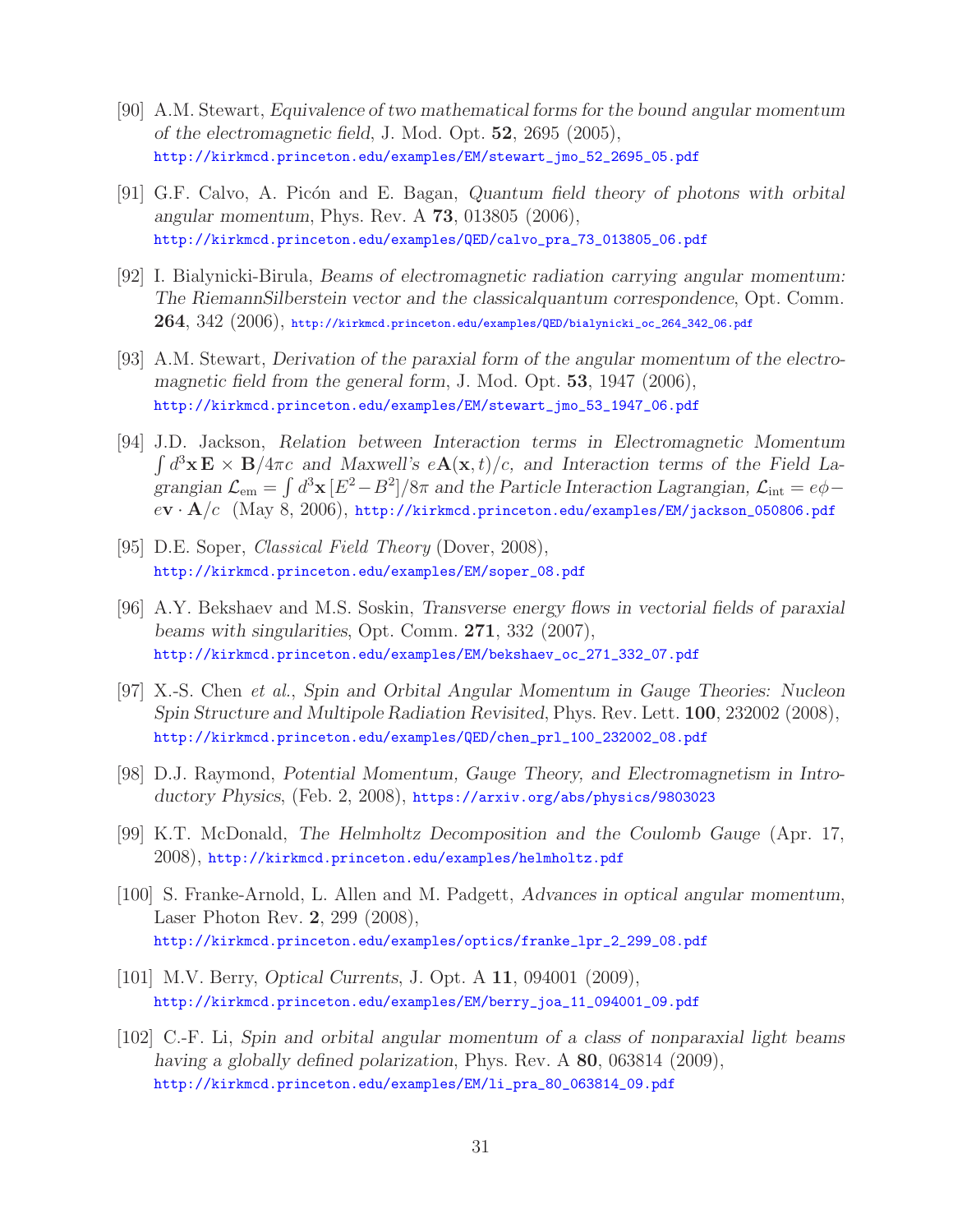- [103] S.M. Barnett, *Rotation of electromagnetic fields and the nature of optical angular momentum*, J. Mod. Opt. **57**, 1339 (2010), http://kirkmcd.princeton.edu/examples/EM/barnett\_jmo\_57\_1339\_10.pdf
- [104] K.Y. Bliokh *et al.*, *Angular momenta and spin-orbit interaction of nonparaxial light in free space*, Phys. Rev. A **82**, 063825 (2010), http://kirkmcd.princeton.edu/examples/EM/bliokh\_pra\_82\_063825\_10.pdf
- [105] A.M. Stewart, *Comparison of Different Forms for the "Spin" and "Orbital" Components of the Angular Momentum of Light*, Int. J. Opt., 728350 (2011), http://kirkmcd.princeton.edu/examples/EM/stewart\_ijo\_728350\_11.pdf
- [106] I. Bialynicki-Birula and Z. Bialynicka-Birula, *Canonical separation of angular momentum of light into its orbital and spin parts*, J. Opt. **13**, 064014 (2011), http://kirkmcd.princeton.edu/examples/EM/bialynicka-birula\_jo\_13\_064014\_11.pdf
- [107] S.M. Barnett, *On the six components of optical angular momentum*, J. Opt. **13**, 064010 (2011), http://kirkmcd.princeton.edu/examples/EM/barnett\_jo\_13\_064010\_11.pdf
- [108] M. Mansuripur, *Spin and orbital angular momenta of electromagnetic waves in free space*, Phys. Rev. A **84**, 033838 (2011), http://kirkmcd.princeton.edu/examples/EM/mansuripur\_pra\_84\_033838\_11.pdf
- [109] B.J. Wundt and U.D. Jentschura, *Sources, Potentials and Fields in Lorenz and Coulomb Gauge: Cancellation of Instantaneous Interactions for Moving Point Charges*, Ann. Phys. (N.Y.) **327**, 1217 (2012), http://kirkmcd.princeton.edu/examples/EM/wundt\_ap\_327\_1217\_12.pdf http://arxiv.org/abs/1110.6210
- [110] K.T. McDonald, *On the Definition of "Hidden" Momentum* (July 9, 2012), http://kirkmcd.princeton.edu/examples/hiddendef.pdf
- [111] K.Y. Bliokh, A.Y. Bekshaev and F. Nori, *Dual electromagnetism: helicity, spin, momentum and angular momentum*, New J. Phys. **15**, 033026 (2013), http://kirkmcd.princeton.edu/examples/EM/bliokh\_njp\_15\_033026\_13.pdf
- [112] E. Leader and C. Lorcé, *The angular momentum controversy: What's it all about and does it matter?* Phys. Rep. **541**, 163 (2014), http://kirkmcd.princeton.edu/examples/QED/leader\_pr\_541\_163\_14.pdf
- [113] M. Wakamatsu, *Is gauge-invariant complete decomposition of the nucleon spin possible?* Int. J. Mod. Phys. A **29**, 1430012 (2014), http://kirkmcd.princeton.edu/examples/EP/wakamatsu\_ijmpa\_29\_1430012\_14.pdf
- [114] K.Y. Bliokh, J. Dressel and F. Nori, *Conservation of the spin and orbital angular momenta in electromagnetism*, New J. Phys. **16**, 093037 (2014), http://kirkmcd.princeton.edu/examples/EM/bliokh\_njp\_16\_093037\_14.pdf